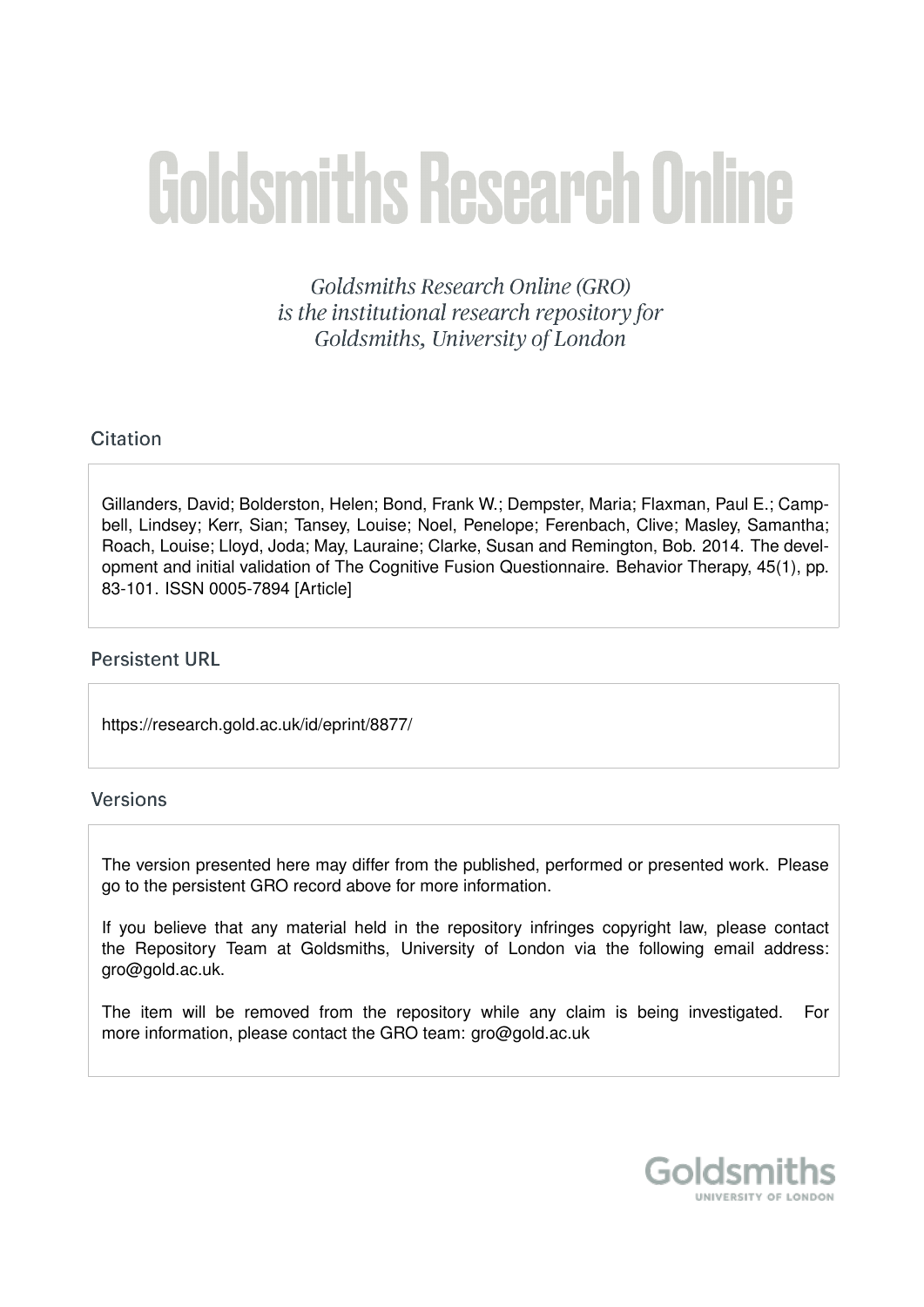#### **The development and initial validation of The Cognitive Fusion Questionnaire**

David T Gillanders<sup>a\*</sup>, Helen Bolderston<sup>b</sup>, Frank W. Bond<sup>c</sup>, Maria Dempster<sup>d</sup>, Paul E. Flaxman<sup>e</sup>, Lindsey Campbell<sup>d</sup>, Sian Kerr<sup>d</sup>, Louise Tansey<sup>f</sup>, Penelope Noel<sup>g</sup>, Clive Ferenbach<sup>h</sup>, Samantha Masley<sup>d</sup>, Louise Roach<sup>a</sup>, Joda Lloyd<sup>c</sup>, Lauraine May<sup>c</sup>, Susan Clarke<sup>i</sup>, Bob Remington<sup>b</sup>

\*Corresponding author

<sup>a</sup>University of Edinburgh, School of Health in Social Science, Teviot Place, Edinburgh,

- United Kingdom, EH8 9AG, [david.gillanders@ed.ac.uk,](mailto:david.gillanders@ed.ac.uk) Tel: +44(0)131651 3946
- $b$  School of Psychology, University of Southampton, ... . United K ingdom , S0 17

 $\textdegree$  Institute of Management Studies, Goldsmiths, University of London,  $\blacksquare$  N ew C ross, U n Kingdom, SE14 6NW.

d Clinical Psychology, Royal Cornhill Hospital, Aberdeen, United Kingdom, AB25 2ZH.

<sup>e</sup> Dept. of Psychology, City University London, United Kingdom, EC1R 0JD.

 $f$  Orchard Clinic, Royal Edinburgh Hospital, Edinburgh, United Kingdom, EH10 5HF.

<sup>g</sup> Clinical Psychology, 7 Dudhope Terrace, Dundee, United Kingdom, DD3 6HG.

h Sir George Sharp Unit, Cameron Hospital, Leven, Fife, United Kingdom, KY8 5RR

 $\mathbf{I}^i$  The School of Health and Social Care, B ournem outh U

Kingdom, BH 1 3LT.

Acknowledgements: We are very grateful to George Deans, Morag Taylor and Sam

Aitcheson, NHS Grampian; Kevin Power, NHS Tayside; Mark Ramm, Sarah Gillanders and

Louise McNeil, NHS Lothian; Alan Harper, Kathryn Quinn, NHS Fife; David Whitty, Dorset

Health Care University NHS Foundation Trust; Nick Maguire, University of Southampton,

and Ken Laidlaw, University of Edinburgh. The ACT workplace intervention study was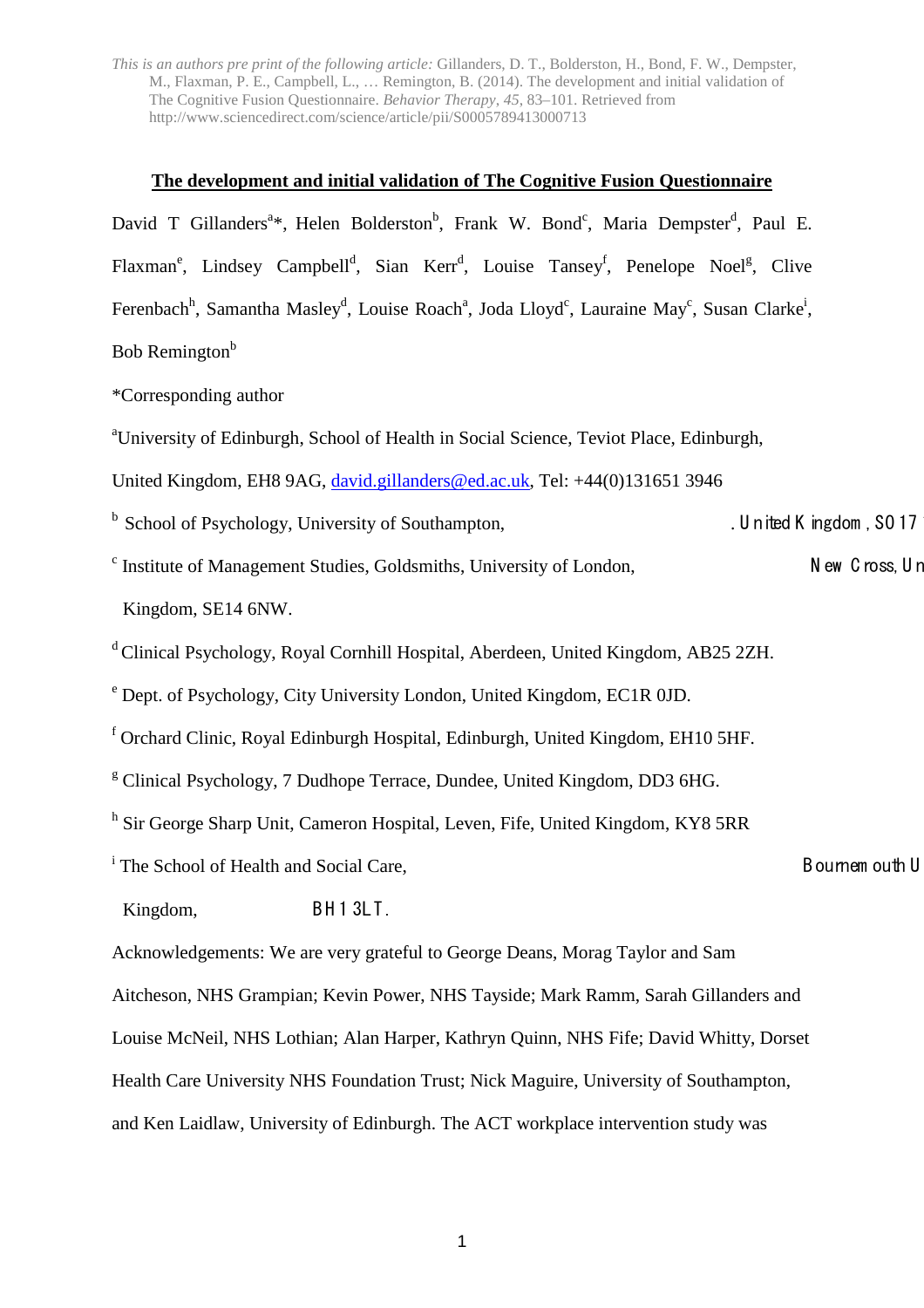supported by a grant from the Economic and Social Research Council (ESRC grant no: RES-061-0232) awarded to Paul E. Flaxman.

#### **Disclosure Statement**

There are no conflicts of interest declared

#### **Abstract**

Acceptance and Commitment Therapy (ACT) emphasizes the relationship a person has with their thoughts and beliefs as potentially more relevant than belief content in predicting the emotional and behavioral consequences of cognition. In ACT, 'defusion' interventions aim to 'unhook' thoughts from actions and to create psychological distance between a person and their thoughts, beliefs, memories and self-stories. A number of similar concepts have been described in the psychology literature (e.g. decentering, metacognition, mentalization and mindfulness) suggesting converging evidence that how we relate to mental events may be of critical importance. Whilst there are some good measures of these related processes, none of them provides an adequate operationalization of cognitive fusion. Despite the centrality of cognitive fusion in the ACT model, there is as yet no agreed measure of cognitive fusion. This paper presents the construction and development of a brief, self-report measure of cognitive fusion: The Cognitive Fusion Questionnaire (CFQ). The results of a series of studies involving over 1800 people across diverse samples show good preliminary evidence of the CFQ's factor structure, reliability, temporal stability, validity, discriminant validity, and sensitivity to treatment effects. The potential uses of the CFQ in research and clinical practice are outlined.

**Key words:** Cognitive-Behavior Therapy, Acceptance and Commitment Therapy, Measurement, Questionnaires, Cognitive Fusion, Mindfulness

#### **Introduction**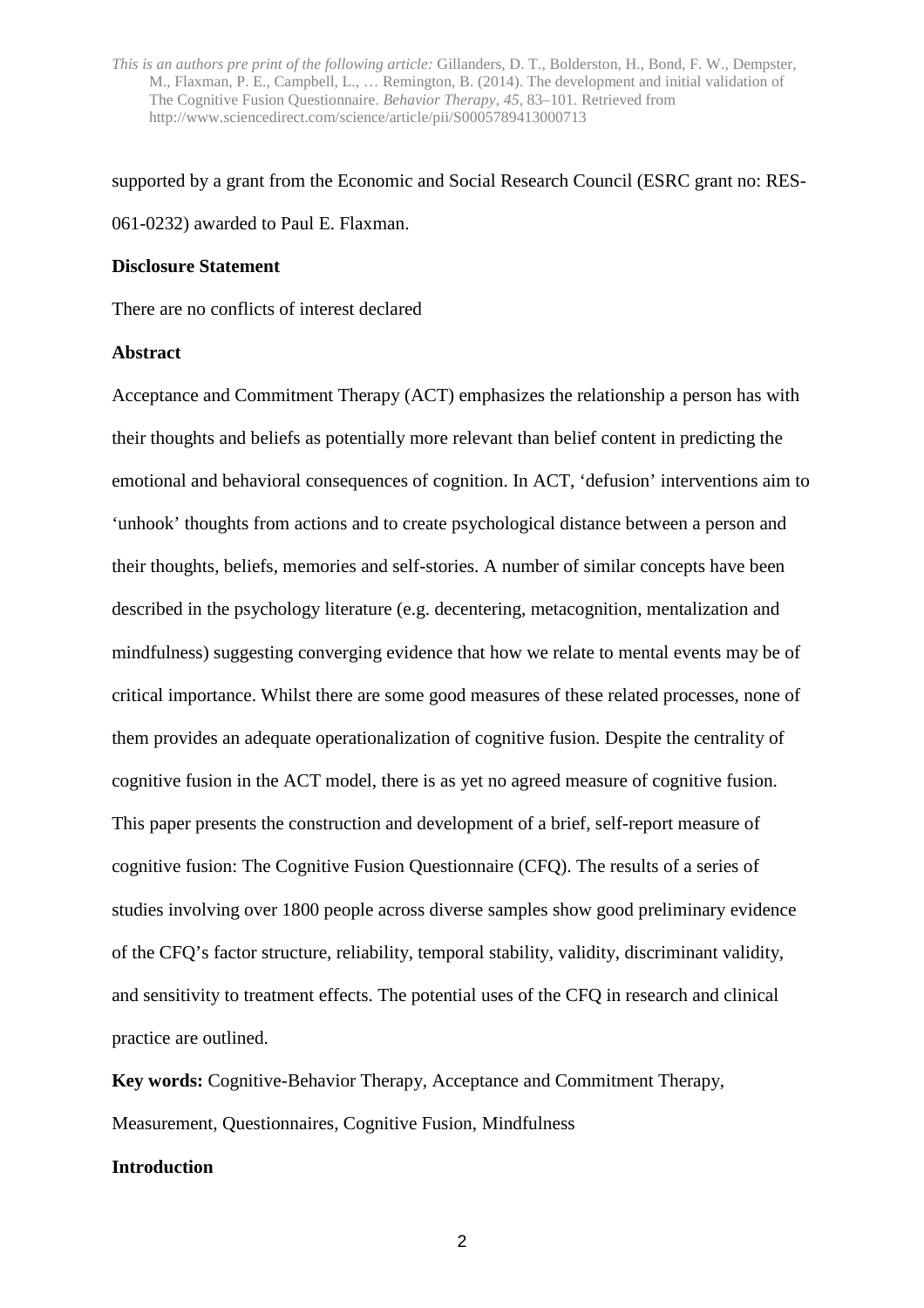Acceptance and Commitment Therapy (ACT) is a form of cognitive behavioral therapy (CBT) that emphasizes distancing from thoughts, rather than changing thought content as a key ingredient in therapy. The ACT model has been thoroughly described elsewhere, interested readers are directed to Hayes, Strosahl and Wilson (2011). Briefly, the ACT model describes 6 overlapping processes (willingness, defusion, contact with the present moment, clarity of values, committed actions and a flexible repertoire of perspective taking skills known as 'self as context') that lead to psychological flexibility.

In the ACT model, distancing from thoughts is known as 'cognitive defusion' and its counter process is 'cognitive fusion': the tendency for behavior to be overly regulated and influenced by cognition. When 'fused,' a person acts on thoughts as though they are literally true, cognitive events come to dominate behavior and experience over other sources of behavioral regulation, and he or she becomes less sensitive to direct consequences. An example of this is when a person with social anxiety is dominated by self-focused attention, negative evaluations of the self and such cognitive events have a strong tendency to regulate overt behaviors (such as entering social situations). In contexts of fusion, thoughts are taken literally; the anxious person simply *is* socially inept, rather than seeing these self-evaluations as mental events. Fusion refers to the relationship a person has with his or her own cognitive events, on a continuum from fused (dominated by, entangled, believed, taken literally) to defused (experienced as mental events and not necessarily needing to be acted upon). In ACT, the purpose of defusion is to afford greater choice of behavior, such that the socially anxious person could choose to enter the feared situation, even when they are fearful and their mind is predicting the worst.

Cognitive defusion overlaps with but is distinct from other processes of the ACT model. Willingness describes a behavioral stance that is open to unpleasant private events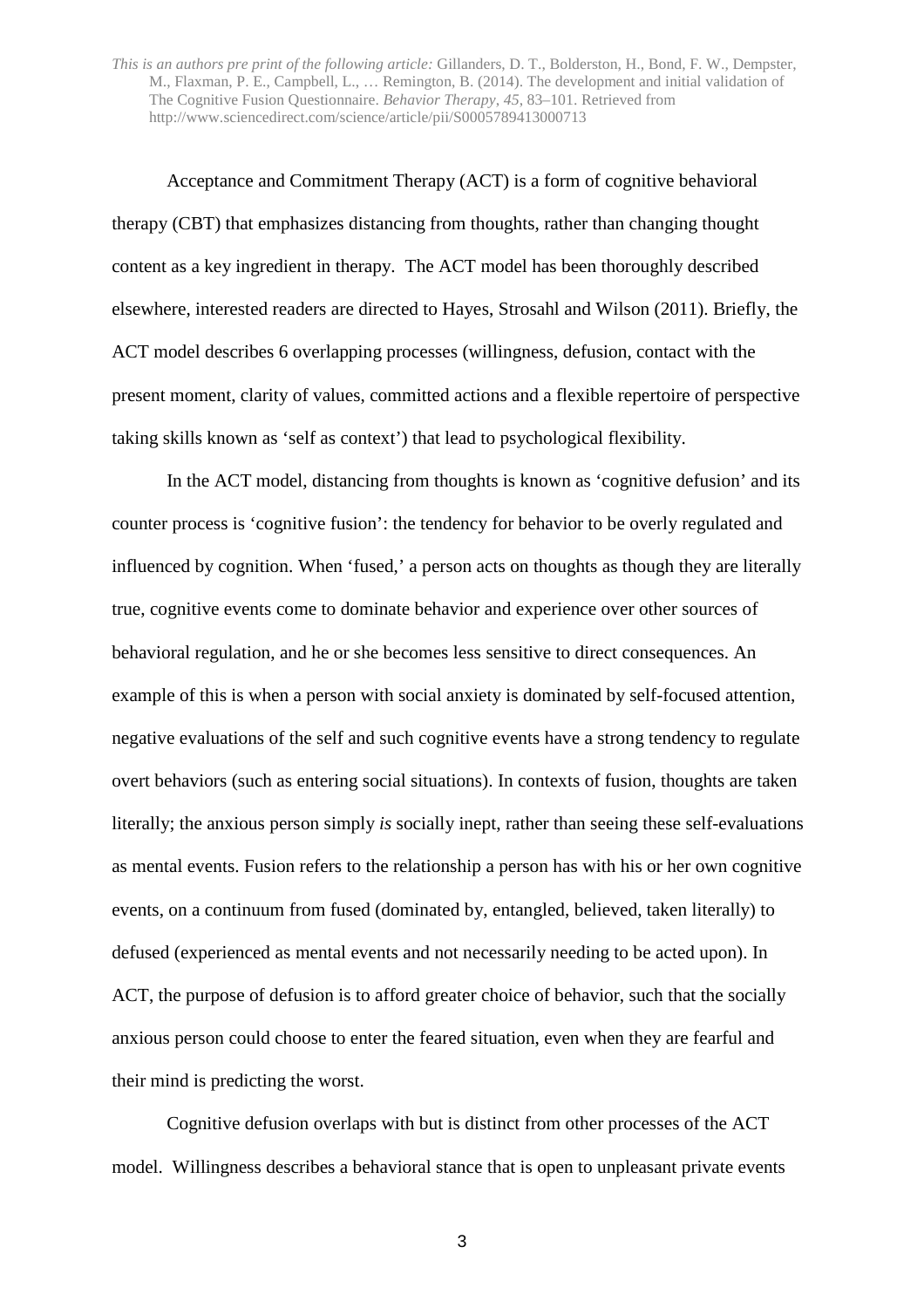and a letting go of attempts to control or avoid their form, frequency or intensity. Contact with the present moment refers to flexible awareness of experience in the here and now, encompassing sensation, emotion, cognition, and kinesthetic awareness. Self-as-context refers to a set of perspective shifting skills in which the self is experienced as hierarchically organized in relation to self-content (e.g., what one believes about oneself). It relies on the more basic process of cognitive defusion, and involves a shift from experiencing self-content and 'the self' in a relationship of equivalence, to the self as 'containing' self-content, be it positive or negative.

Experimental and clinical work in ACT has often operationalized fusion using the proxy construct of 'believability of thoughts'. Such an operationalization suffers from focusing merely on the content of one's thought and so represents only a narrow aspect of fusion. A broader behavioral operationalization includes dominance of cognitive events in a person's experience, inability to view cognitive events from a different perspective, reacting emotionally to thoughts, behavior being highly regulated by cognitive events, attempts to control thinking, over-analysis of situations, evaluating and judging thought content, as well as aspects of literality and believability.

Cognitive defusion is similar to a number of existing concepts within psychological therapies, namely: decentering (Fresco, Moore, van Dulmen & colleagues, 2007; Safran & Seagal, 1990), metacognitive awareness (Teasdale et al., 2002; Wells, 2008), mindfulness (Bishop et al., 2004), and mentalization (Bouchard et al., 2008; Fonagy & Target, 1997) It is also distinct from thought-action fusion (TAF: Shafran, Thordarson & Rachman, 1996), despite the similarity in name.

Decentering or 'metacognitive awareness' refers to the capacity to take a detached view of one's thoughts and emotions (Fresco et al., 2007; Teasdale et al., 2002; Wells, 2008;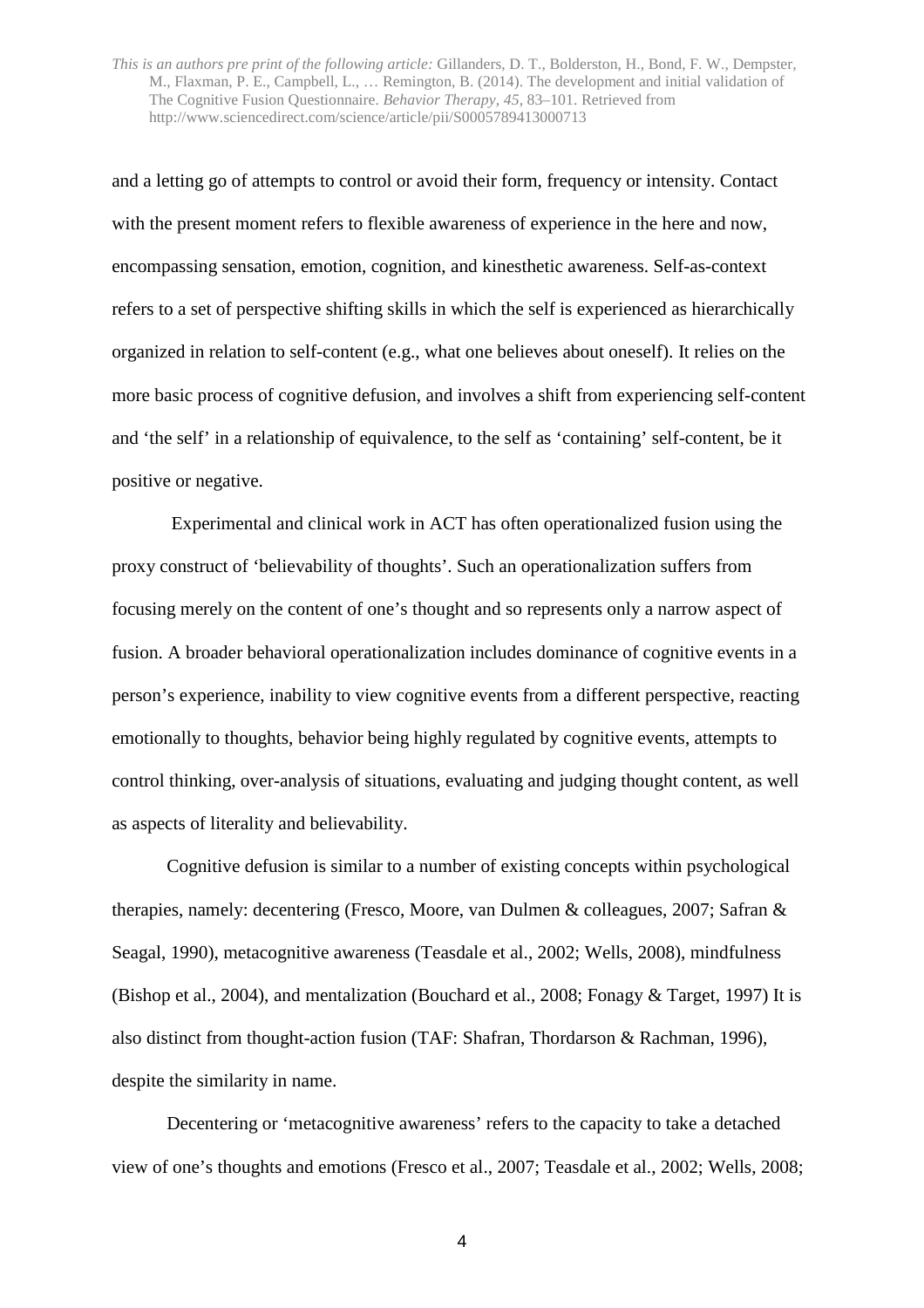2009). Decentering has long been part of cognitive therapy, though initially it was as a precursor to cognitive modification (Hollon & Beck, 1979). Recent analyses of Mindfulness Based Cognitive Therapy (MBCT: Segal, Williams & Teasdale, 2002) suggest decentering may be a more active ingredient in preventing depressive relapse via the disruption of depressogenic cognitive patterns (Teasdale et al., 2002). Fresco, Segal, Buis, and Kennedy (2007, p. 448) define decentering as "…the capacity to take a present-focused, nonjudgmental stance in regards to thoughts and feelings *and to accept them*" (Our italics). Fresco et al. also note (p. 236) that an important "facet" of decentering is self-compassion, and, indeed, there are items representing this facet in Fresco et al.'s measure of decentering, the Experiences Questionnaire (EQ). The ACT model of psychological flexibility separates out the processes of defusion and acceptance, whereas decentering collapses them. In addition, from an ACT perspective, self-compassion is not a quality of defusion, rather, it emerges from four of the psychological flexibility processes described above: defusion, acceptance, self-as-context, and present-moment awareness. Thus, decentering (or metacognitive awareness) is similar to defusion, though fusion is more narrowly defined and more behaviorally operationalized, in that the function of defusion is greater choice of action, rather than the disruption of cognitive patterns.

Despite the similarity in name, Thought Action Fusion (TAF: Shafran et al., 1996) describes biased metacognitive belief content (e.g. thinking of something bad happening will make it more likely to happen) rather than the shift in perspective that is suggested by other terms such as decentering, metacognitive awareness, or fusion / defusion.

Arising from the psychodynamic or developmental tradition in psychology is the notion of reflective function or mentalization (Fonagy & Target, 1997; 2002), which is the capacity of a developing child to understand the mental states of itself and others. Whilst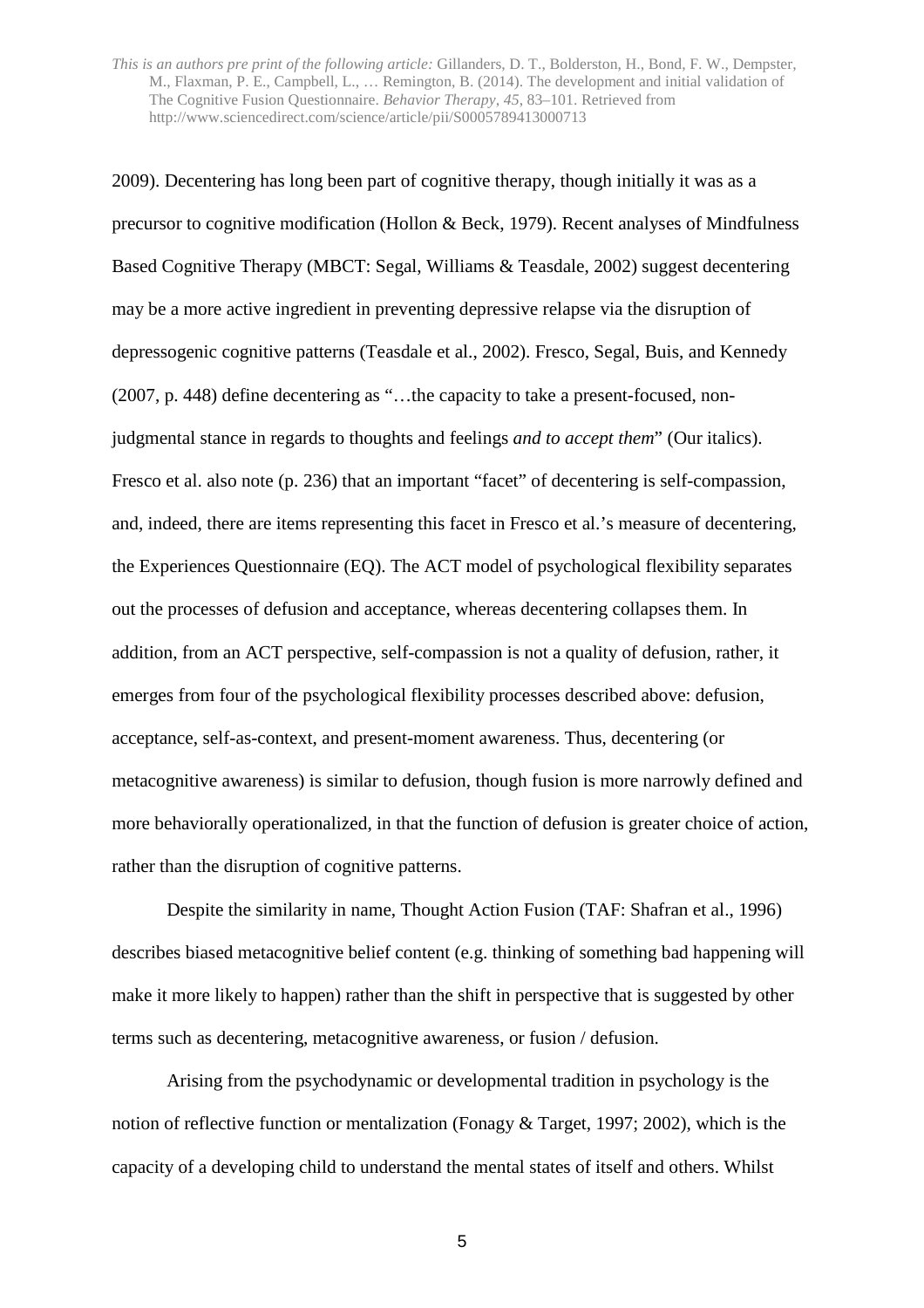awareness of one's own mental states may overlap with the notion of cognitive fusion / defusion, mentalization is a broader construct related to affect regulation and attachment (see Gumley, 2010 for an overview).

Finally, mindfulness (e.g. Mindfulness Based Stress Reduction, [MBSR] Kabat-Zinn, 1990) shares a degree of overlap with cognitive defusion. Indeed, in the ACT model, present moment awareness is often instigated as a precursor to cognitive defusion. An example is the 'classic' ACT defusion exercise 'Leaves on the Stream' (Hayes et al., 2011, pp. 255 - 258.) This begins with a focus on the present moment (akin to mindfulness of the breath and of the body, sounds etc.) before using imagery (of thoughts as leaves floating on a stream) that deliberately creates a shift in the relation between cognitive events and the self. From an ACT perspective, however, mindfulness is an emergent quality of the four psychological flexibility processes (noted above) that also produce self-compassion. Thus, defusion forms a key component of both decentering and mindfulness, but in order to produce the psychological qualities of those latter two constructs, ACT maintains that additional processes need to occur. In addition, mindfulness is often seen either as a method of stress reduction (as in MBSR) or to facilitate decentering (as in MBCT) or as an end in itself, rather than in the service of potentiating valued, goal directed action, which is the explicit function of defusion in ACT.

In summary, there are a number of constructs that overlap with cognitive fusion, suggesting that a number of therapy approaches have considered aspects of how we relate to our own mental experience to be important in understanding mental disorder and behavioral function. Whilst there is overlap between these concepts and fusion, the construct of fusion is a more narrowly defined process that contributes to other psychological qualities such as decentering and mindfulness. In addition, central to the construct is that the purpose of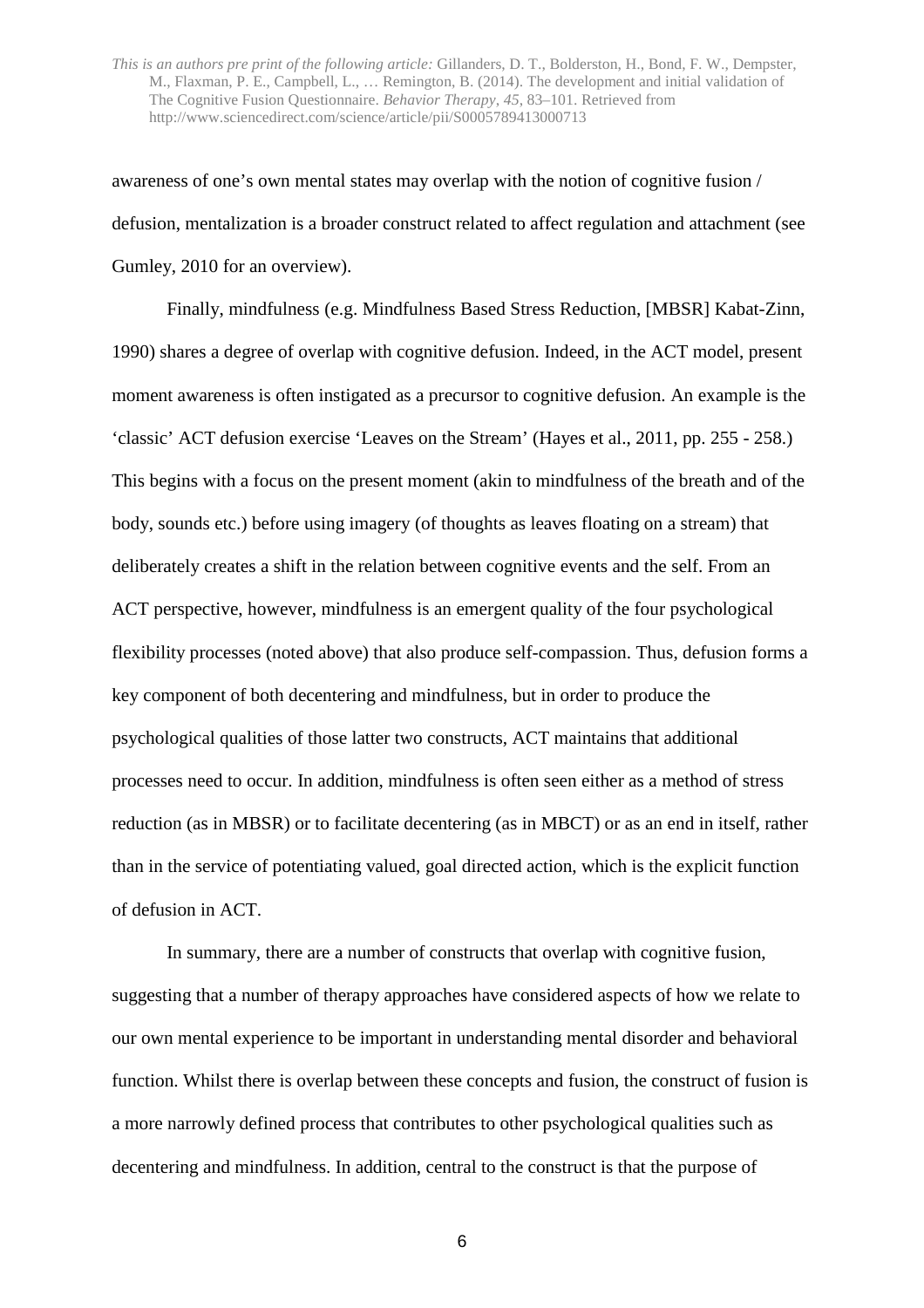stepping back from cognitive events is to facilitate taking action that is consistent with one's values, rather than to disrupt negative thinking styles, change metacognitive beliefs or reduce stress.

There are some existing scales that have been developed to measure cognitive fusion and defusion. The Believability of Anxious Feelings and Thoughts Scale (BAFT: Herzberg et al., 2012) measures the believability of thoughts in anxiety disorders and so, as noted above, measures a relatively narrow conceptualization of fusion. In addition, it is content specific to anxiety disorders, giving it less relevance as a generic measure of cognitive fusion.

The Avoidance and Fusion Questionnaire for Youth (AFQ-Y: Greco, Lambert & Baer, 2008) measures avoidance and fusion in children and adolescents and appears to have adequate psychometric properties in adult populations (Fergus et al., 2012). The scale, though, assesses several ACT processes (notably fusion and avoidance) and so cannot be regarded as a distinct measure of cognitive fusion.

An early ACT study (Zettle & Hayes, 1987) operationalized defusion by incorporating a 'believability' scale into the existing 'frequency' scale of the Automatic Thoughts Questionnaire (ATQ: Hollon & Kendal, 1980). This measure has adequate psychometric properties (Zettle, Rains & Hayes, 2011). It is however, a further example of how cognitive fusion has been operationalized along the relatively narrow dimension of believability. Furthermore, its items reflect cognitive content in depression, limiting its use as a generic measure of cognitive fusion.

Finally, a very recent addition to the available measures of cognitive defusion is the Drexel Defusion Scale (DDS: Forman et al., 2012). It shows a theoretically coherent factor structure, good psychometric properties and a coherent pattern of convergent and divergent validity, in a clinical and non-clinical sample. The DDS has four potential limitations,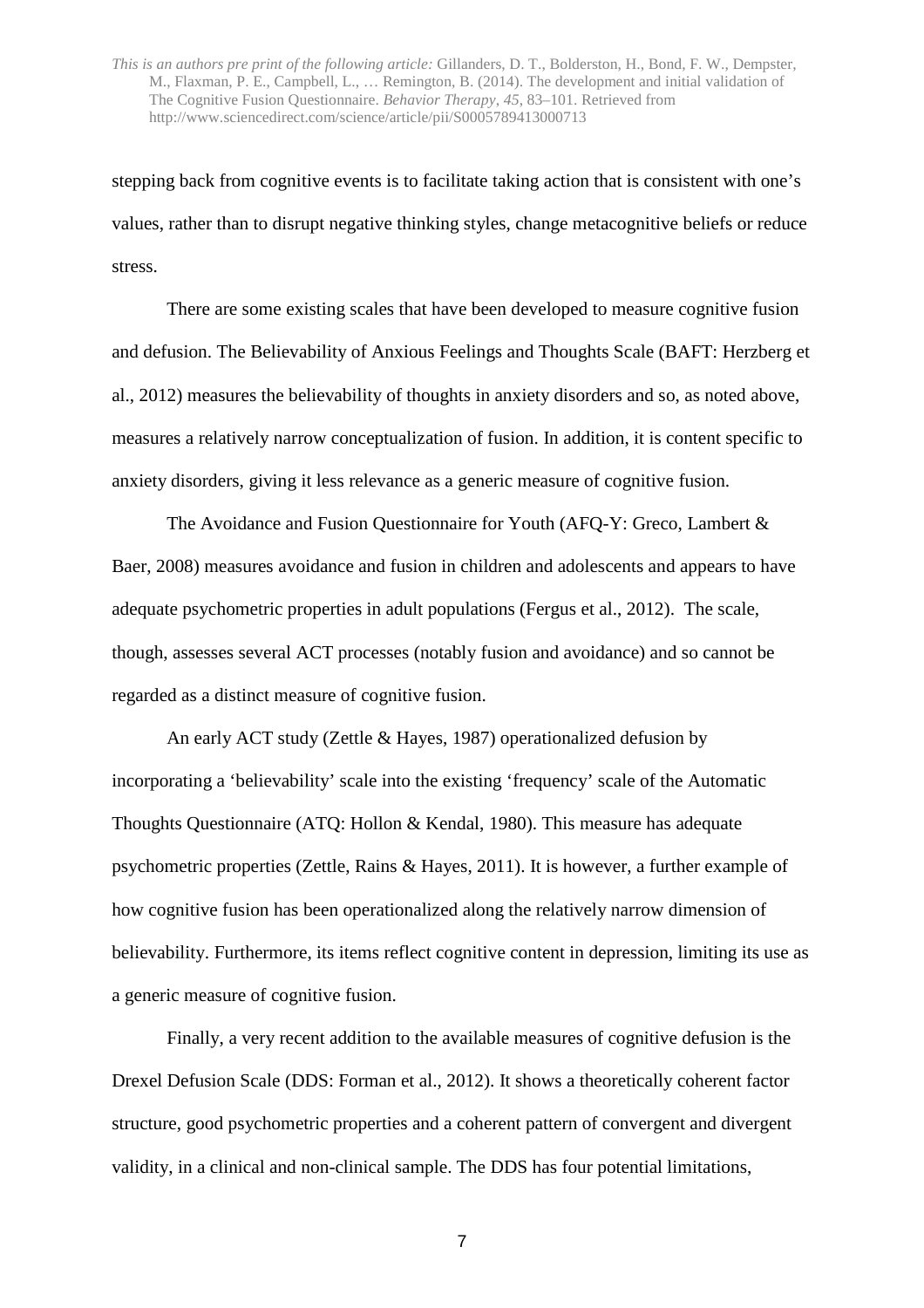however. Firstly, the scale provides an extended instruction set that describes what is meant by the term defusion. This could be problematic because it potentially equates the act of fused responding with the understanding of the concept of defusion. Secondly, the scale presents 10 brief vignettes in which respondents rate how likely they imagine they would be to defuse in various situations, rather than to report on their actual experiences of defusing in their own life. Thirdly, the authors recognize that in providing an extended instruction set, the scale itself may prime defused responding. Finally, the DDS assesses fusion with bodily sensations, emotions and cravings as well as thoughts around specific situations (e.g. social anxiety, loss / sadness and anger) meaning the items are content specific and, thus, lack generality.

In summary, some scales have been developed to measure cognitive fusion but they tend to be content specific, operationalized in a narrow way, may confound measurement with understanding and contain priming effects. The present research therefore aimed to develop a brief, self-report measure of cognitive fusion of sufficient quality and flexibility in terms of item content and psychometric properties to facilitate it's use in a variety of settings (clinical, community, laboratory), with many different populations.

The studies reported here describe the construction and development of the Cognitive Fusion Questionnaire (CFQ), the examination of its factor structure in a non-clinical sample, followed by item reduction (Study 1). Study 2 further examines the factor structure of the CFQ across a wider range of samples, using confirmatory factor analysis (CFA). Study 3 examines the concurrent, divergent and incremental validity of the CFQ via relationships with a wide range of other measures of psychological processes and functioning. Study 4 reports internal and test-retest reliability and the ability of the CFQ to distinguish between different samples of participants. Study 5 reports an evaluation of the CFQ's sensitivity to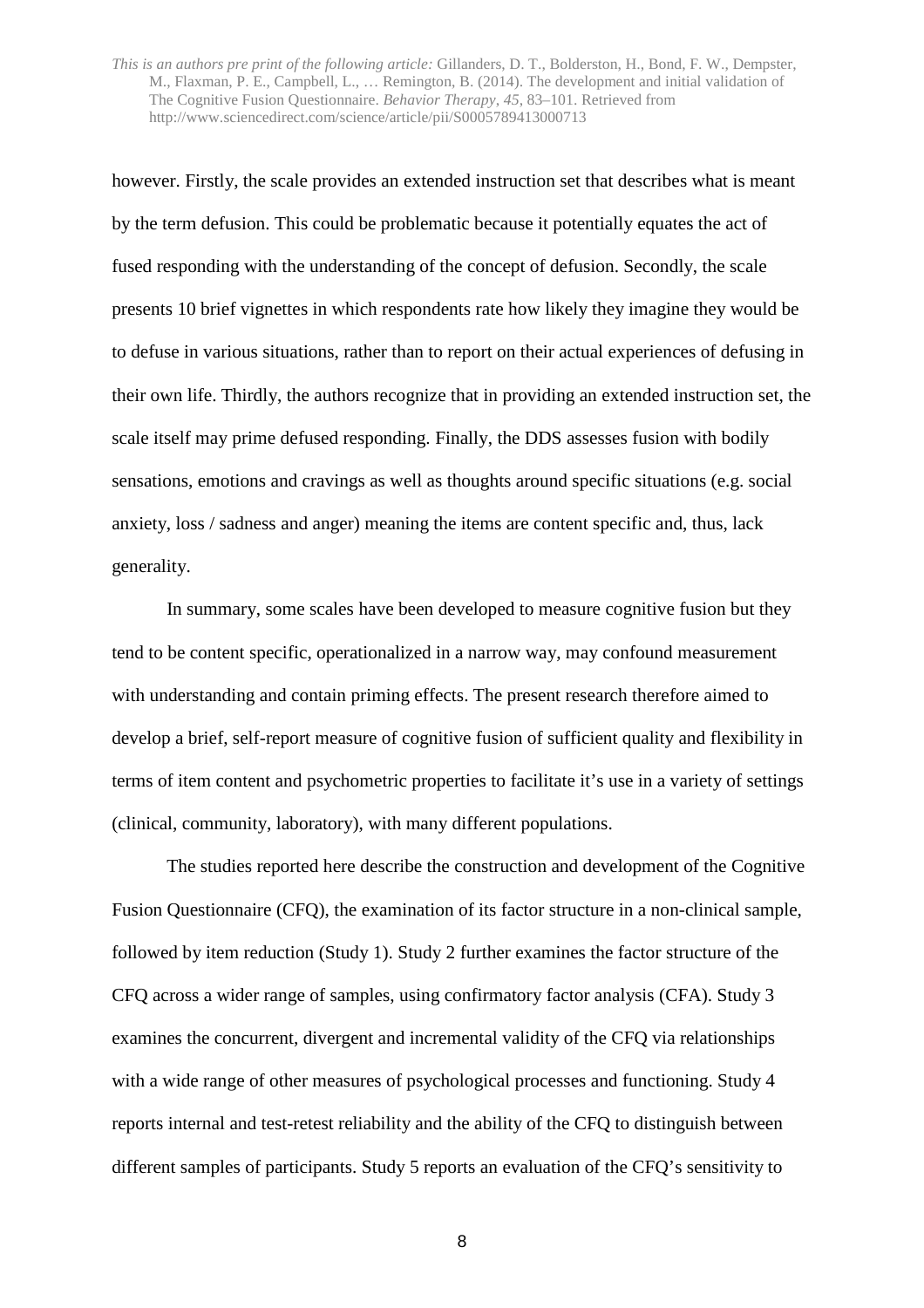treatment and mediation of treatment outcome in an intervention designed to reduce cognitive fusion.

#### **Method**

#### *Item Development*

Items were generated by DG, HB, MD and FB, based on expert knowledge and practice of ACT and Relational Frame Theory (RFT: Hayes, Barnes-Holmes, & Roche, 2001). In addition, FB has developed two previous ACT-based measures (Bond et al., 2011; Bond, Lloyd & Guenole, 2013). Consistent with Hayes, Luoma, Bond, Masuda and Lillis (2006), fusion was considered to be a uni-dimensional construct, representing a continuum from fusion to defusion, with a wide variety of behavioral manifestations. Each item was worded to express a specific instance of fusion or defusion and to be as concrete and behaviorally operationalized as possible. Hence the complete set of items addressed a broad functional definition of fusion made up of the many forms that fusion can take, including: believability of thoughts (two items: e.g. I believe the thoughts that pop into my head); taking thoughts literally (four items: e.g. My thoughts are facts); reacting emotionally to thoughts (three items: e.g. My thoughts cause me distress or emotional pain); behavior being governed by thoughts (five items: e.g. I get so caught up in my thoughts I'm unable to do the things I most want to do); trying to control thoughts (four items: e.g. I need to control the thoughts that come into my head); over analyzing situations (four items: e.g. I overanalyze situations to the point where it is unhelpful to me); evaluating thought content (four items: e.g. I make judgments about whether my thoughts are good or bad); dominance of cognition in a person's experience (six items: e.g. Its such a struggle to let go of upsetting thoughts, even when I know letting go would be helpful); perspective taking (six items: I find it easy to view my thoughts from a different perspective); and detached awareness of thoughts (six items: e.g.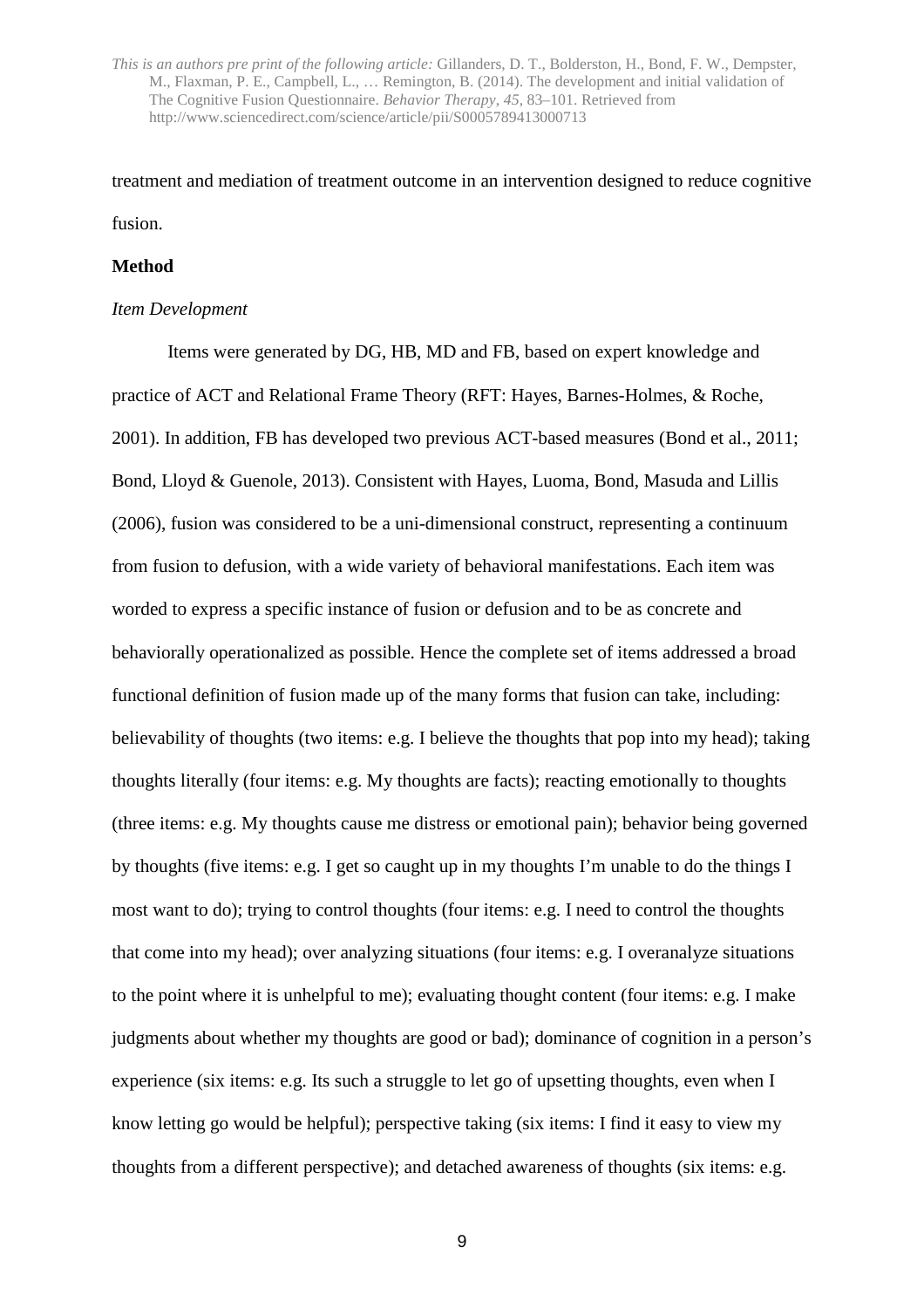My thoughts just come and go and I'm not too attached to them). These later items are examples of defusion responses and are reverse scored. A total of 44 items were generated.

ACT experts (committee members of the British Association for Behavioural  $\&$ Cognitive Psychotherapy ACT Special Interest Group) were asked to comment on and rate how well these items represented cognitive fusion and defusion. Nine committee members provided feedback on item clarity and suggested adaptations to some items. A number of items were reworded based on this feedback. Items that received a modal rating of 'Moderately' or 'Highly' representative from the consensus panel were retained in the first draft of the CFQ. This first draft containing 42 items (26 fusion, 16 defusion) was examined in study 1 (see Table 1 for the full list of items).

#### *Samples*

Several samples were recruited to test different aspects of the CFQ. In some cases samples were recruited for other projects and where samples shared similar characteristics (e.g. healthy community dwelling adults) these samples were combined opportunistically. These samples are described below.

Sample 1: A young adult sample was recruited (predominantly students and associates of the chief investigators [MD & DG]). The sample comprised 592 participants: 174 were male (29.4%) and 418 were female (70.6%); 381 participants (64.4%) were aged between 17- 24 years; 173 (29.2%) were aged between 25-34 years; 21 (3.5%) were aged between 35-44 years; 8 (1.4%) were aged between 45-55years; and, 9 (1.5%) were over 55 years old.

Sample 2: Sample 2 was another convenience sample, collected for 3 different studies, whose data were opportunistically pooled. These were all community dwelling healthy adults and included a sub sample of UK Prison Service Officers recruited for another study by LM and JL. Sample 2 comprised 447 adults. There were 247 women (55.4%) and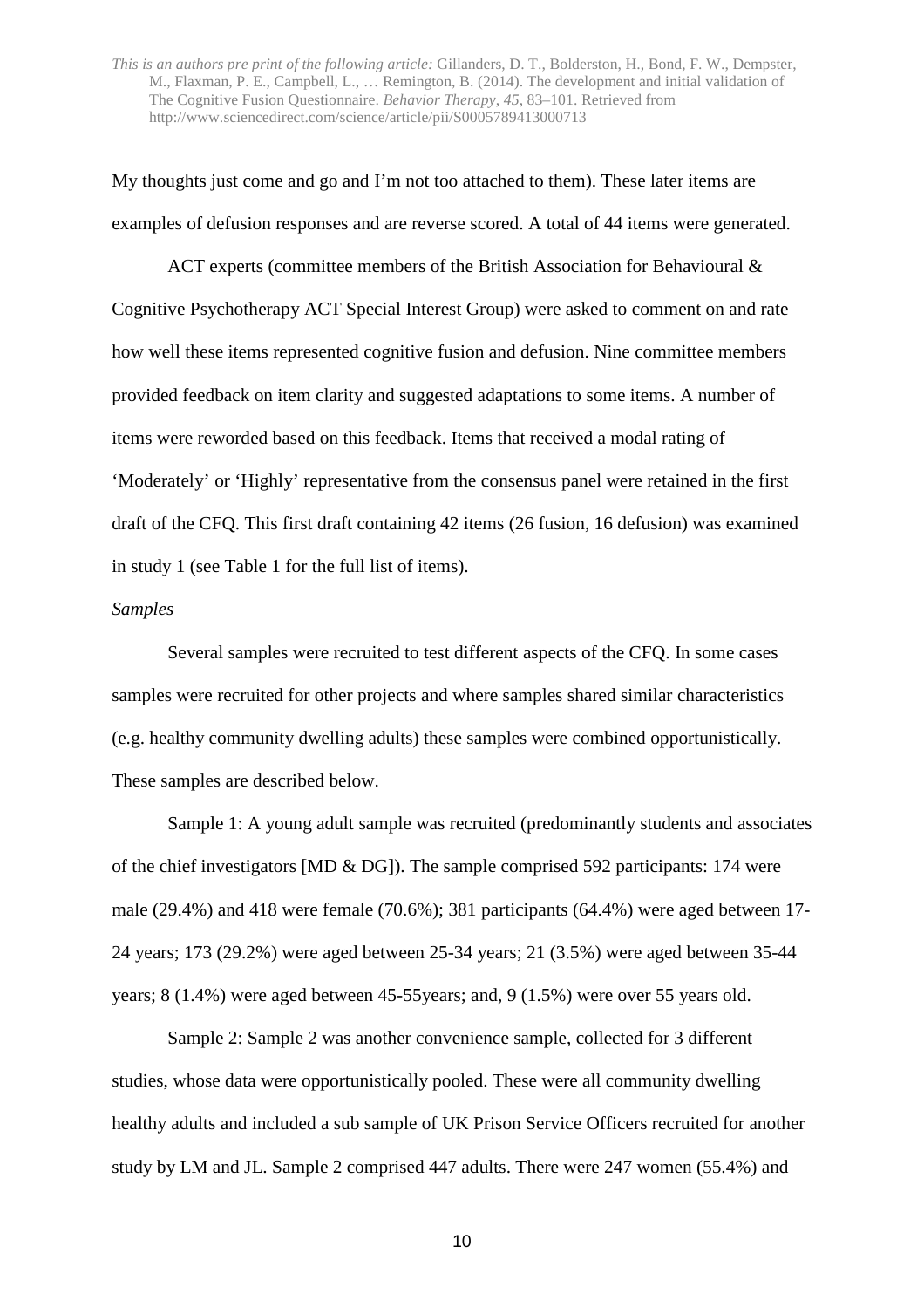200 men (44.6%). Their ages ranged from 18 to 77, with a mean of 38 years ( $SD = 13$ ). The age, gender ratio and CFQ score were not significantly different in any of the three subsamples that make up sample 2 (Mean Age:  $34.8 - 39.6$  years, *SD*:  $11 - 13.5$  years, *F* (3,444) =2.28, *p*=. 08, *ns*; Gender Ratio [% female]: 48% - 58%, *λ* = 1.06, *p* = .29; Mean CFQ score:  $18.92 - 20.17$ , *SD*:  $7.72 - 9.82$ ,  $F_{(2.445)} = 710$ ,  $p = .49$ , *ns*). One of the subsamples was recruited for a study specifically to examine the test-retest reliability of the CFQ (*n*=82, 58% female, mean age: 41, *SD*: 13.8) and is equivalent to the other participants in sample 2 in terms of age, gender and CFQ score. In addition some participants completed paper and pencil measures and others  $(n = 113)$  completed measures online. There was no difference between these methods of administration on the final CFQ score (Online mean: 20.16 [*SD*: 7.72], Paper mean: 19.71 [*SD*: 8.03], *t*(255) = .485, *p* = .63)

Sample 3: Participants were volunteers for an ACT based worksite psychological skills training / stress management program as part of another study led by PF. They were recruited from two large public sector organizations in the UK: a governmental organization and a healthcare organization. This sample included 242 people, 188 (78%) of whom were female. Age ranged between 20 and 69 years old, with a mean age of 41 years (*SD*: 10 years).

Sample 4: Participants in sample 4 were recruited from National Health Service Mental Health Services across the UK, as part of other studies by HB, SK, SM, PN and DG. They represent a broad sample of different mental health difficulties. 129 (60%) were recruited from specialist settings, such as services for people with eating disorders, community mental health teams and a personality disorders service, whereas 86 (40%) were recruited from primary care psychological services. All participants were referred by treating clinicians (psychologists, nurses, psychiatrists) who confirmed the presence of psychological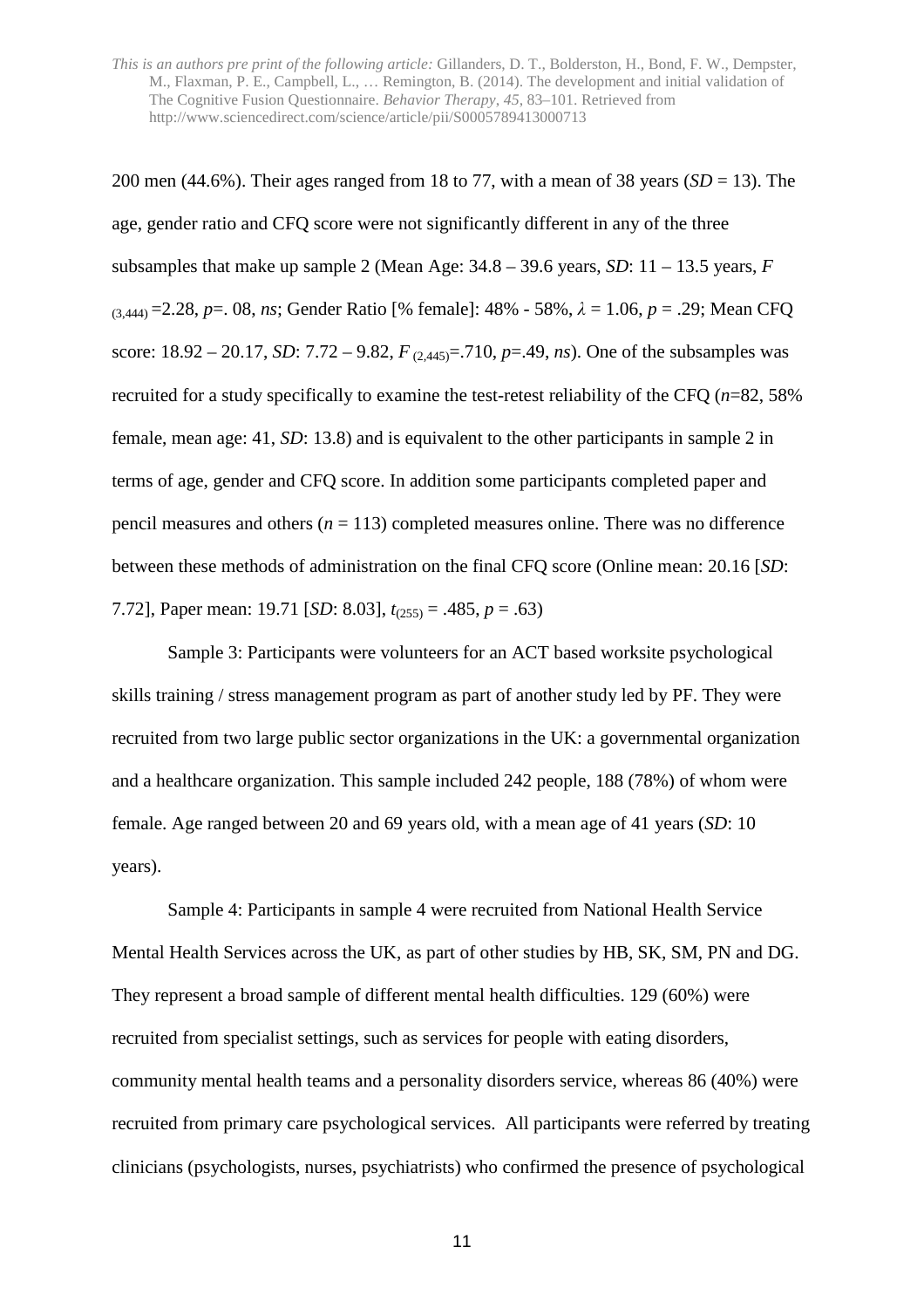disorder. Participants were excluded on the basis of primary problem relating to alcohol or substance misuse, and conditions such as significant learning disability, head injury or dementia. Sample 4 comprised of 215 individuals, aged 17 to 68, with a mean age of 40 years (*SD*: 13); 136 of these participants (63.3%) were female. Despite the diverse sources of recruitment for this sample, the subsamples did not differ in terms of age or CFQ total score (Specialist mean age: 40.35 years, *SD*: 12.89, Primary Care mean age: 38.58, *SD*: 12.69, *t* (213) =.933, *p* = .35, *ns*; Specialist CFQ: 34.57, *SD*: 8.31, Primary care CFQ: 33.91, *SD*: 7.70, *t* (213) =.59, *p* = .55, *ns*), suggesting equivalence across these diverse samples. Types of psychological disorder represented in this sample included major depression, anxiety disorders, post traumatic stress disorder, eating disorders, interpersonal problems, low selfesteem, complicated grief reactions, personality disorders, recovery from psychotic experiences including bipolar disorder and schizophrenia. These diagnoses were assessed by clinician diagnosis rather than structured clinical interview. Sample 4 was considered a broad sample of the range of mental health problems presenting in United Kingdom NHS mental health services and was designed in this way because of the hypothesized transdiagnostic relevance of cognitive fusion.

Sample 5: Sample 5 comprised 133 people (72% female) recruited for a study of adjustment processes in people with multiple sclerosis by CF and DG. The sample ranged in age from 21 to 75, with a mean age of 49 years (*SD* =11). Participants were recruited from specialist NHS neurological services. Diagnosis of MS was confirmed by the referring physician. Individuals who were deemed by the referring clinician to be too cognitively impaired to provide informed consent or respond to the study questionnaires were not recruited.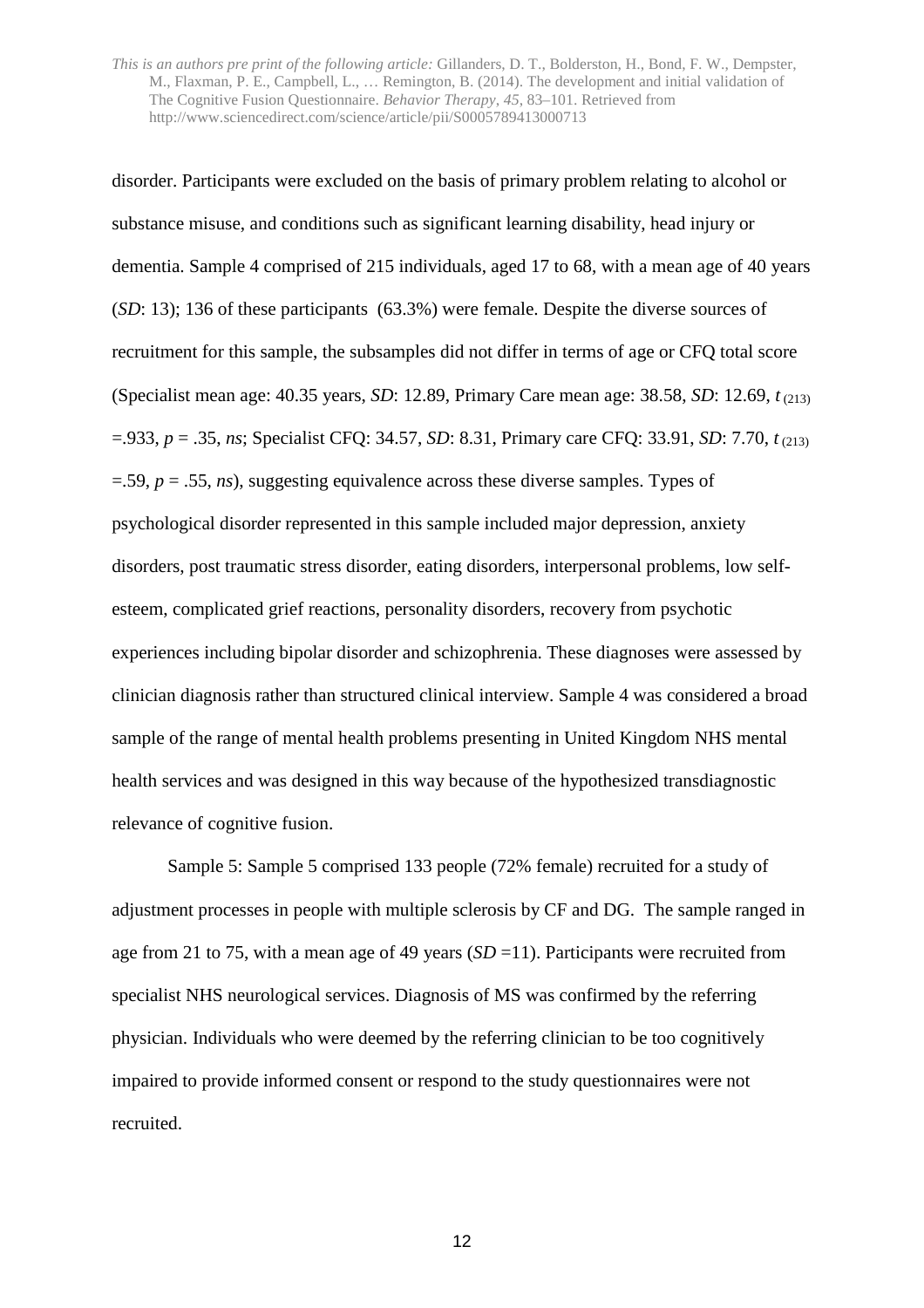Sample 6: Sample 6 was recruited for a separate study of the relationship between cognitive fusion, rumination, metacognitive beliefs and depression by SK and DG. The sample comprises of people with current major depressive disorder (MDD): (*n*=26, 58% female, mean age: 42.35 years, *SD*: 12.8,), people recovered from MDD (*n*= 21, 57% female, mean age: 41.67 years, *SD*: 10.95), and people who have no history of depressive episode (*n=*27, 59% female, mean age: 44.11 years, *SD*: 11.92). Current and lifetime depression status was confirmed by Structured Clinical Interview for DSM [SCID: First, Spitzer, Gibbon, & Williams, 1996]. The three groups were equivalent in terms of age and gender and differed significantly in terms of current mood, as measured by the Centre for Epidemiological Studies Depression Scale [CESD: Radloff, 1977]. Participants for currently depressed and recovered groups were recruited through General Practitioner (GP) services and Primary Care Psychological Services. Participants for the never depressed group were recruited through community groups and services. Sample 6 was used to test the incremental validity of the CFQ in predicting depression, compared to established predictors such as rumination and metacognitive beliefs.

Sample 7: Sample 7 consisted of 219 caregivers of people with dementia, recruited for a separate study into caregiver distress by LR and DG. 144 (66%) of the caregivers were female, the mean age of sample 7 was 68.6 years (*SD:* 11.5 years), with a range of 31 to 95 years. 87% of the sample were caring for a spouse with dementia, the remainder were adult children of the care recipient. 88% were living with the person with dementia.

Regardless of sample, all participants gave informed consent and all studies followed codes of conduct for research with human participants as detailed by the British Psychological Society (BPS, 2009) and the universities and NHS Trusts that were sponsoring the research. All studies received approval from the relevant university ethics committees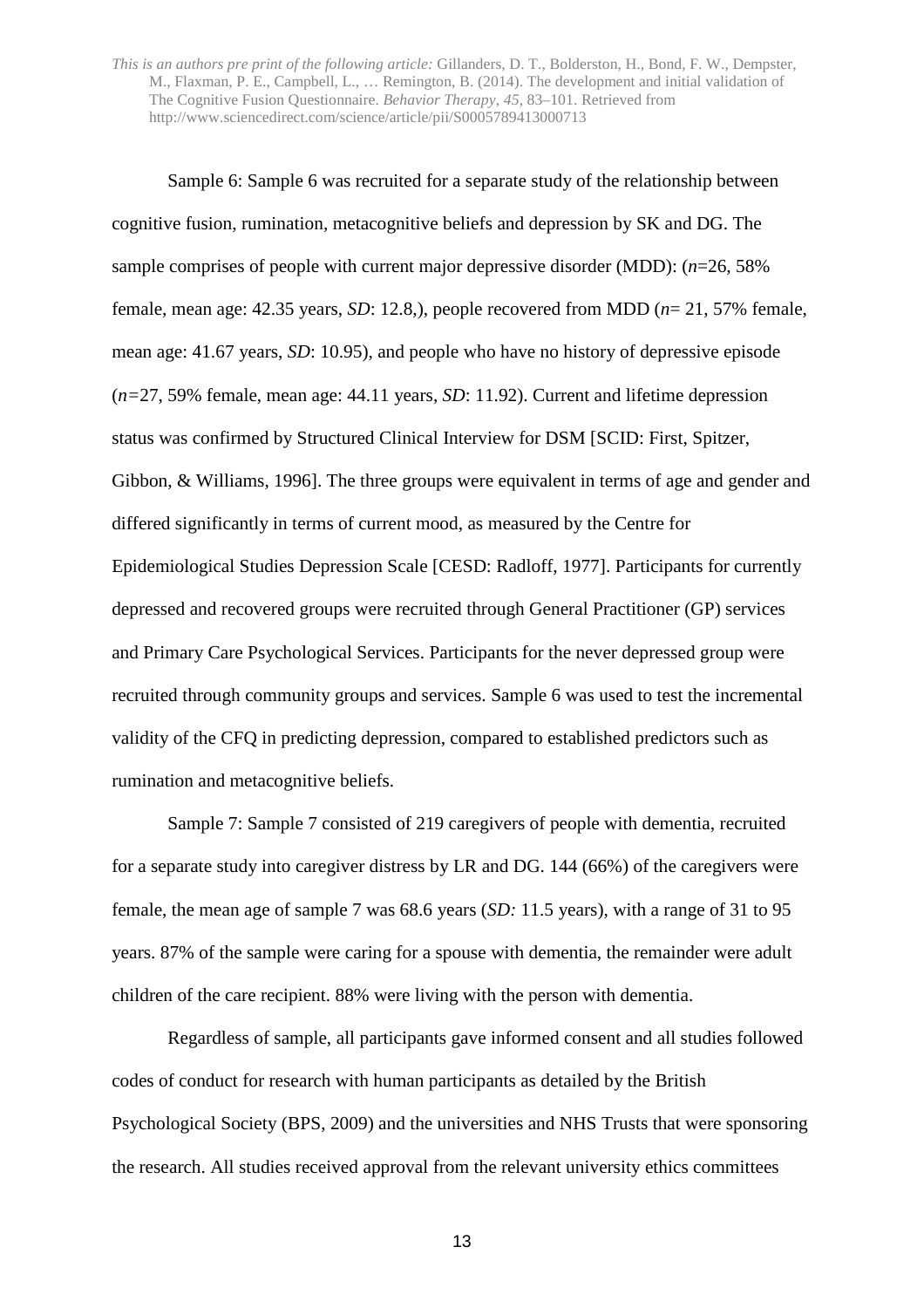(University of Edinburgh, Goldsmiths, University of London, City University, or Southampton University). In addition, Local NHS Research Ethics Committees approved all research that sampled participants from NHS settings and equivalent ethical procedures were followed in other settings.

#### *Data screening and treatment of missing data*

In all samples data were screened at the individual item level to confirm that each item had responses covering the full range of the response format, and that responses were normally distributed. Missing data analysis showed low levels of missing data. Where individuals missed less than 3 items on the CFQ, these missing items were prorated based upon their scores for the other CFQ items. Where an individual had 3 or more items missing on the CFQ, they were excluded from further analysis. Across all samples, only 19 cases were excluded (less than 1% of the total number of participants). A total of 29 individuals had up to 2 items prorated (.2% of the total data). For other measures used in this set of studies, the default list wise deletion option in SPSS was chosen as the most pragmatic way of dealing with missing data. In list wise deletion, cases with missing data are simply removed from that analysis, reducing sample size. Samples were analyzed separately for some studies and combined for other studies, these are described for each of the studies and sample size is given for each analysis.

# **Study 1: Exploratory Factor Analysis and Item Reduction in a Non-Clinical Sample** *Participants*

Participants were as described above for Sample 1.

#### *Measures*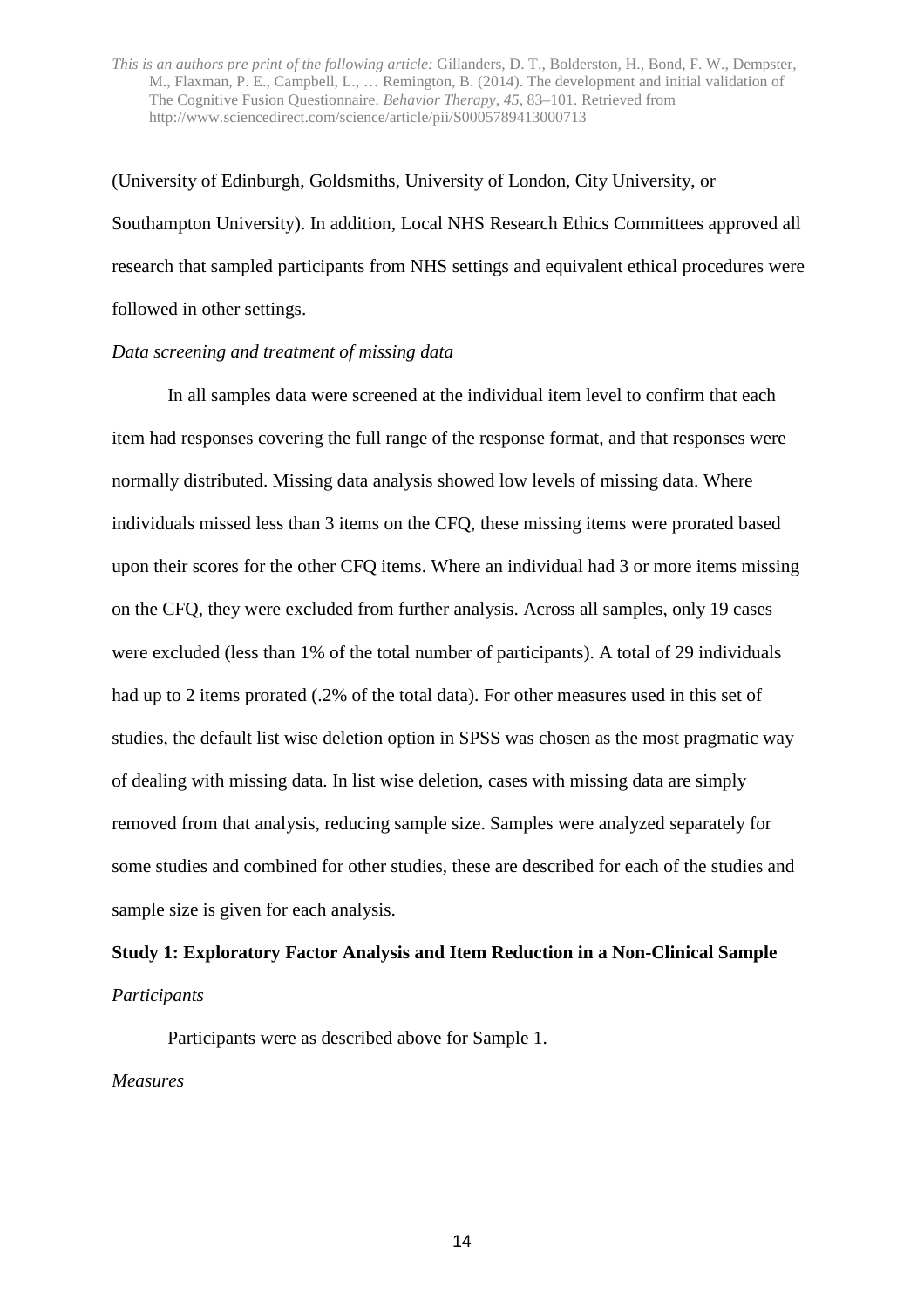Participants completed a paper and pencil form of the CFQ, containing 42 items. They answered on a seven point Likert scale with the same instructions and response format as the final version of the CFQ (see appendix).

#### *Analysis*

The goal of this exploratory analysis was to identify one or more latent variables underlying the observed variables; as a result, we conducted a common factor analysis (CFA) (Floyd  $\&$ Widaman, 1995) and determined the number of factors to extract through parallel analysis (Horn, 1965), which is a very accurate factor extraction procedure (Zwick & Velicer, 1986). We used an oblique rotation (Promax), as we expected that these factors would be elements of a higher order factor, cognitive fusion (Nunnally, 1978), and therefore should be significantly correlated.

#### *Results*

Prior to exploratory factor analysis (EFA), 11 items with an item-total correlation of less than .04 were omitted (Nunally & Bernstein, 1994). For the remaining 31 items, the Keiser-Meier-Olkin test of sampling adequacy (KMO) was .933, which indicates a good degree of non-unique covariance amongst the set of items (Kaiser, 1974). A significant Bartlett's test of sphericity ( $\chi^2$  = 5666.42, *df* = 465, *p*<.001) also indicated that the data were suitable for factor analysis.

#### **Insert Table 1 here**

Based upon the results of parallel analysis, we retained three factors. To define the factors, we inspected the matrices and eliminated any item that had a loading below .4 (two items) on any of the three factors or a loading of .4 or above on more than one factor (Ferguson & Cox, 1993).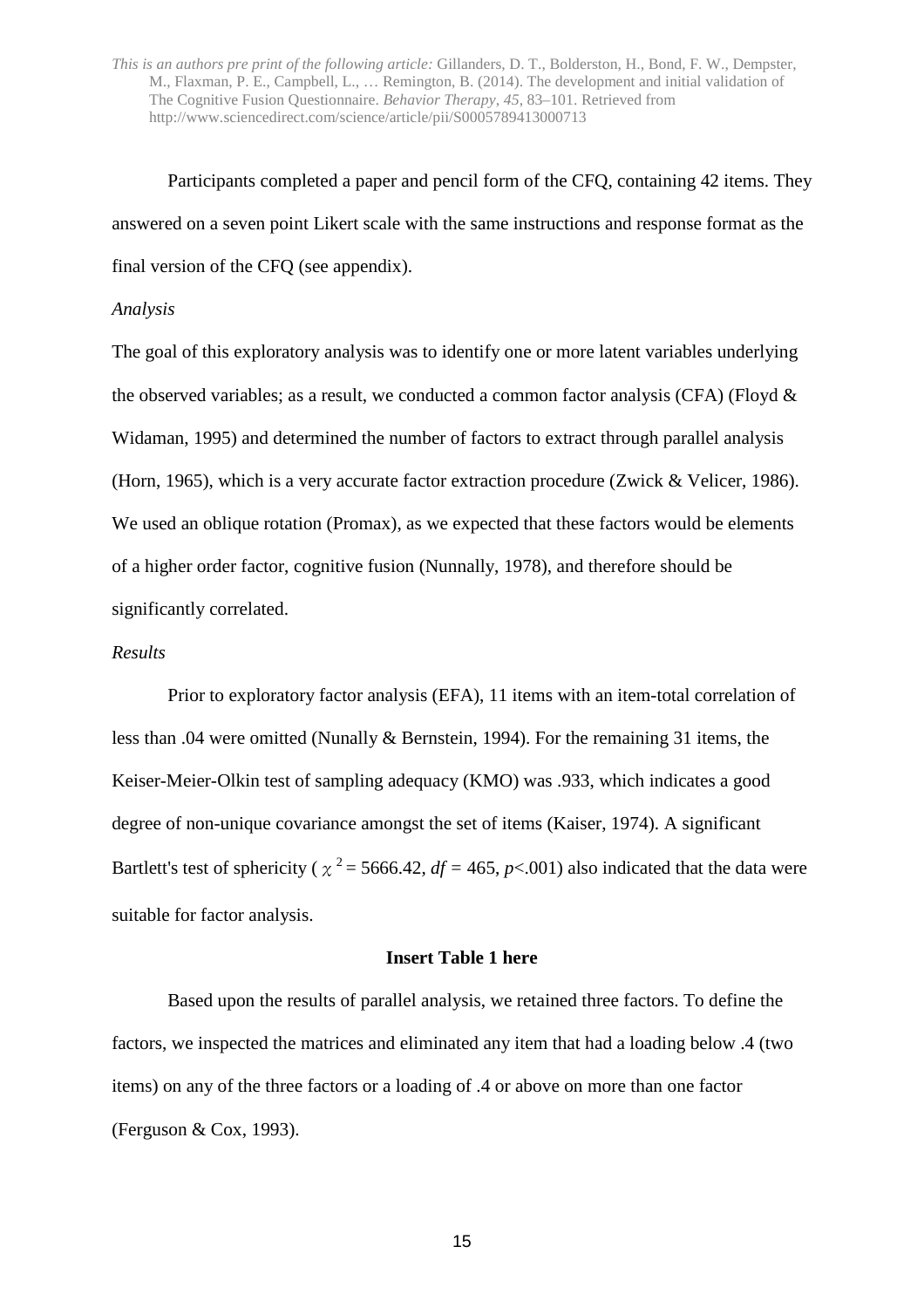Results indicated that no items loaded greater than .4 on the third factor, the highest loading being .266. Additionally, the third factor had an eigenvalue of .83 and explained only 2.67% of the variance. As a result, we forced a two-factor solution, using the same extraction and rotation procedures on the remaining 29 items. The first factor had an eigenvalue of 9.95 and it accounted for 34.3% of the variance; the second had an eigenvalue of 2.67 and it accounted for 9.19% of the variance. Following this second EFA we continued to refine the scale using increasingly stringent factor loadings. Final loadings were >.55 on one factor and no item loading >.25 on the second factor. This resulted in 14 items. Inspection of these items suggested some redundancy in content areas, as well as one item possibly reflecting the ACT process of present moment awareness more than fusion. 4 items were omitted, resulting in a scale of ten items. The KMO measure of sampling adequacy for these items was acceptable at .871, as was Bartlett's test of sphericity (Chi-Square: 1543.42, *df* = 45, *p*<.001) The final EFA of these ten items resulted in Factor 1 having an eigenvalue of 4.145, explaining 41.5% of the variance, and Factor 2 having an eigenvalue of 1.83, accounting for 18.3% of the variance. Factor 1 comprised 7 positively worded items and Factor 2, three reverse scored items. These factors were interpretable as fusion and reverse scored defusion items. In the initial young adult sample, the fusion factor had a Cronbach's alpha reliability of .88, but the three items making up the second factor had item total correlations of <.3 and were only adequate in terms of their Cronbach's alpha reliability of .71. The factors were relatively weakly correlated (*r =* -.21). A series of correlational analyses, regression analyses and confirmatory factor analyses (not reported) showed that the three reverse scored items did not significantly add to the overall scale's psychometric properties. The decision was made to omit these three reverse scored items. The 7 items retained in the final scale are highlighted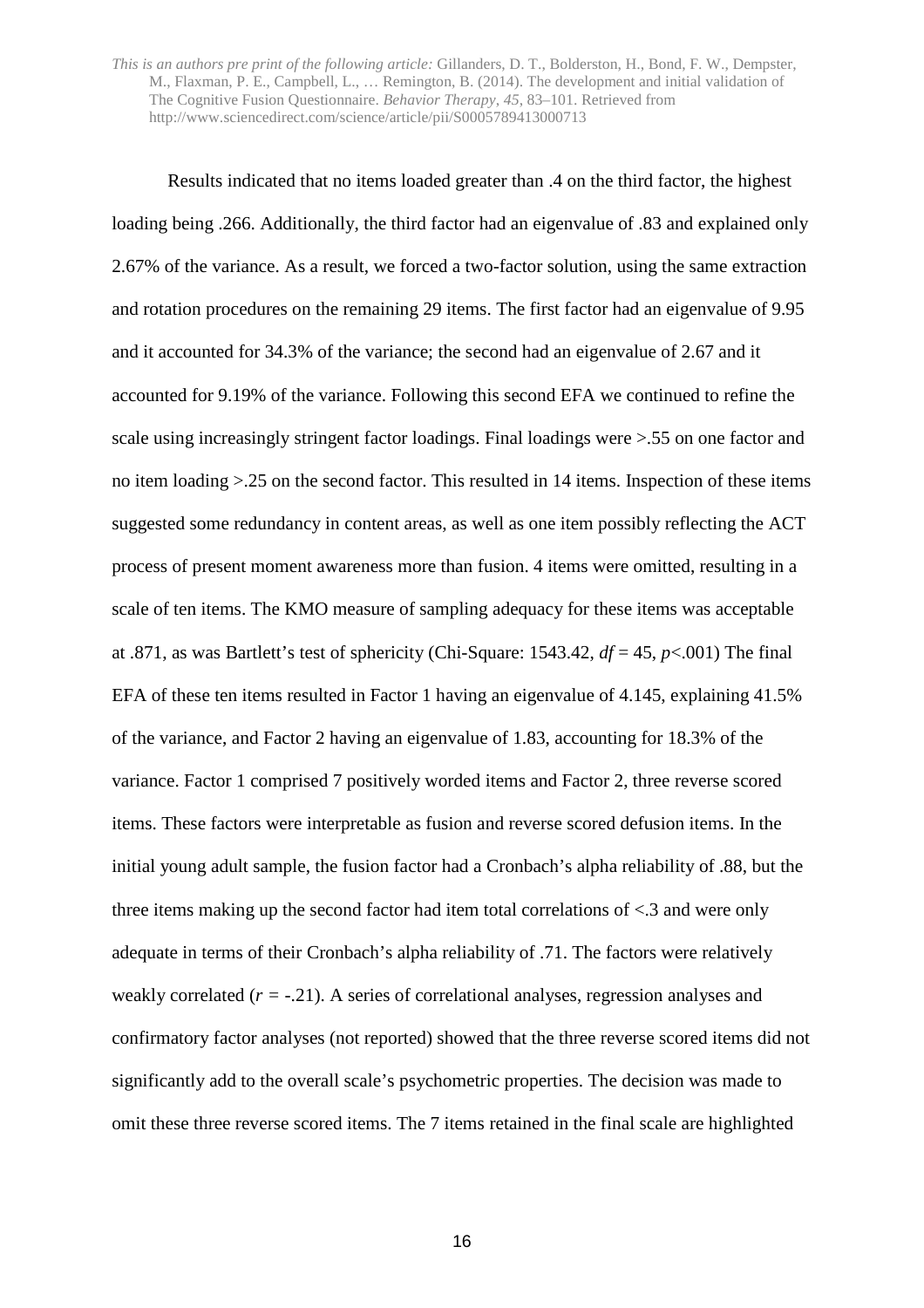in bold in Table 1; this seven-item scale is used in all other studies reported here. The sevenitem scale is scored as a total score, with higher numbers reflecting greater fusion.

#### **Study 2: Confirmatory Factor Analysis and Invariance of Factor Loadings**

Sample 2, 3, 4, 5 and 7 were used to explore the CFQ's factor structure.

#### *Analytic Plan*

Data were analyzed using AMOS version 19 (Arbuckle, 2006). Our primary goal in conducting CFA was to confirm the unifactorial structure of the CFQ, across a more diverse range of samples. For each sample, covariance matrices were used to analyze the measurement models, and maximum likelihood estimation was used to assess their fit.

As the chi-square ( $\chi^2$ ) statistic is very sensitive to sample size and may overestimate the lack of model fit (Bollen, 1989), we selected 5 additional indicators, based upon Bollen (1989), Hu and Bentler (1999), and Jackson, Gillaspy and Purc-Stephenson (2008). The first was the normed chi-square (NC), which is the chi-square value divided by the degrees of freedom ( $\chi^2/df$ ). Consistent with Bollen (1989), we specified a value of 3 or less as indicating good model fit. The other fit indicators were: the root-mean-square error of approximation (RMSEA), the iterative fit index (IFI), the comparative fit index (CFI) and the standardized root mean residual (SRMR). Hu and Bentler (1998) suggest that cut off values of less than .06 for RMSEA, less than .08 for SRMR and greater than .95 for the CFI and IFI are indicative of good model fit.

#### *Results*

Table 2 shows the results of CFA across these diverse samples. The normed chisquare shows good fit in 3 of 5 samples, with the other two being close to the cut off value of 3 or less. The CFI and IFI show excellent fit across all samples. The RMSEA shows good fit in 2 of 5 samples, with the other three values being within the range described as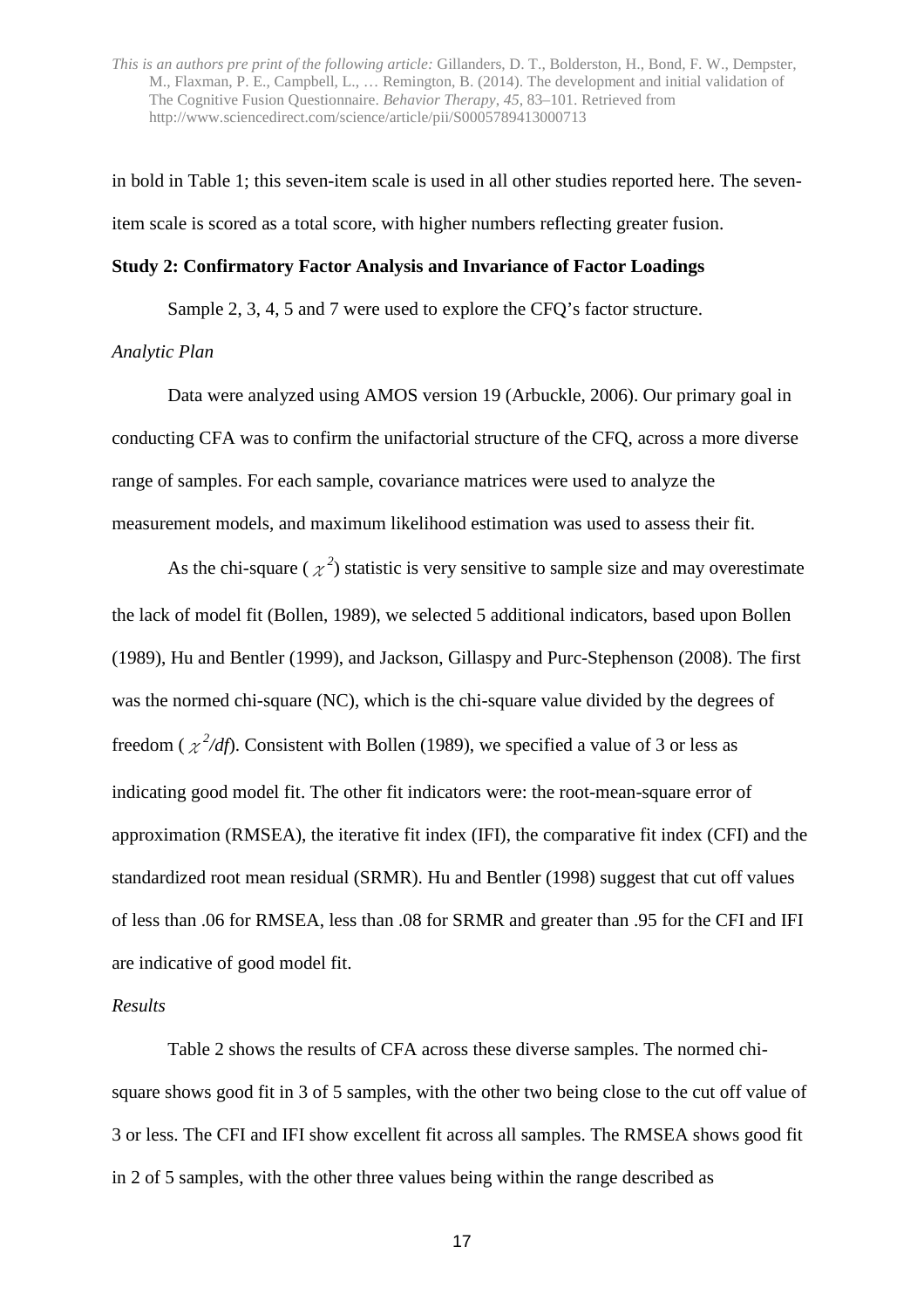'acceptable', and the RMSR shows good fit in 2 of 5 samples. There is no specific pattern suggesting that one sample is poorly fitting the model across each of the indices. The overall pattern of fit indices shows a good fit across diverse samples. Study 2 therefore confirms the CFQ as unifactorial.

#### **Insert Table 2 Here**

In order to determine the extent to which the 7 items of the CFQ assess cognitive fusion in a similar manner across the different samples, we compared the relative fit of two models across Samples 2, 3, 4, 5 and 7. The first allowed the 7 unstandardized factor loadings to vary, and the second placed equality constraints on those loadings. If the constrained model does not generate a significantly worse fit than the unconstrained model, the items are likely to be assessing the same construct in a comparable way (Byrne, 2001; 2004). We did not place equality constraints on estimates of the factor variances, since these are known to vary across groups even when the indicators are measuring the same construct in a similar manner (Kline, 2005; MacCallum & Tucker, 1991). As can be seen in the final lines of Table 2, the NC, RMSEA, RMSR, CFI and IFI values of the baseline model suggest a very good solution. When we placed equality constraints on the factor loadings and error covariances, there was a significant decrement in goodness of fit (as assessed by the  $\chi^2$ <sub>diff</sub> test) suggesting that the factor loadings are not strictly invariant across these five very different samples. The other fit indices still suggest that even the constrained model is an adequate fit. Further work is required in future studies to explore responses to the CFQ in different samples.

# **Study 3: Construct Validity, Divergent Validity and Incremental Validity**

The construct validity of the CFQ was assessed via correlation with different measures, across the different samples. Measures were chosen according to four domains, firstly: due to their specific relevance to the ACT model (e.g. the Acceptance & Action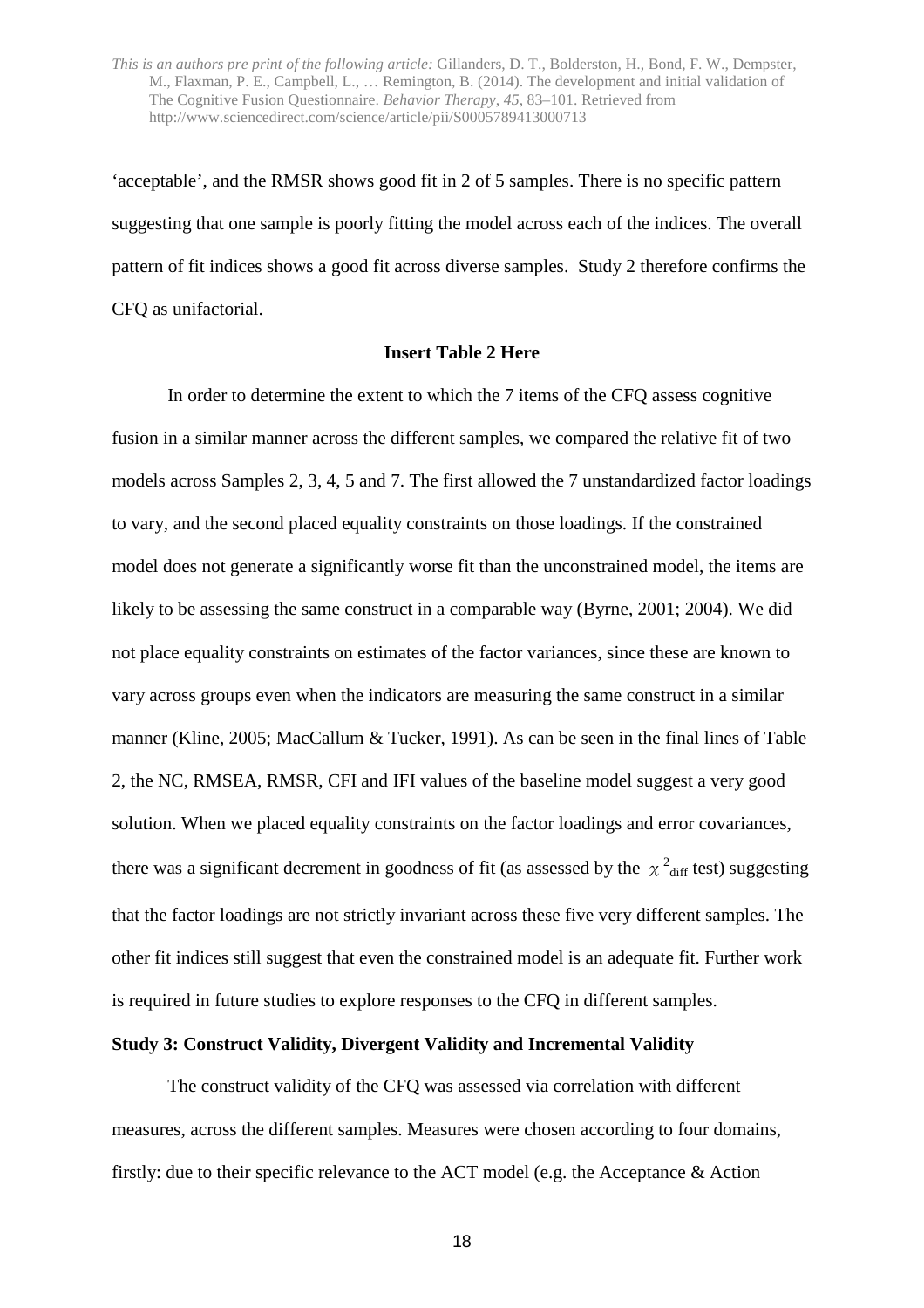Questionnaire II, a measure of psychological inflexibility, [AAQ-II: Bond et al., 2011]; The Valued Living Questionnaire, a measure of success at pursuing valued life goals, [VLQ: Wilson, Sandoz, Kitchens & Roberts, 2010]). Secondly: the relationship of fusion to related constructs such as trait mindfulness, (e.g. Southampton Mindfulness Scale, [SMS: Chadwick et al., 2008], Five Facet Mindfulness Scale [FFMQ: Baer, Smith, Hopkins, Krietemeyer & Tony, 2006; Baer et al., 2008], Kentucky Inventory of Mindfulness Skills [KIMS; Baer, Smith, & Allen, 2004], cognitions and appraisals (Automatic Thoughts Questionnaire [ATQ; Hollon & Kendall, 1980]), thought control strategies and other metacognitive aspects (i.e. Thought Control Questionnaire [TCQ: Wells & Davis, 1994], Ruminative Response Style Questionnaire [RSQ: Nolen-Hoeksema & Jackson, 2001], and Positive Beliefs about Rumination Scale, [PBRS: Watkins & Moulds, 2005]). Thirdly, the relationship of fusion to important outcomes such as distress, symptoms of depression or anxiety (e.g. Beck Depression Inventory II [BDI-II, Beck, Steer & Brown, 1996]; Hospital Anxiety and Depression Scale [HADS: Zigmond & Snaith, 1983]; Centre for Epidemiological Study of Depression Scale, [CESD: Radloff, 1977] Clinical Outcomes in Routine Evaluation [CORE-OM; Evans, 2000], The Symptom Checklist 90 – Revised [SCL-90-R: Derogatis, 1994], The General Health Questionnaire [GHQ-12: Goldberg, 1992], The Personality Diagnostic Questionnaire [PDQ-4: Hyler, 1994], Maslach Burnout Inventory [MBI: Schaufeli, Leiter, Maslach, & Jackson, 1996], Warr-Daniels Affective Wellbeing Scales [WDAS & WDDS: Warr, 1990; Daniels, 2000; Mäkikangas, Feldt, & Kinnunen, 2007]. Fourthly, the relationship of the CFQ to broader outcomes such as life satisfaction (Deiner's Life Satisfaction Scale [SWLS: Deiner, Emmons, Larsen & Griffin, 1985] and quality of life [WHOQOL-Bref: WHOQOL Group, 1998]. Divergent validity was investigated via correlation with socially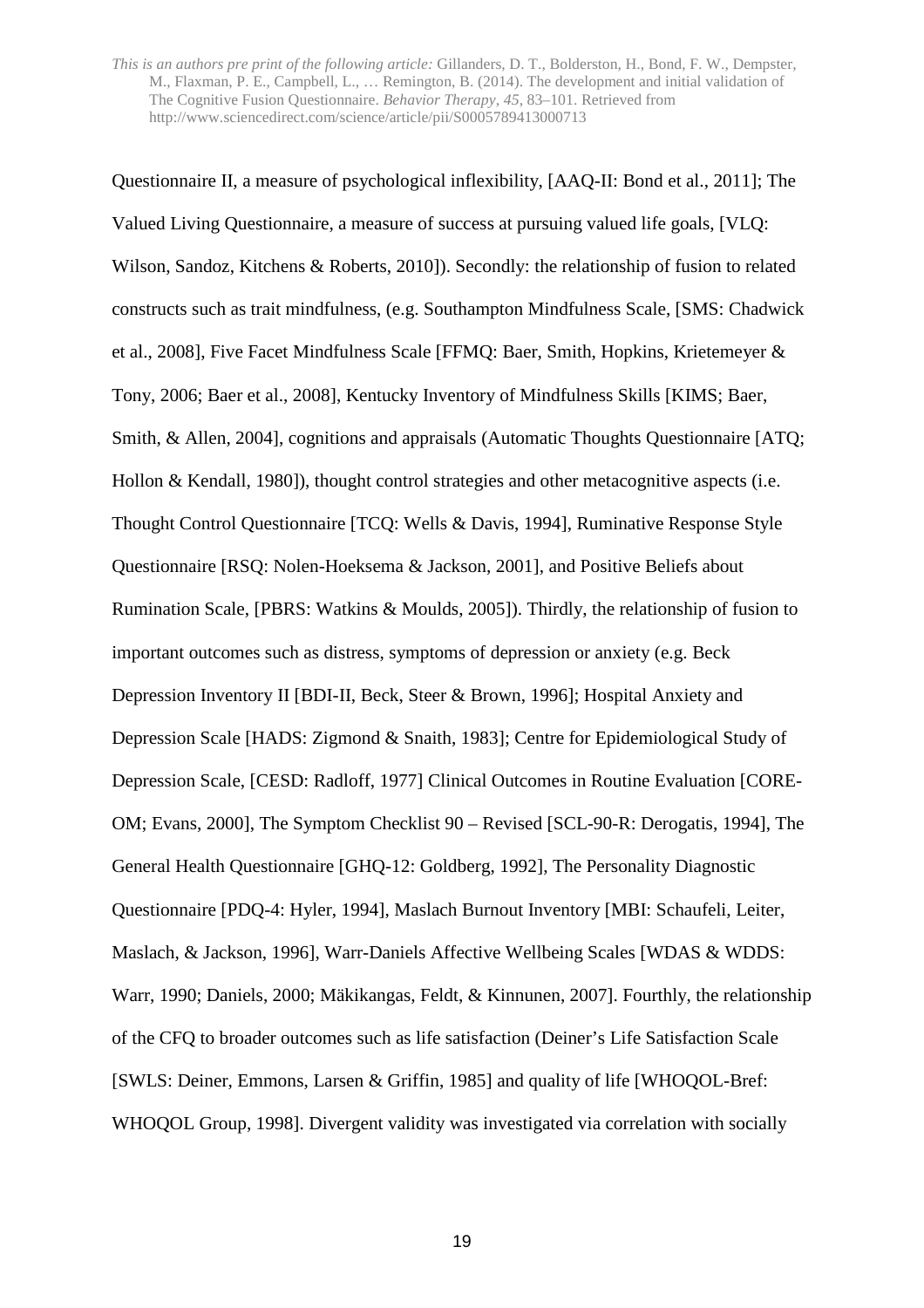desirable responding: Balanced Inventory of Desirable Responding Impression Management Scale [BIDR-IM: Paulhus, 1991].

It was predicted that the CFQ would correlate with measures of related constructs such as psychological inflexibility, use of thought control strategies, metacognition and frequency of negative automatic thoughts. Furthermore, CFQ scores should also correlate with measures of distress, anxiety, low mood, burnout and psychological problems. The CFQ should also correlate negatively with measures of well-being, quality of life, mindfulness, and successful pursuit of important life goals. It was further predicted that CFQ scores would not correlate with social desirability.

Incremental validity was examined in three studies, using the methods outlined by Haynes and Lench (2003). In the first of these (Kerr, 2011), the CFQ was added as the final step in a multiple regression predicting depressed mood (Centre for Epidemiological Study of Depression Scale, [CESD: Radloff, 1977]) after first adding constructs that are well established in the prediction of depression such as positive metacognitive beliefs about rumination (Positive Beliefs about Rumination Scale, [PBRS: Watkins & Moulds, 2005]) and rumination, (Response Styles Questionnaire [RSQ: Nolen-Hoeksema & Jackson, 2001]), in a sample of people with major depression, people recently recovered from depression and people who have never been depressed. In the second study (Ferenbach, 2011), the CFQ was added as the final step in a multiple regression predicting distress (Hospital Anxiety & Depression Scale, [HADS: Zigmond & Snaith, 1983]) in people with multiple sclerosis, after first adding well-established predictors of distress such as appraisals of helplessness (Illness Cognitions Questionnaire - Helplessness Scale [ICQ-H: Evers et al., 2001]) and psychological inflexibility (Acceptance and Action Questionnaire, [AAQ-II: Bond et al., 2011]). In the third such study, we used the data from the sample of UK Prison Service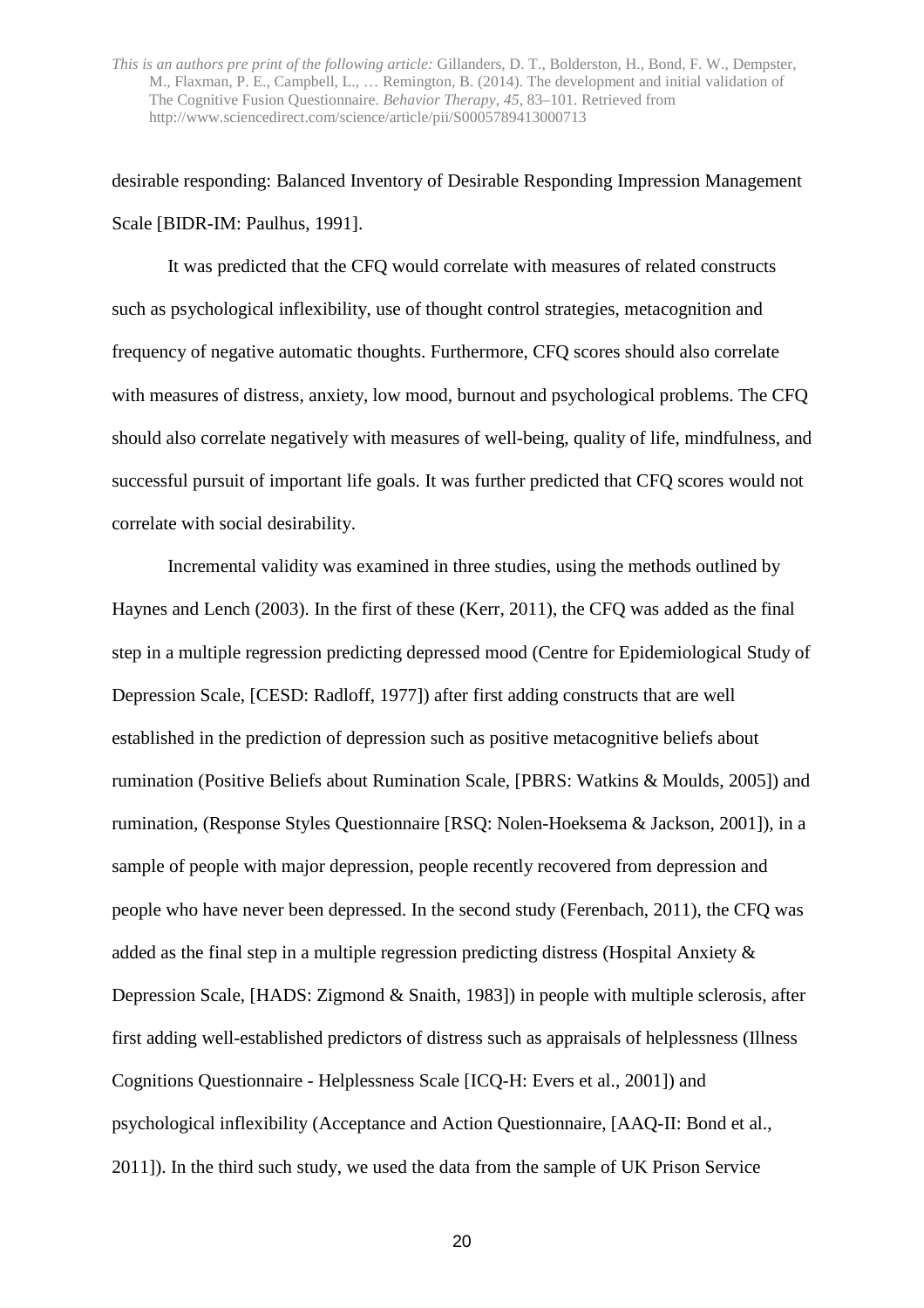Officers to investigate the incremental validity of the CFQ to predict scores on a standardized measure of distress [GHQ12: Goldberg, 1992] in the second step of a regression, after the AAQII had been added.

It was predicted that the CFQ would demonstrate incremental validity by adding to the variance explained by well-established constructs in predicting key outcomes.

#### *Participants*

The different samples and subsamples described above completed different packages of measures. The sample size involved in each correlation is provided.

#### **Insert Table 3 here**

#### *Results*

Table 3 shows the correlations between the CFQ and other study measures. The CFQ correlated highly and in predicted directions with measures of psychological inflexibility, mindfulness, rumination, distress, burnout and frequency of automatic thoughts. The CFQ also showed moderate correlations with measures of quality of life and life satisfaction, and showed small yet significant correlations with positive beliefs about rumination, use of thought control strategies and with successful valued living. Although a small sample, the CFQ did not correlate significantly with socially desirable responding, indicating preliminary divergent validity. These results indicate that the CFQ has good construct validity and preliminary evidence for divergent validity. Given the strong correlations between the CFQ and the AAQII, and the CFQ and the RSQ, these relationships deserved further investigation. Firstly, we would predict that the CFQ would be a better predictor of thinking related constructs than the AAQII. This was tested by examining dependent correlations between CFQ, AAQII and Thought Control Strategies in the student sample. The difference in strength of correlations between these variables showed that the CFQ was a better predictor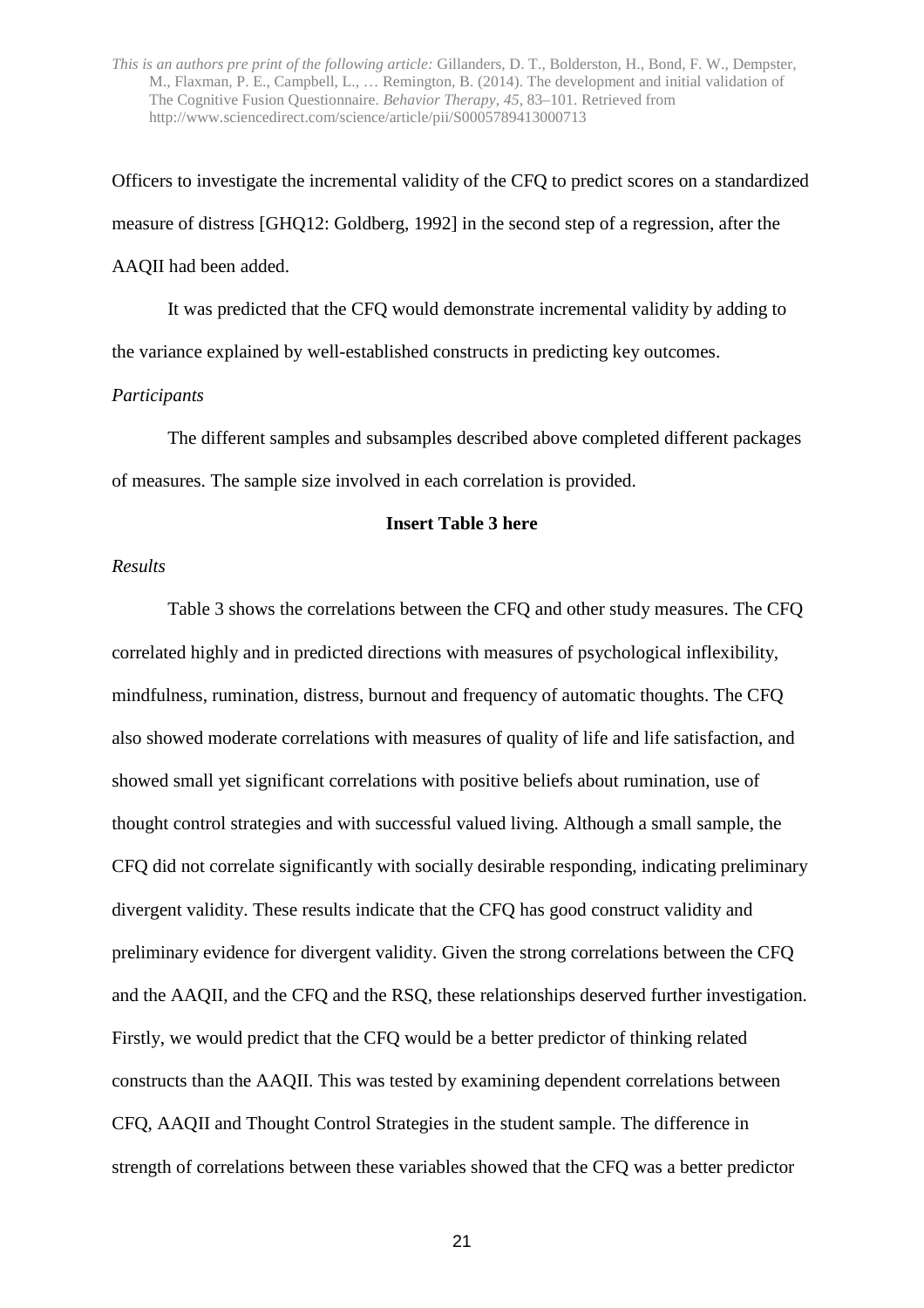than psychological inflexibility of the use of thought control strategies (CFO -  $TCO r = .26$ ; AAQII - TCQ *r* = .14; CFQ - AAQII *r* = .75, *t* (163) = 2.251, *p* =.0129). The relationships between these constructs were also explored in a series of incremental validity analyses (Table 4).

#### **Insert Table 4 here**

In the sample of Prison Officers, psychological inflexibility (AAQII) is strongly predictive of psychological distress (GHQ12). The CFQ shows additional incremental validity, predicting an additional 5% of the variance in distress. Table 4 also shows the investigation of the relationship between rumination, metacognitive beliefs, CFQ and depression, Interestingly, although positive beliefs about rumination correlate with depression  $(r = .23, p < .05)$ , the metacognition construct no longer has predictive value when rumination is added at step 2. Cognitive fusion by contrast does significantly improve prediction of depressive symptoms, even after much of the variance has been predicted by known constructs. In people with multiple sclerosis, appraisals of helplessness are a strong predictor of distress. Psychological inflexibility as measured by the AAQ-II further adds to the prediction of distress. The CFQ continues to significantly improve prediction of distress in MS, even after much of the variance has been accounted for by helplessness beliefs and psychological inflexibility.

# **Study 4: Criterion Validity, Internal Consistency, and Test-Retest Reliability**

The CFQ was predicted to differ significantly between psychologically distressed and non-distressed samples. Samples 1 – 7 were used to compare the means between the different samples, adding to its validity and providing normative data for future comparisons in clinical and research settings.

#### *Results*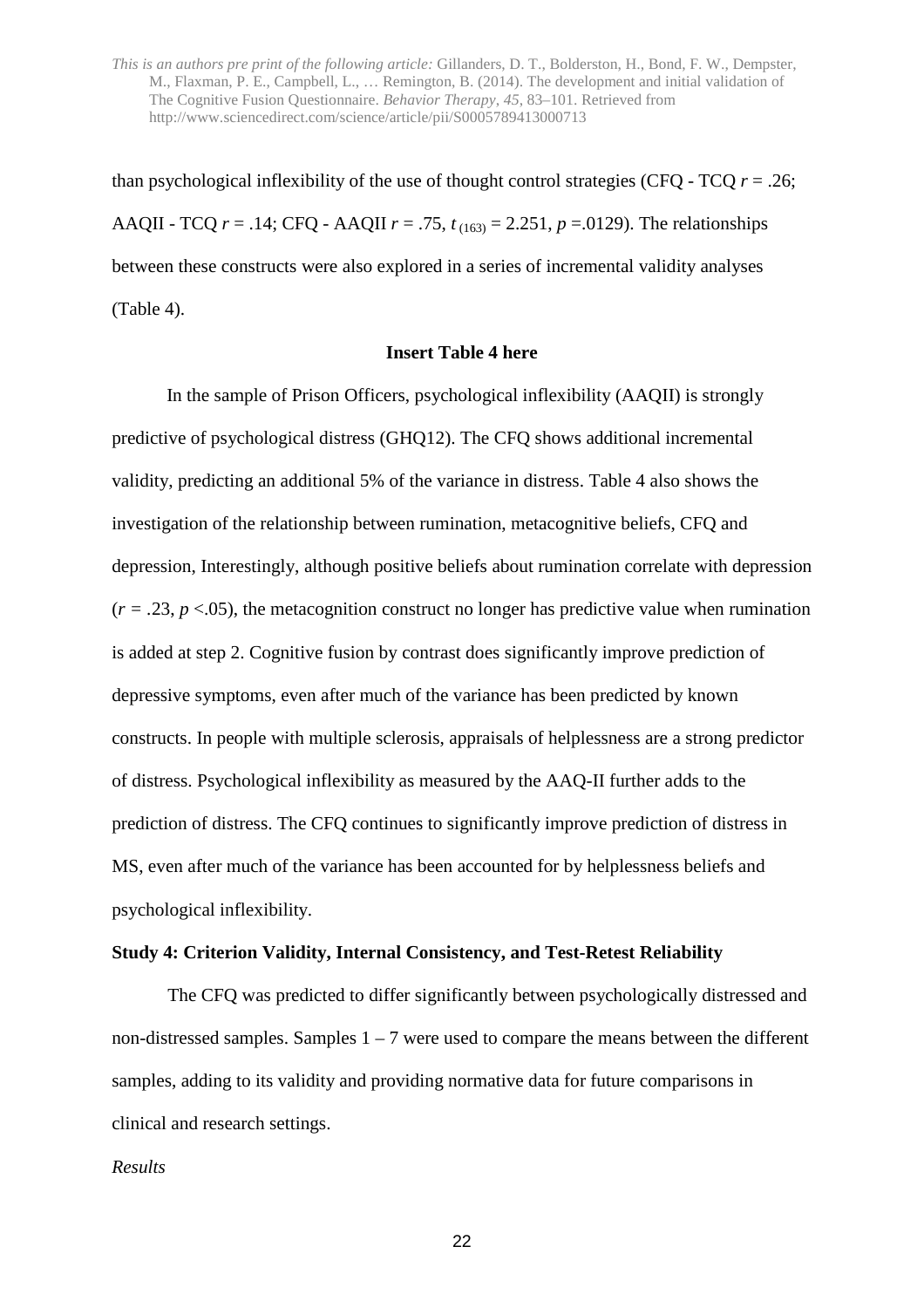Table 5 shows that the combined student and community sample is not significantly different from the multiple sclerosis sample, or the dementia caregivers sample and that all other groups are significantly different from each other. This demonstrates that the CFQ can discriminate between people who have psychological disorders and those who do not and can distinguish between people seeking help for work related stress and those with more diagnosable psychological disorders.

#### **Insert Table 5 here**

A subset of sample 2  $(n = 82)$  completed the CFQ on two occasions separated by an average of 4 weeks. There was a strong correlation between CFQ total scores on these two occasions (Mean T1: 19.38 [*SD*:8.41], Mean T2: 18.49 [*SD*: 8.87], *r =* .81, *p* <.001), suggesting good temporal stability for the CFQ in a community sample. Table 5 also shows the excellent internal reliability of the CFQ in each of the different samples.

# **Study 5: Sensitivity to Treatment**

A subset of participants from sample 3 who completed a well validated ACT-based workplace training program (led by PF) was used to investigate sensitivity to treatment. The intervention is as described in Flaxman and Bond (2006; 2010a&b). Participants in the ACT and control groups completed the CFQ and a well-validated measure of psychological distress (the GHQ-12) at the same three time points over a five month evaluation period: immediately prior to the intervention, two months after two initial ACT sessions, and three months after the final ACT session.

The program used mindfulness and defusion exercises to strengthen present moment awareness, reduce struggle with unwanted thoughts and emotions, defuse from unhelpful cognitive content (particularly thoughts that interfere with personally valued behavior), and contact a sense of self that is distinct from psychological content. These strategies were used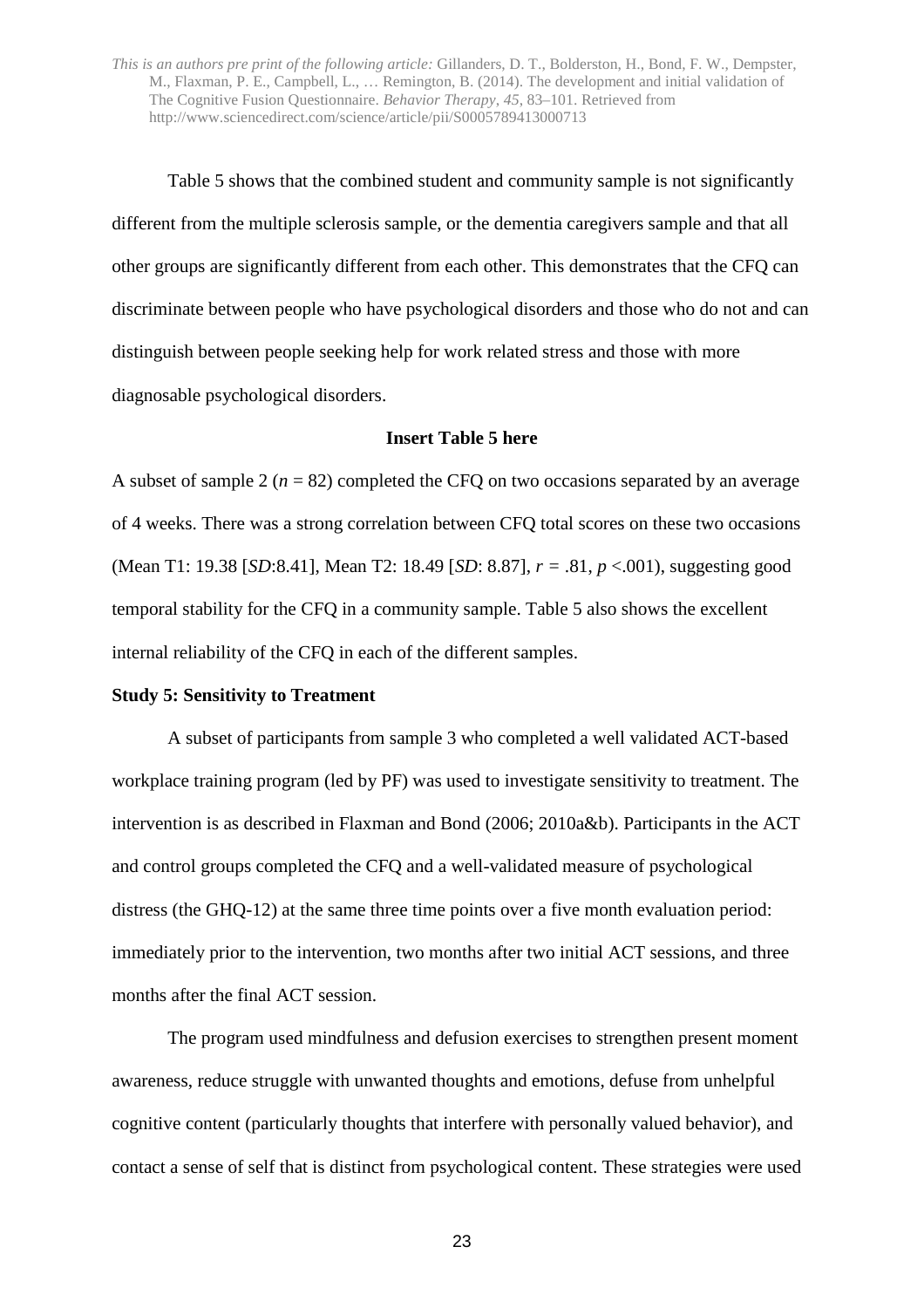to help participants to pursue increasingly larger patterns of valued action, even in the presence of difficult thoughts, feelings, and sensations. The program incorporated a range of recognized ACT defusion exercises and metaphors, including the milk, milk, milk exercise; passengers on the bus; I'm having the thought that....; and practicing awareness of the process of thinking as it unfolds.

For the present study, we first analyzed data provided by 49 ACT participants and 70 waitlist control participants who completed the CFQ and GHQ-12 at all three time points. Next, we examined CFQ scores at each time point for a subset of participants (27 ACT, 33 controls) identified as probable cases of minor psychiatric disorder (based on their preintervention GHQ-12 caseness score). Finally, we employed a bootstrapping procedure (Preacher & Hayes, 2008) to examine the degree to which any observed improvements in mental heath in the ACT group were statistically mediated by a reduction on the CFQ. For the mediation analysis, change on the CFQ was assessed between pre and post intervention while change on the GHQ-12 was assessed from preintervention through to follow-up.

#### *Results*

Table 6 shows that the CFQ is sensitive to the effects of an ACT intervention that targets cognitive fusion.

#### **Insert Table 6 Here**

The effect of ACT treatment on the CFQ was statistically significant, with an effect size (partial  $\eta^2$ ) of .150, representing a large effect (Cohen, 1988, p. 283) For the subgroup of participants who were classified as probable cases of minor psychiatric disorder prior to receiving the ACT intervention, it is notable that the effect of ACT treatment was even stronger (partial  $\eta^2$  = .355). This finding supports the view that ACT interventions may be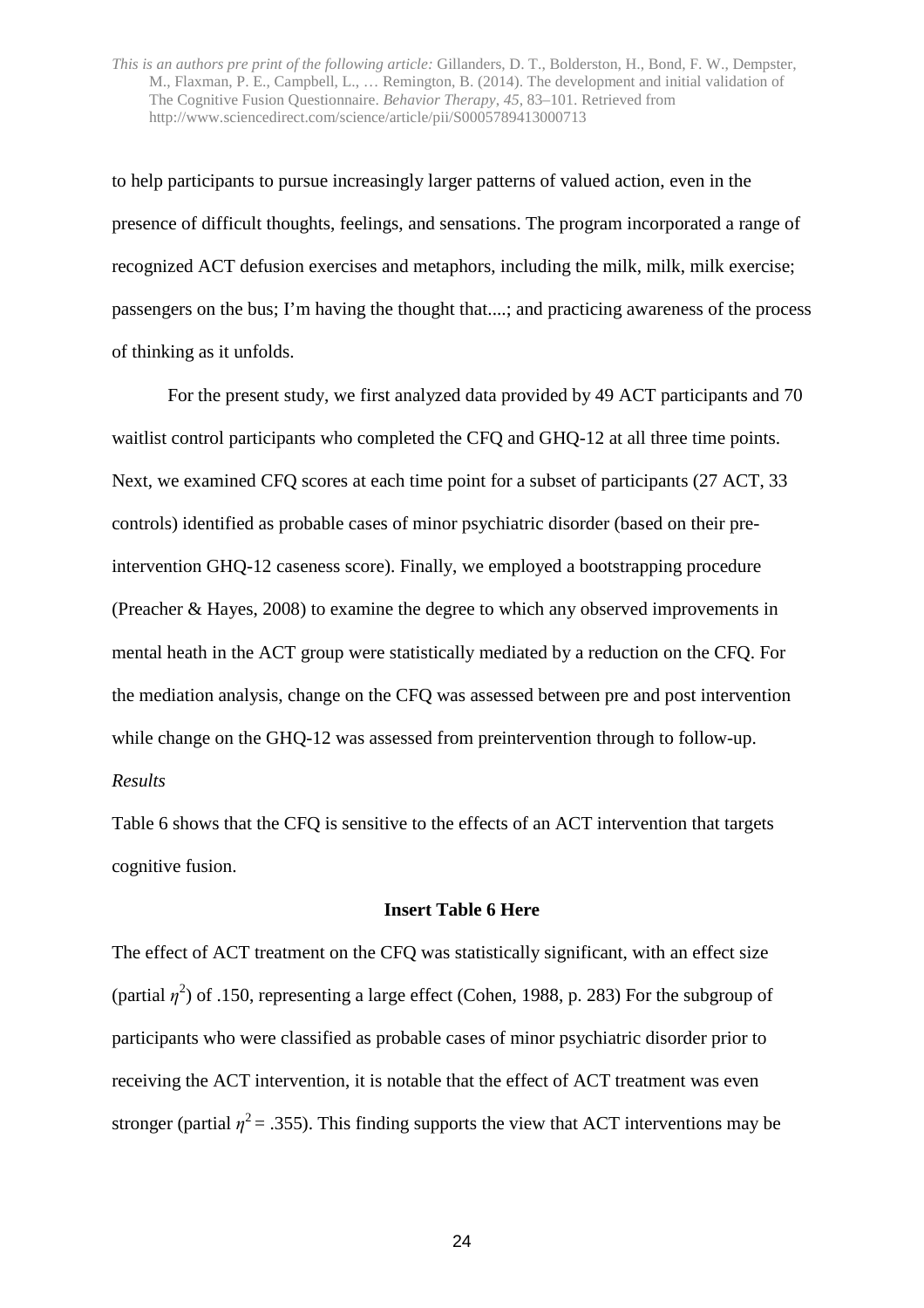particularly beneficial for those individuals who are more distressed (Flaxman & Bond, 2010c)

To examine whether change on the CFQ mediated the impact of the ACT intervention on psychological distress, we applied Preacher and Hayes' (2008) procedure to request 10,000 bootstrap resamples from the obtained data, along with 95% bias-corrected and accelerated confidence intervals (BCa CIs). A statistically significant indirect (i.e. mediation) effect is indicated when the upper and lower bound of these corrected CIs do not contain zero. Age, gender, employing organization, and pre-intervention GHQ-12 scores were entered as covariates. To avoid duplication, we report the results of the mediation test conducted on the entire sample only  $(ACT = 49, \text{control} = 70)$ .

The results of this analysis showed that the beneficial effect of the ACT program on mental health was statistically mediated by a reduction in cognitive fusion. Specifically, the bootstrapped confidence intervals confirmed the presence of a statistically significant indirect effect of Group (i.e., ACT vs. control) on pre-intervention to follow-up decrease on the GHQ-12 via the pre to post intervention reduction found on the CFQ: boot estimate  $= 1.28$ , *SE* = .57, *BCa CI* = .40, 2.68. To fully test the directionality of this mediation model, we also performed an equivalent analysis, in which the change in CFQ was entered as the dependent variable, with change in the GHQ as the mediator. Changes in distress (GHQ-12) did mediate the effect of ACT intervention on the CFQ, showing that the causal status of cognitive fusion as a mediator of ACT intervention is yet to be fully established.

#### **Discussion**

The results from this series of studies demonstrate that the CFQ is a brief and psychometrically sound measure of cognitive fusion. Unlike the population-specific measures of fusion found in the ACT literature, the CFQ offers an assessment of fusion with cognition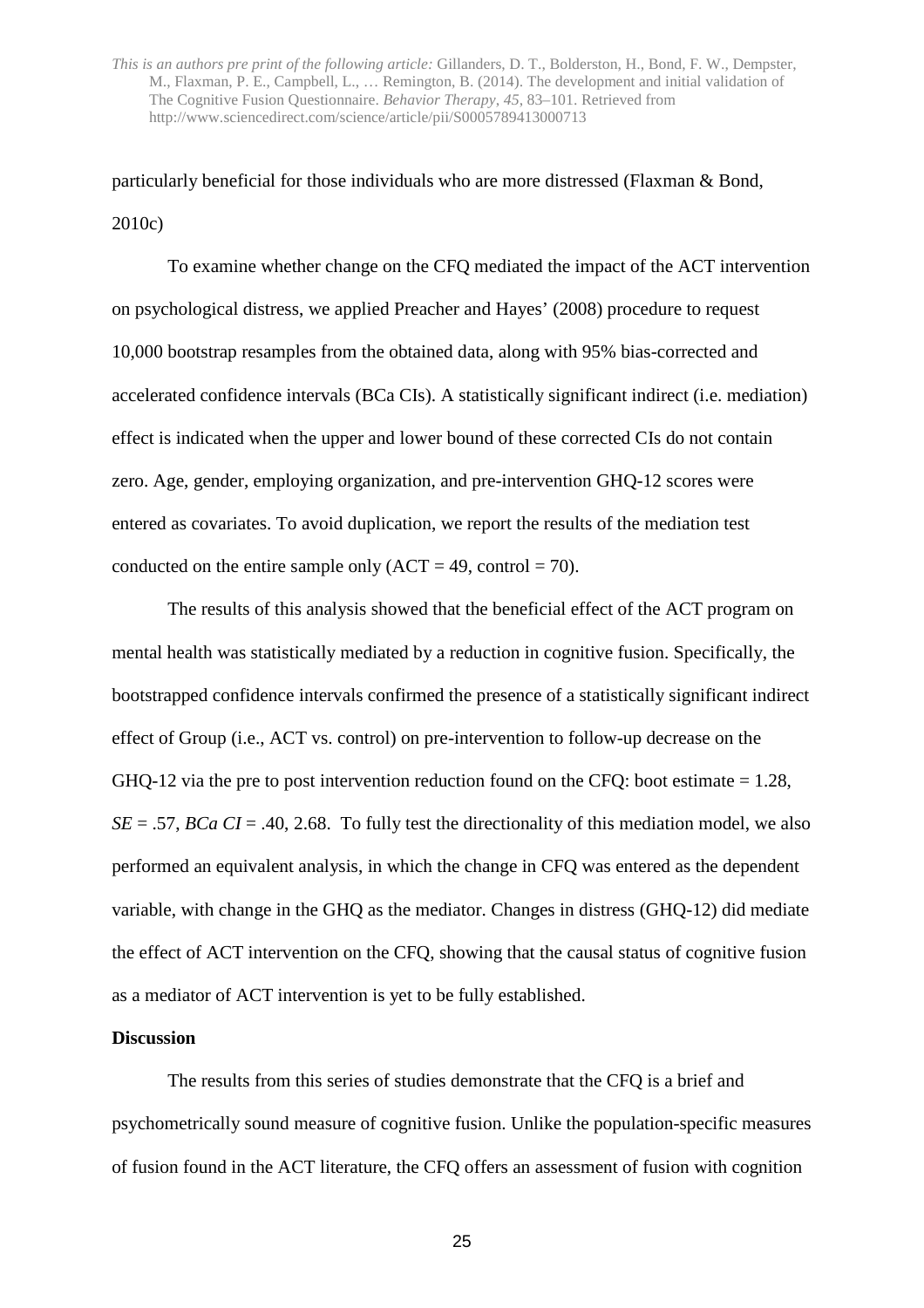in general. Given the wide application of ACT-based interventions, we believe the generic nature of the CFQ holds considerable potential for clinicians and researchers interested in assessing this core psychological process.

The CFQ demonstrated excellent internal consistency and good test-retest reliability. Moreover, the CFQ has a coherent, simple, and theoretically consistent factor structure that appears to be stable across diverse samples. Validity of the scale was demonstrated via predicted patterns of relationships with a range of other relevant constructs. Preliminary findings suggest the CFQ possesses adequate divergent validity, in that it is not associated with socially desirable responding. Incremental validity was demonstrated in three studies. The CFQ predicted distress in prison officers, over and above the contribution of psychological inflexibility. In predicting depressive symptoms the CFQ added to variance explained by rumination and metacognition. The CFQ also added to the prediction of distress in people with multiple sclerosis, compared to helplessness beliefs and psychological inflexibility. These studies suggest the CFQ has adequate incremental validity in relation to cognitive content measures and existing measures of related constructs from the ACT model. Finally, there is preliminary evidence that the CFQ is sensitive to changes occurring from a skills-based intervention that targets the process of cognitive fusion and that such changes may mediate the intervention's effect on distress.

The correlation between the CFQ and other constructs deserves some further consideration. For instance, the CFQ and AAQ-II are highly correlated (ranging from .72 to .87). This may be due to item overlap, as the AAQ-II contains items that may be representative of cognitive fusion (e.g. 'I worry about not being able to control my worries and feelings'). In addition, the AAQ-II has been described as a measure of psychological inflexibility (Bond et al., 2011, p. 678), and cognitive fusion is one component of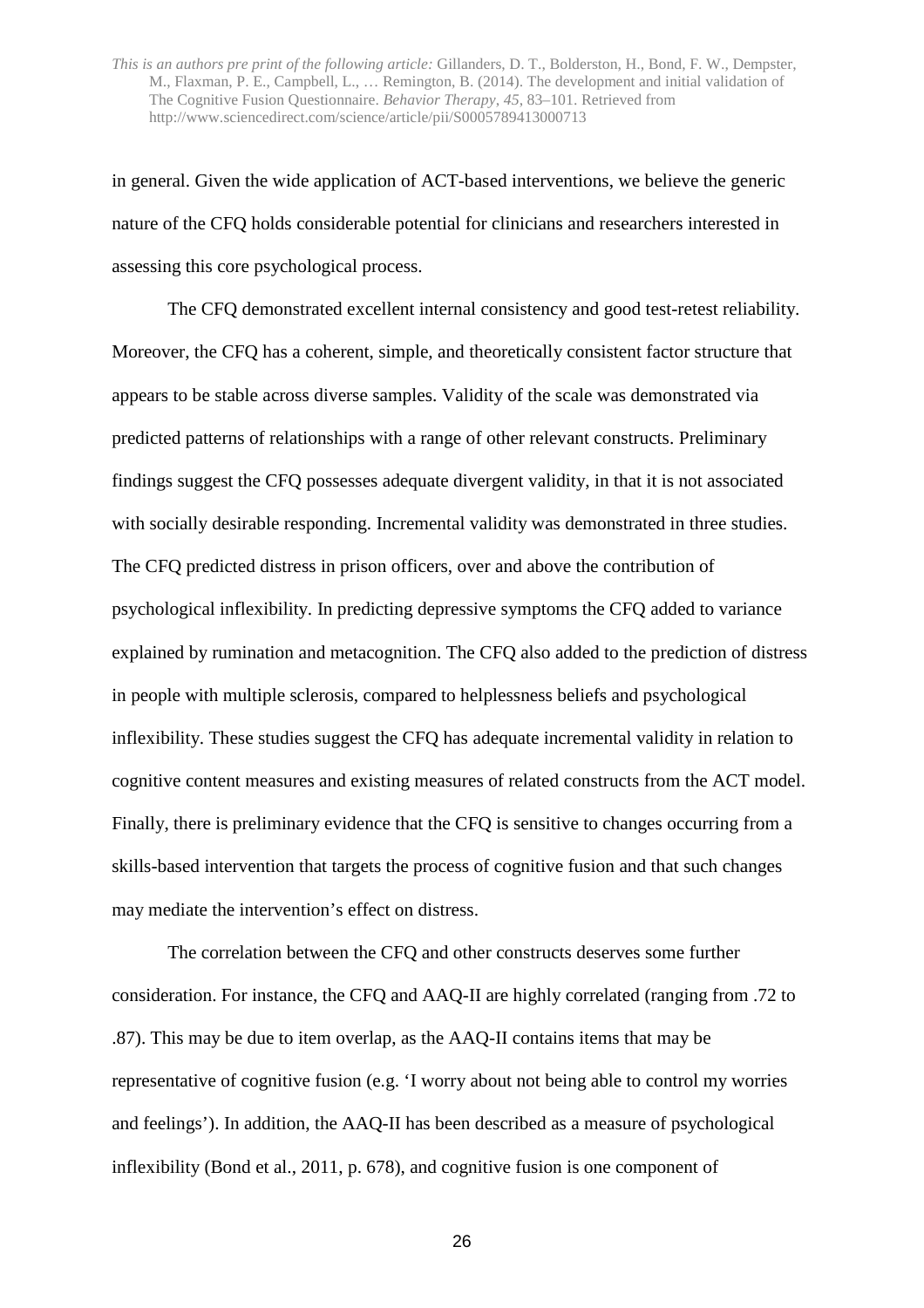psychological inflexibility. Thus we would expect strong correlations between the component processes and a general measure of psychological inflexibility such as the AAQ-II. The observed strong correlations between the CFQ and the AAQ-II are therefore consistent with the predictions of the ACT model.

An alternative interpretation is of course, that the process of cognitive fusion and the overarching process of psychological inflexibility are so interdependent that these two measures are in fact measuring the same underlying construct, but in different contexts: the CFQ measuring psychological inflexibility in relation to cognitions, and the AAQ-II measuring that same construct in relation to a broader range of psychological events. Measures of the same construct can have different utility in different contexts. For example, the AAQ-II and the Work AAQ are seen as measuring the same construct (psychological inflexibility), but the latter predicts work-related variables (e.g., job motivation) better than does the former (Bond, Lloyd & Guenole, 2013). The CFQ should therefore be a stronger predictor than the AAQ-II in contexts where psychological inflexibility is assessed with regards to cognition (e.g. around intrusive thoughts, beliefs about the self, repetitive thinking etc.). The dependent correlations around use of thought control strategies and the incremental validity analyses in relation to rumination would suggest preliminary support for this interpretation.

As part of our investigation of the relationship between the CFQ and the AAQ-II we undertook exploratory factor analysis of the CFQ and AAQ-II items in samples 1, 2, 3, 4, and 5. In samples 1, 2 and 4 the items of the CFQ and AAQ-II load onto two separate factors, according to their scale of origin. In samples 3 and 5, all the items load onto a single factor. This suggests that in some samples these two measures may be aspects of the same construct, whilst in other samples the two constructs are more clearly separable. Though the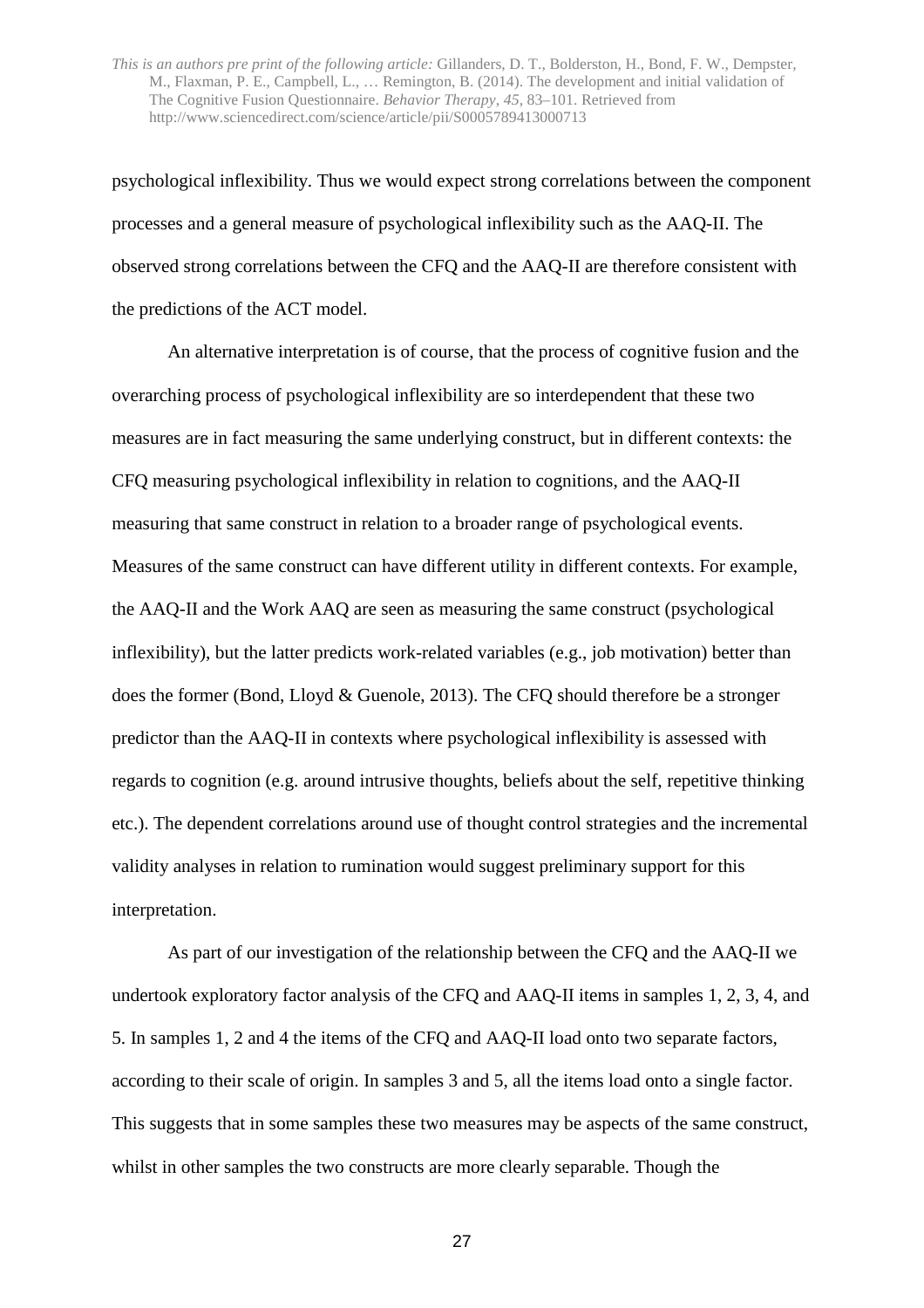relationship between the AAQ-II and the CFQ remains open to further study, what is clear at this early stage is that the development of the CFQ will make on-going investigation into the nature of relationships within the ACT model feasible in a way that has not been the case to date.

The CFO also showed strong correlations with depressed mood  $(r = .85)$  particularly in the sample of depressed, recovered and never depressed participants (sample 6). Further analysis showed that these strong correlations were most evident for the currently depressed group, with the recovered and never depressed groups showing more modest correlation between these measures  $(r = .23 - .58)$ . It is also of note that in sample 7, caregivers of people with dementia, the correlation between CFQ and CESD is more modest  $(r = .66)$ . This suggests that the strong correlation between CFQ and depression is only evident at levels of depressed mood that meet diagnostic criteria for Major Depression. ACT theory suggests that cognitive fusion is the dominance of verbal relations over direct experience in controlling behavior, and its function in the context of depressed mood is to 'fix the problem of depression'. Paradoxically, this overthinking and lack of action would be predicted to intensify depressed mood and the correlational data presented is consistent with these theoretical predictions.

There was also a strong correlation between the CFQ and ruminative response style [RSQ: Nolen-Hoeksema & Jackson, 2001]; again this was most evident for the currently depressed group. Rumination is a 'passive focus on one's symptoms of distress and on the possible causes and consequences of these symptoms,' (Nolen-Hoeksema & Jackson, 2001, p. 37) It has been shown to be a construct of particular importance to the onset and maintenance of depression, though has also been related to binge eating (Nolen-Hoeksema, Stice, Wade and Bohon, 2007) and to alcohol misuse (Nolen-Hoeksema and Larson, 1999;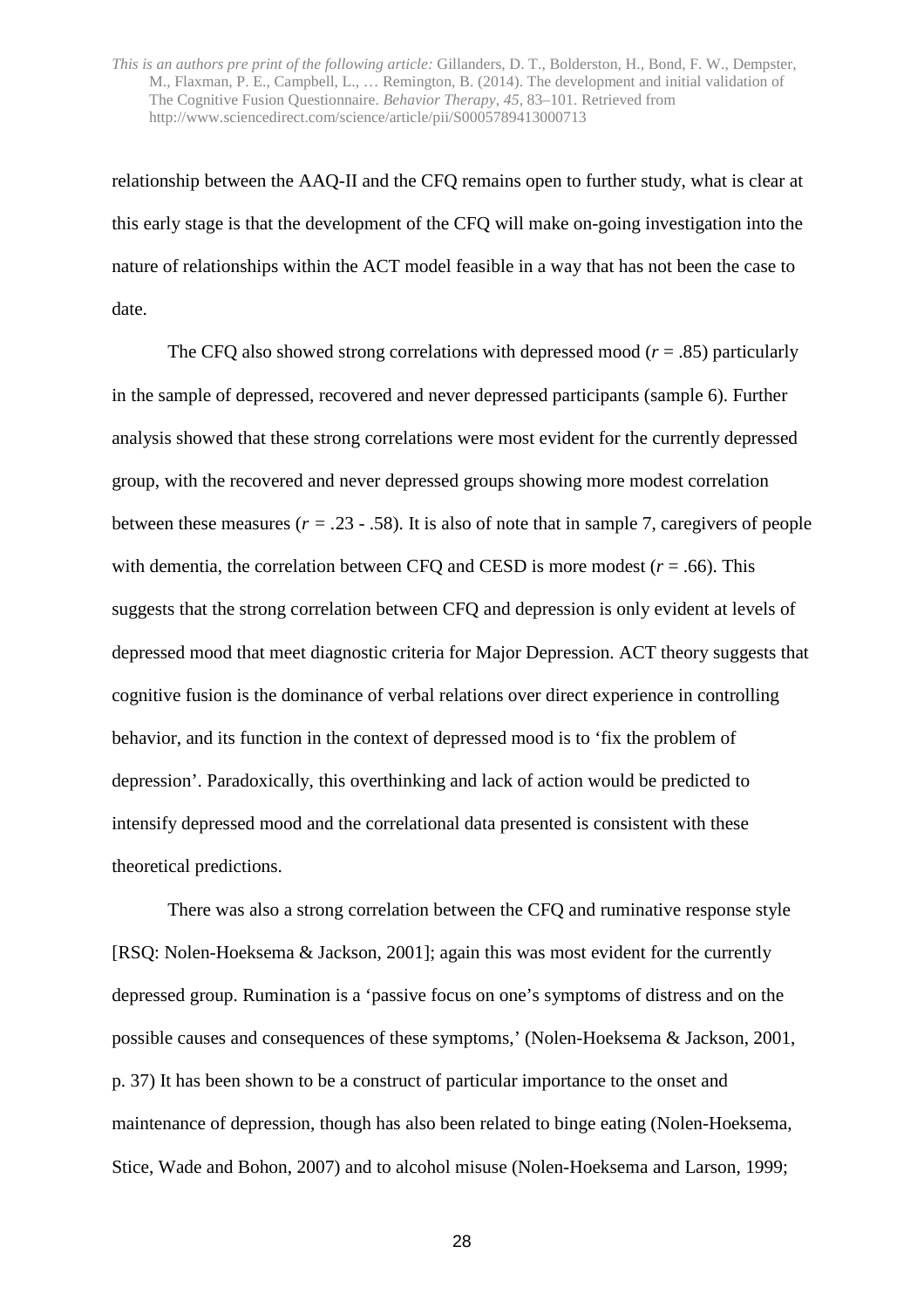Nolen-Hoeksema and Harrell, 2002) (for a review see Nolen-Hoeksema, Wisco and Lyubomirsky, 2008). Given the well-established body of research on the importance of rumination, it is important to understand how the constructs of rumination and cognitive fusion relate to each other and how they might relate to and influence other variables, such as behavior and mood. As part of that effort, and in addition to the incremental validity analysis reported, we also used data from a Spanish translation study of the CFQ (Romero-Moreno, Márquez-González, Losada, Gillanders, and Fernández-Fernández, under review) to factor analyze the items of the CFQ and the RSQ together. This exploratory factor analysis showed that the items of the CFQ and RSQ clearly loaded onto two separate but correlated latent factors according to their scale of origin. This would suggest that these items are measuring related but different constructs. We anticipate that the same pattern would be seen in the English language CFQ.

What further distinguishes cognitive fusion from rumination is that the CFQ has shown its consistent pattern of associations with a wide range of constructs (mindfulness, psychological flexibility, use of thought control strategies, distress, successful valued living, quality of life, life satisfaction, burnout, job satisfaction) and across very diverse populations and contexts (work site stress management interventions, prison officers, students, healthy adults, dementia caregivers, people with multiple sclerosis, people with common mental health problems, people with severe mental illness, and people with personality disorders). Future research should continue to investigate how the CFQ relates to important and well established constructs such as rumination and how they each influence other variables.

The CFQ may have an important role to play in future model testing and clinical research. According to the ACT model, fusion is a key mediator in the relationship between cognitive content and action. The CFQ provides a means for testing this hypothesis. In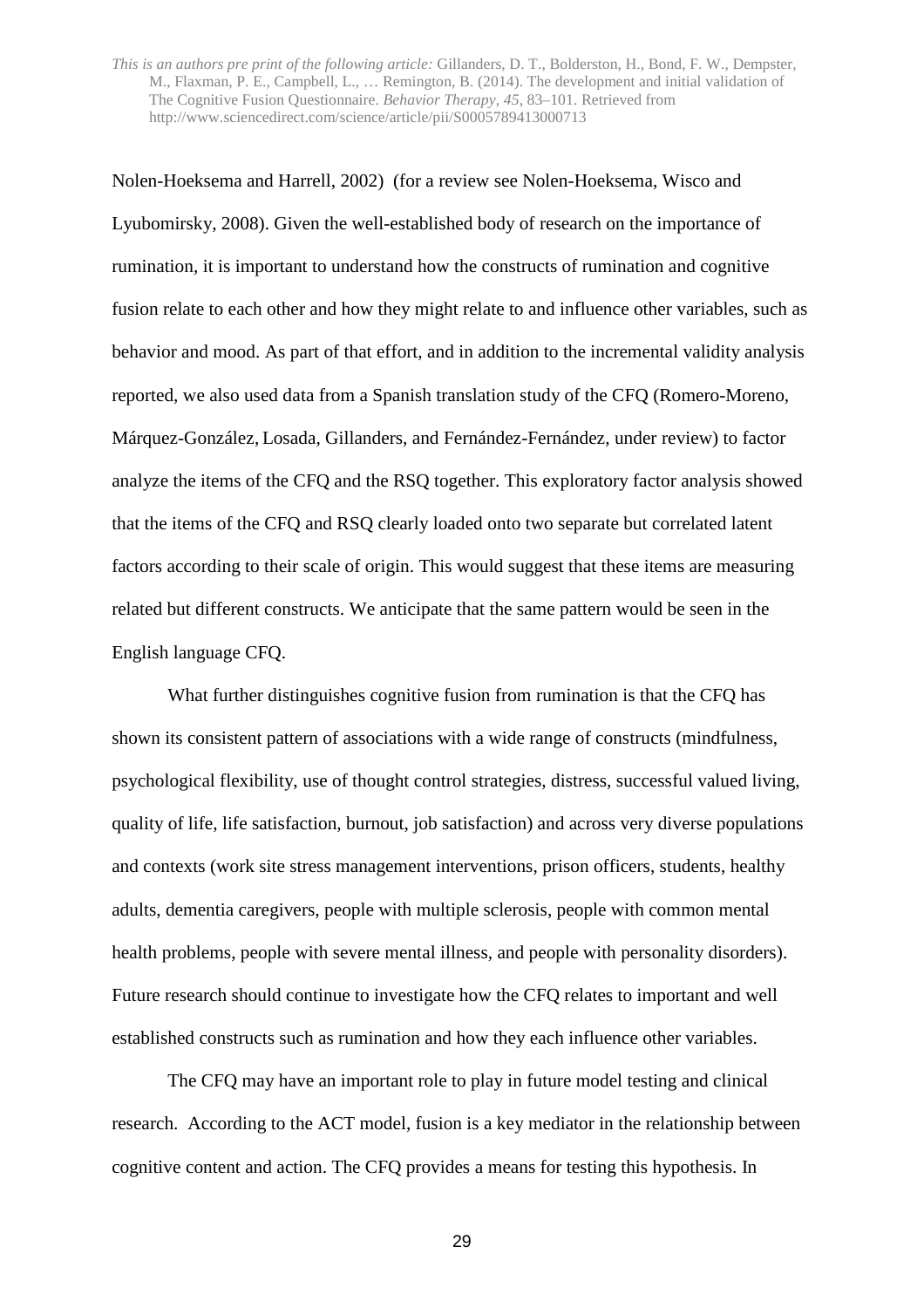addition, the ability to specifically track changes in fusion in response to interventions may be useful to clinicians monitoring treatment progress and to researchers in testing hypotheses relating to the proposed mediating mechanisms of therapies.

In the development of the CFQ we generated items based on a broad conceptualization of fusion and defusion, reflecting the many ways in which this process manifests. The final CFQ is relatively narrow in comparison, though this has been derived by the empirical data. The CFQ still represents a broader conceptualization of fusion than the more narrowly defined proxy measures of 'believability' that have been used in investigating fusion in the ACT literature thus far.

A number of methodological limitations should be taken into consideration. In terms of sample limitations, all of the study samples had a majority of female participants, and no children or adolescents. All participants were residents of the United Kingdom. Test-retest reliability with a clinical sample is not yet established and longitudinal studies are needed to determine the predictive value of the CFQ in the development and course of psychological disorder. In sample 4 (the mixed mental health sample), treating clinicians confirmed the presence of a psychological disorder, based on clinical evaluation rather than standardized diagnostic interviews and therefore we do not know the exact forms of psychological or psychiatric disorders present in that sample.

Whilst these studies show preliminary evidence of the CFQ's construct and incremental validity, it is of note that its relationship to constructs such as decentering has not yet been investigated. This is a limitation of the current set of studies and future research should address the incremental validity and the predictive value of the CFQ in comparison to measures such as the Experiences Questionnaire [EQ: Fresco et al., 2007] for a range of outcomes. We would predict that the theoretical focus in fusion on behavioral regulation by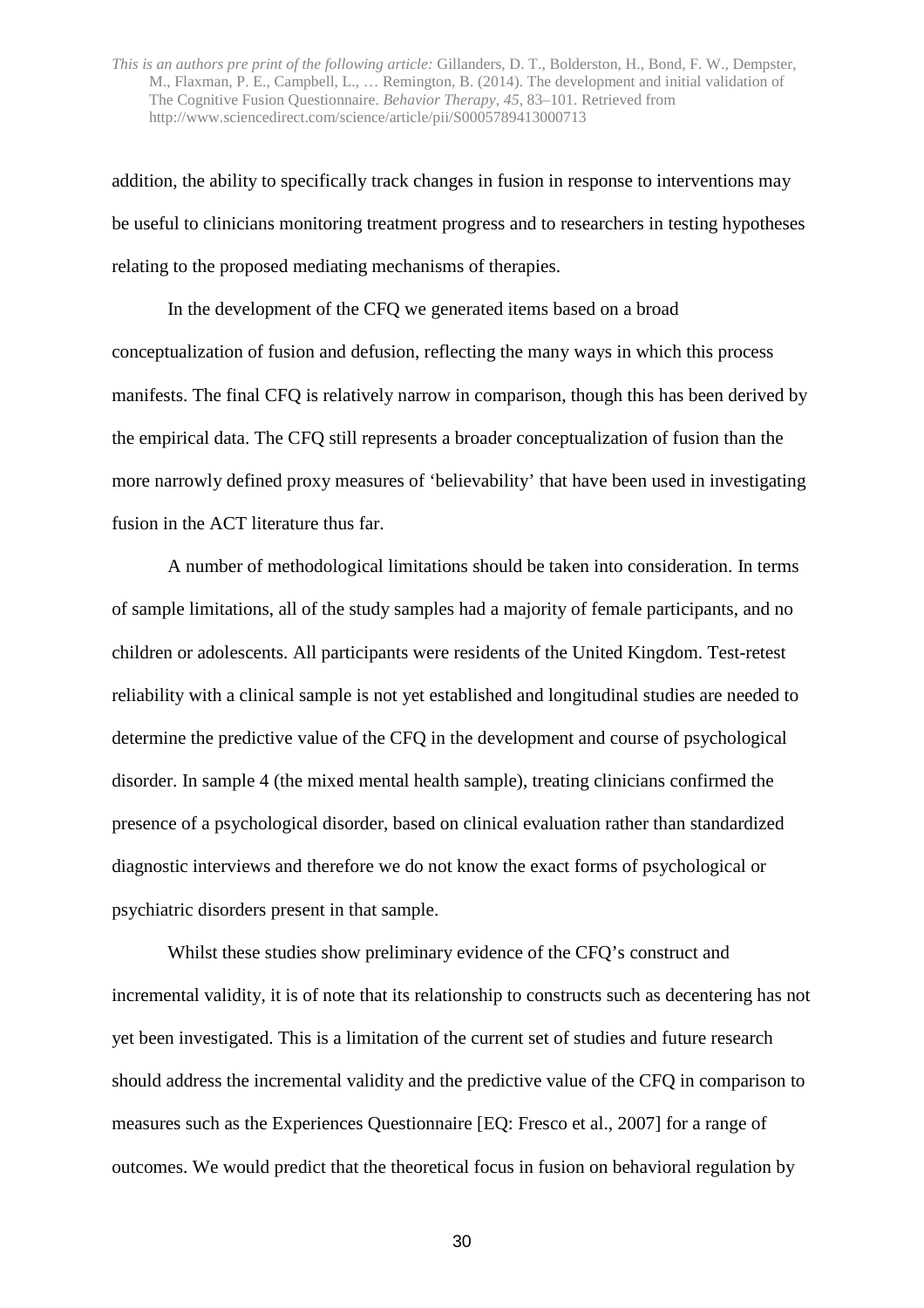cognitive events would suggest that the CFQ might more successfully predict behavioral responses to cognitive events whilst the EQ may be a better predictor of depressive relapse than the CFQ.

The CFQ instructions were deliberately written to be generic and not time specific, in order to produce a broad, general measure of fusion. However, lack of contextual cues for responding might limit the measure in other ways, making it less sensitive to change over shorter time periods. Development of an alternative version of the CFQ with different time instructions may be useful for some laboratory contexts.

Whilst we have deliberately made the CFO generic to thoughts, it might also be useful to develop versions where a specific form of thoughts could be inserted in the instructions, for example thoughts about cancer, heart disease or other focus. Whilst adequate investigation of the psychometric properties of such adaptations would be required, the CFQ would be likely to be a good basic structure upon which to develop such new scales.

A further limitation of the current studies is that we have not yet shown that CFQ scores alter in response to specific defusion interventions and do not change to the same degree in response to interventions that are not designed to target fusion. Similarly, our initial studies show that the CFQ is responsive to an intervention that contains defusion elements, within a typical multi-faceted ACT intervention. We do not yet know how specifically these interventions target fusion or other ACT processes. The development of the CFQ, however, does now help the scientific and clinical community to design studies that can test such component dismantling hypotheses. In addition, future research should determine the relationship between the CFQ and other experimental methods of assessing fusion behaviorally and implicitly, such as the Implicit Relational Assessment Procedure (IRAP: Barnes-Holmes, Barnes-Holmes, Stewart and Boles, 2010). Finally, the results of the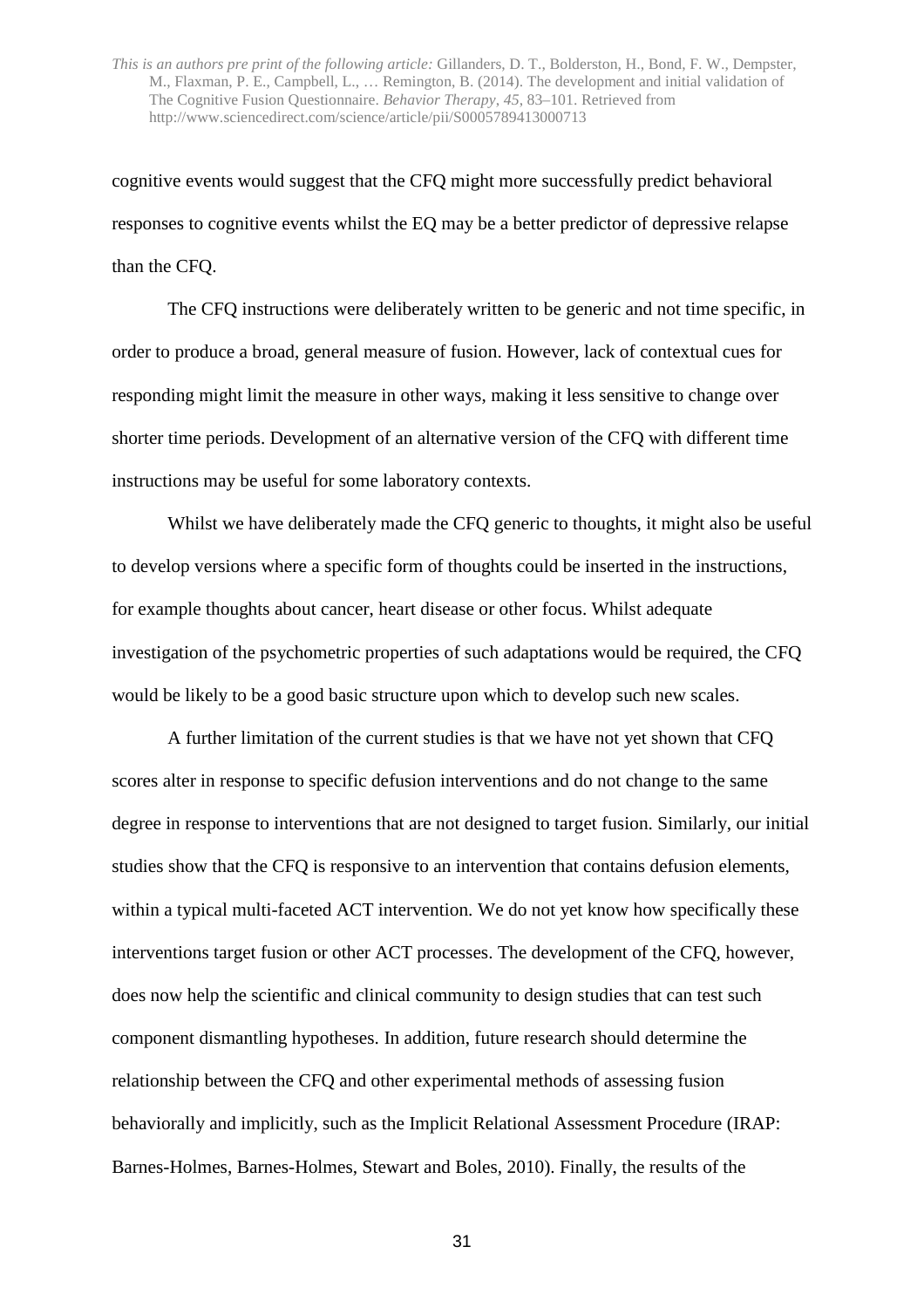mediation study do not conclusively demonstrate that the ACT stress management intervention works via defusion. It is possible that reductions in distress led to reductions in fusion, rather than vice versa. Future intervention studies with more frequent assessment would be required to establish causal mediation.

The CFQ has a wide range of potential uses. In clinical practice it's brevity allows it to be included in an intake assessment with ease, and to be used repeatedly to track changes, whilst it's simplicity of language makes it accessible to a wide range of people. The generic aspect of the measure allows it to be used in a wide range of settings, such as mental health, physical health, guidance and coaching as well as training settings. The CFQ performs well with non-clinical and clinical samples, which makes it an ideal measure for inclusion in a broad range of research studies.

# **References**

Arbuckle, J. L. (2006). Amos (Version 19) [Computer Program]. Chicago: SPSS.

Baer, R. A, Smith, G. T., & Allen, K. B. (2004). Assessment of mindfulness by self-report: the Kentucky inventory of mindfulness skills. *Assessment*, *11*(3), 191–206. doi:10.1177/1073191104268029

Baer, R. A., Smith, G. T., Hopkins, J., Krietemeyer, J., & Toney, L. (2006). Using self-report assessment methods to explore facets of mindfulness. *Assessment*, *13*(1), 27-45. doi:10.1177/1073191105283504

Baer, R. A., Smith, G. T., Lykins, E., Button, D., Krietemeyer, J., Sauer, S., Walse, E., Duggan, D, & Williams, J. M. (2008). Construct validity of the five facet mindfulness questionnaire in meditating and non-meditating samples. *Assessment*, *15*(3), 329-42. doi:10.1177/1073191107313003

Barnes-Holmes, D., Barnes-Holmes, Y., Stewart, I., & Boles, S. (2010). A sketch of the Implicit Relational Assessment Procedure (IRAP) and the Relational Elaboration and Coherence (REC) model. *The Psychological Record*, 60, 527–542.

Beck, A. T, Steer, R. A., & Brown, G. K. (1996). *Manual for the Beck Depression Inventory-II*. San Antonio, TX: Psychological Corporation.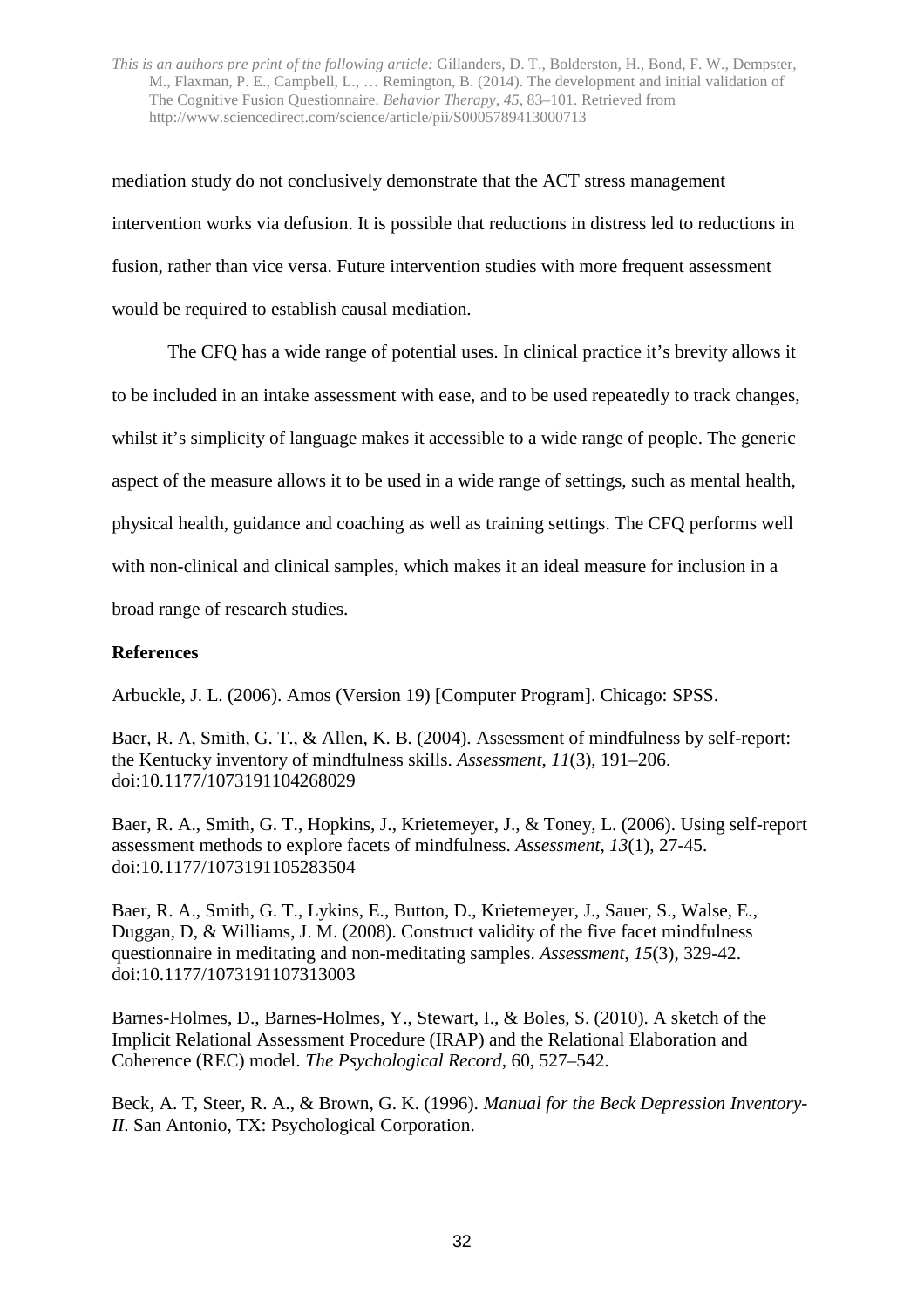Bishop, S. R., Lau, M., Shapiro, S., Carlson, L., Anderson, N. D., Carmody, J., Segal, Z. V., Abbey, S., Speca, M., Velting, D., & Devins, G. (2004). Mindfulness: A proposed operational definition. *Clinical Psychology: Science and Practice*, 11, 230–241.

Bollen, K. A. (1989). *Structural equations with latent variables*. New York: Wiley.

Bond, F. W., Hayes, S. C., Baer, R. A., Carpenter, K. M., Guenole, N., Orcutt, H. K., Waltz, T., Zettle, R. D. (2011). Preliminary Psychometric Properties of the Acceptance and Action Questionnaire–II: A Revised Measure of Psychological Inflexibility and Experiential Avoidance. *Behavior Therapy*, *42*(4), 676-688. doi:10.1016/j.beth.2011.03.007

Bond, F.W., Lloyd, J. & Guenole, N. (online Jan 2013). Preliminary psychometric properties of the work-related acceptance and action questionnaire. *Journal of Occupational and Organizational Psychology.* doi: 10.1111/joop.12001

Bouchard, M. A., Target, M., Lecours, S., Fonagy, P., Tremblay, L.-M., Schachter, A., & Stein, H. (2008). Mentalization in adult attachment narratives: Reflective functioning, mental states, and affect elaboration compared. *Psychoanalytic Psychology*, *25*(1), 47–66. doi:10.1037/0736-9735.25.1.47

BPS. (2009). *Code of Ethics and Conduct*. Leicester, U.K: British Psychological Society.

Byrne, B. M. (2001). *Structural Equation Modeling With Amos: Basic Concepts, Applications, and Programming.* New York, Routledge.

Byrne, B. M. (2004). Structural Equation Modeling: Testing for Multigroup Invariance Using AMOS Graphics: A Road Less Traveled. *Structural Equation Modeling: A Multidisciplinary Journal*, 11(2), 272–300. doi:10.1207/s15328007sem1102\_8

Chadwick, P., Hember, M., Symes, J., Peters, E., Kuipers, E., & Dagnan, D. (2008). Responding mindfully to unpleasant thoughts and images: Reliability and validity of the Southampton mindfulness questionnaire (SMQ). *British Journal of Clinical Psychology*, *47*(4), 451-455.

Cohen, J. (1988). *Statistical power analysis for the behavioral sciences*. Hillsdale, NJ: Erlbaum.

Daniels, K. (2000). Measures of five aspects of affective well being at work. *Human Relations*, *53*, 275-294. doi:0018-7267(2000)53:2.

Derogatis, L. R. (1994). *SCL-90-R: Administration, scoring and procedures manual*. Minneapolis: National Computer Systems Inc.

Diener, E., Emmons, R. A., Larsen, R. J., & Griffin, S. (1985). The satisfaction with life scale. *Journal of Personality Assessment*, *49*, 71-75.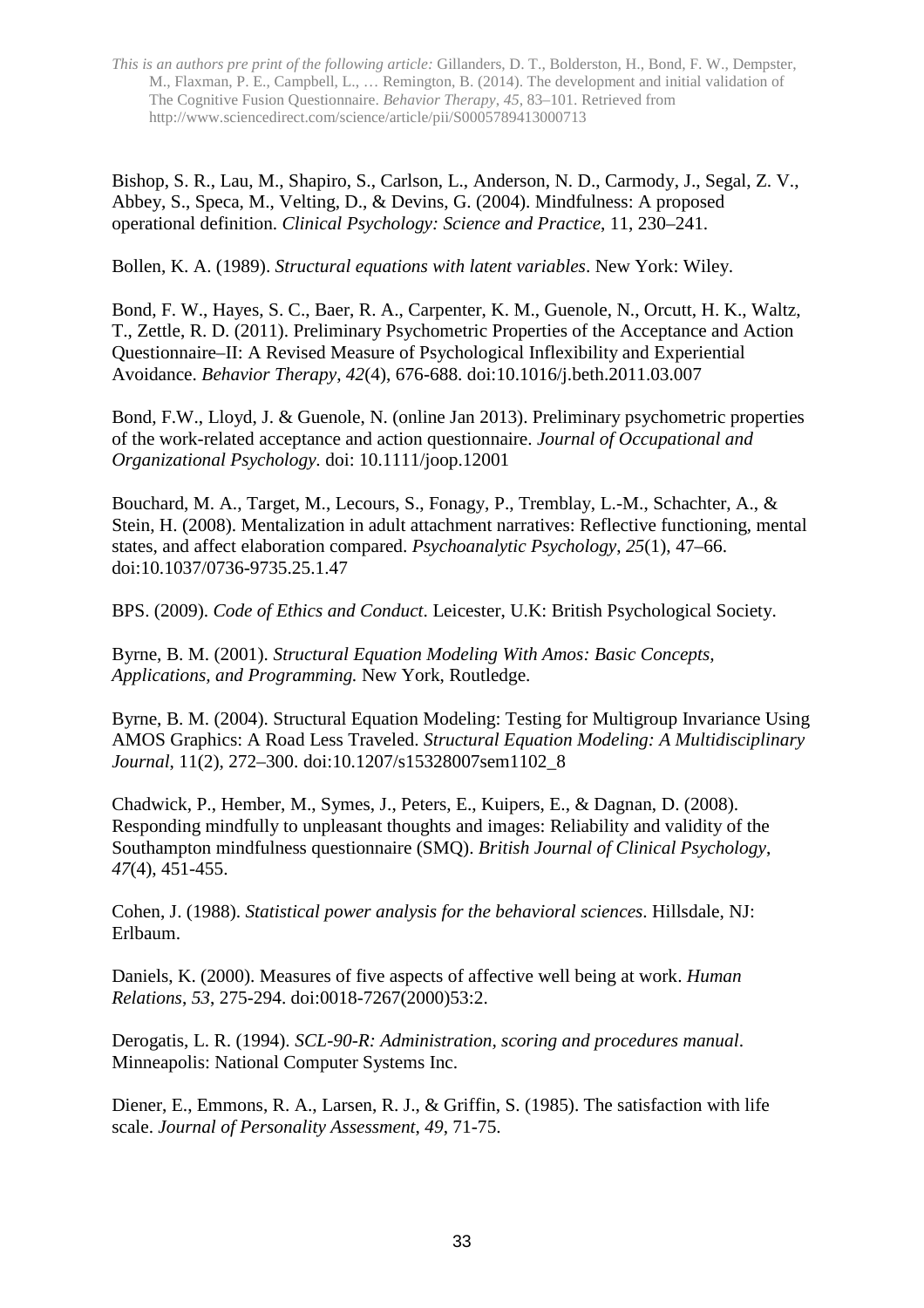Evans, C. (2000). CORE : Clinical Outcomes in Routine Evaluation. *Journal of Mental Health*, *9*(3), 247–255. doi/abs/10.1080/jmh.9.3.247.255

Evers, A. W. M., Kraaimaat, F. W., van Lankveld, W., Jongen, P. J. H., Jacobs, J. W. G., & Bijlsma, J. W. J. (2001). Beyond unfavorable thinking: the illness cognition questionnaire for chronic diseases. *Journal Of Consulting And Clinical Psychology, 69*(6), 1026 – 1036.

Fergus, T. A, Valentiner, D. P., Gillen, M. J., Hiraoka, R., Twohig, M. P., Abramowitz, J. S., & McGrath, P. B. (2012). Assessing psychological inflexibility: the psychometric properties of the Avoidance and Fusion Questionnaire for Youth in two adult samples. *Psychological assessment*, *24*(2), 402–8. doi:10.1037/a0025776.

Ferenbach, C. (2011). The Process Of Psychological Adjustment To Multiple Sclerosis: Comparing The Roles Of Appraisals, Acceptance, and Cognitive Fusion. *Unpublished manuscript,* University of Edinburgh. Available at: http://hdl.handle.net/1842/6289

Ferguson, E. & Cox, T. (1993). Exploratory Factor Analysis: A Users'Guide. *International Journal of Selection and Assessment*, 1: 84–94. doi: 10.1111/j.1468-2389.1993.tb00092.x

First, M. B., Spitzer, R. L., Gibbon, M., & Williams, J. B.W. (1996). *Structured Clinical Interview for DSM-IV Axis 1 Disorders*. New York State Psychiatric Institute: New York.

Flaxman, P. E., & Bond, F. W. (2006). Acceptance and commitment therapy in the workplace. In R. A. Baer (Ed.), *Mindfulness-based treatment approaches.* San Diego, CA: Elsevier.

Flaxman, P. E., & Bond, F. W. (2010a). Acceptance and Commitment Training: Promoting psychological flexibility in the workplace. In R. A. Baer (Ed.), *Assessing mindfulness and acceptance processes in clients: Illuminating the theory and practice of change*. Oakland, CA: New Harbinger.

Flaxman, P. E., & Bond, F. W. (2010b). A randomised worksite comparison of acceptance and commitment therapy and stress inoculation training. *Behaviour Research and Therapy*, *48*(8), 816-20. doi:10.1016/j.brat.2010.05.004

Flaxman, P. E., & Bond, F. W. (2010c). Worksite stress management training: moderated effects and clinical significance. *Journal of Occupational Health Psychology*, *15*(4), 347–58. doi:10.1037/a0020522

Floyd, F. J., & Widaman, K. F. (1995). Factor analysis in the development and refinement of clinical assessment instruments. *Psychological Assessment*, 7, 286-299. (Serial publication #79)

Fonagy, P., & Target, M. (1997). Attachment and reflective function: Their role in selforganization. *Development and Psychopathology, 9,* 679–700.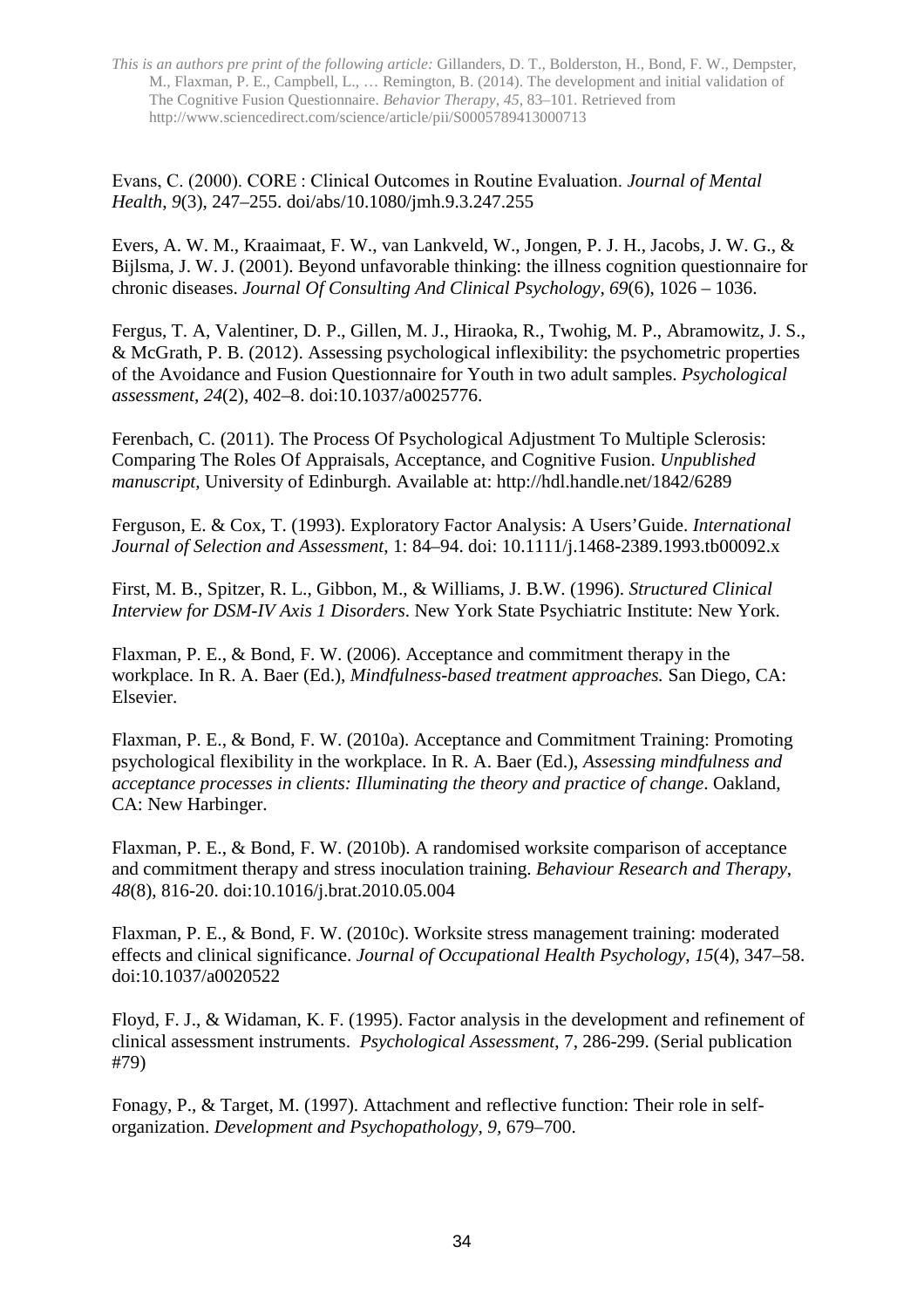Fonagy, P., & Target, M. (2002). Early intervention and the development of self–regulation. *Psychoanalytic Inquiry, 22,* 307–335.

Forman, E. M., Herbert, J. D., Juarascio, A. S., Yeomans, P. D., Zebell, J. a., Goetter, E. M., & Moitra, E. (2012). The Drexel Defusion Scale: A New Measure of Experiential Distancing. *Journal of Contextual Behavioral Science*. 1, 55-65. doi:10.1016/j.jcbs.2012.09.001

Fresco, D. M., Moore, M. T., van Dulmen, M. H. M., Segal, Z. V., Ma, S. H., Teasdale, J. D., & Williams, J. M. G. (2007). Initial psychometric properties of the experiences questionnaire: validation of a self-report measure of decentering. *Behavior Therapy*, *38*(3), 234–46. doi:10.1016/j.beth.2006.08.003

Fresco, D. M., Segal, Z. V., Buis, T., & Kennedy, S. (2007). Relationship of posttreatment decentering and cognitive reactivity to relapse in major depression. *Journal of Consulting and Clinical Psychology*, *75*(3), 447–55. doi:10.1037/0022-006X.75.3.447

Goldberg, D. (1992). *General Health Questionnaire (GHQ-12)*. Windsor, UK: NFER-Nelson.

Greco, L. A Lambert, W., & Baer, R. A. (2008). Psychological inflexibility in childhood and adolescence: development and evaluation of the Avoidance and Fusion Questionnaire for Youth. *Psychological Assessment*, *20*(2), 93–102. doi:10.1037/1040-3590.20.2.93

Gumley, A. (2010). The developmental roots of compromised mentalization in complex mental health disturbances of adulthood: an attachment-based conceptualisation. In G. DiMaggio and P. H. Lysaker (Eds.) *Metacognition and severe adult mental disorders: From research to treatment.* Routledge: Hove.

Hayes, S. C., Luoma, J. B., Bond, F. W., Masuda, A., & Lillis, J. (2006). Acceptance and commitment therapy: model, processes and outcomes. *Behaviour Research and Therapy*, *44*(1), 1-25. doi:10.1016/j.brat.2005.06.006

Hayes, S. C., Barnes-Holmes, D., & Roche, B. (2001) *Relational Frame Theory: A Post Skinnerian account of language and cognition.* New York: Plenum Press.

Hayes, S. C., Strosahl, K., D., & Wilson, K. G. (2011). *Acceptance and Commitment Therapy (2nd Edition): The process and practice of mindful change*. New York: Guilford Press.

Haynes, S. N., & Lench, H. C. (2003). Incremental validity of new clinical assessment measures. *Psychological assessment*, *15*(4), 456–66. doi:10.1037/1040-3590.15.4.456

Herzberg, K. N., Sheppard, S. C., Forsyth, J. P., Credé, M., Earleywine, M., & Eifert, G. H. (2012). The Believability of Anxious Feelings and Thoughts Questionnaire (BAFT): A Psychometric Evaluation of Cognitive Fusion in a Nonclinical and Highly Anxious Community Sample. *Psychological Assessment*. doi:10.1037/a0027782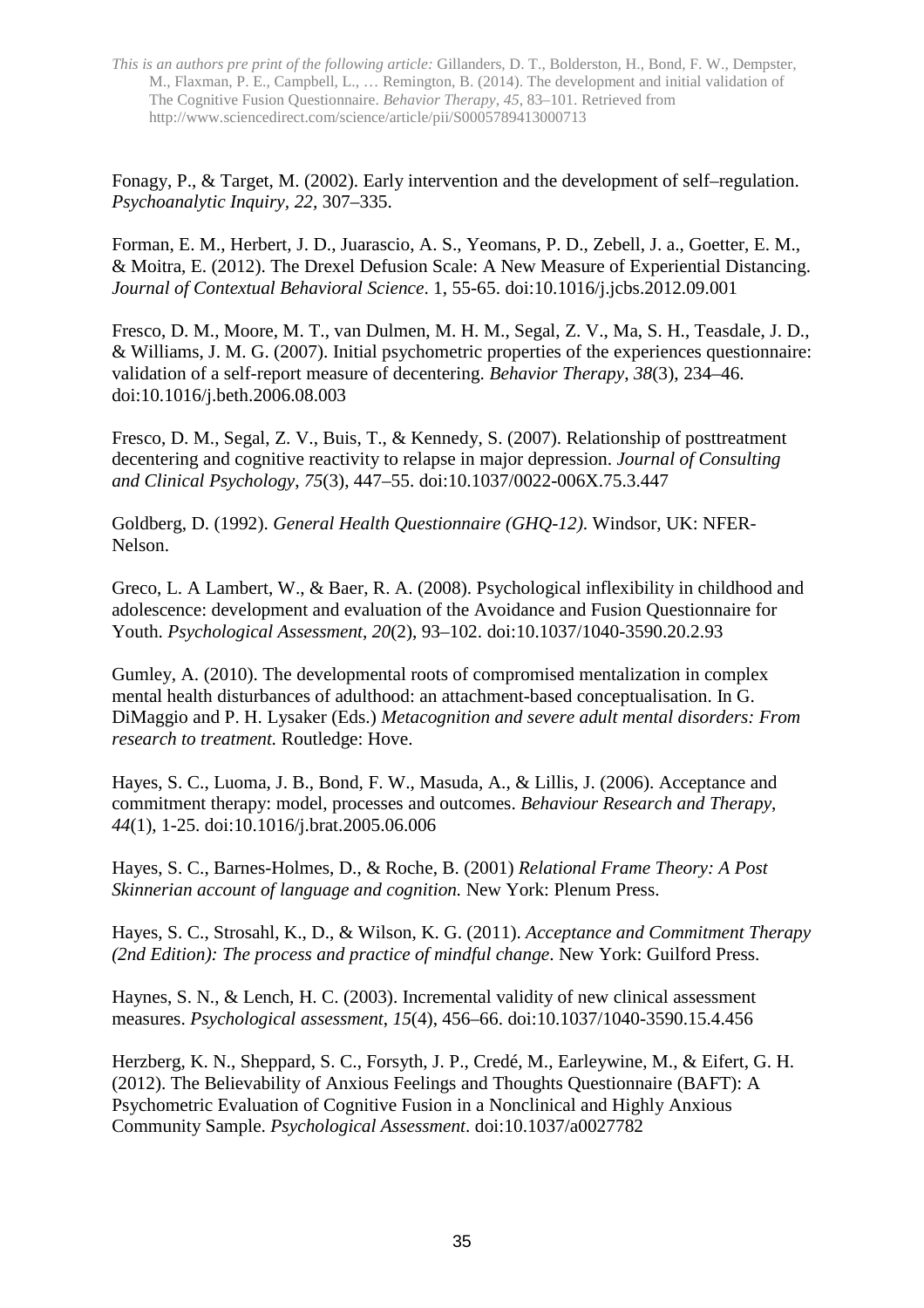Hollon, S. D., & Beck, A. T. (1979). Cognitive therapy of depression. In P. C. Kendall & S. D. Barlow (Eds.), *Cognitive-behavioral Intervention: Theory , Research, and Procedures* (pp. 153-203). New York: Academic Press.

Hollon, S. D., & Kendall, P. C. (1980). Cognitive self-statements in depression: Development of an automatic thoughts questionnaire. *Cognitive Therapy and Research*, 4, 383-395.

Horn J. L. 1965. "A rationale and a test for the number of factors in factor analysis." *Psychometrika*. 30: 179–185

Hu, L. T., & Bentler, P. M. (1998). Fit indices in covariance structure modelling: Sensitivity to underprameterized model misspecification. *Psychological Methods*, *3*, 424-453.

Hyler, S. E. (1994). *Personality Questionnaire, PDQ-4+*. New York: New York State Psychiatric Institute.

Jackson, D. L., Gillaspy, J. A., & Purc-Stephenson, R. (2009). Reporting practices in confirmatory factor analysis: an overview and some recommendations. *Psychological Methods*, *14*(1), 6-23. doi:10.1037/a0014694

Kaiser, H. F. (1974). Analysis of factorial simplicity. *Psychometrika*, *39*, 31-36.

Kabat-Zinn, J. (1990). *Full Catastrophe Living: Using the Wisdom of Your Body and Mind to Face Stress, Pain, and Illness*. (p. 467). New York, Delacorte Press.

Kerr, E. S. (2011). Investigation of the relationship between depression, rumination, metacognitive beliefs and cognitive fusion. *Unpublished Manuscript,* University of Edinburgh. Available at: http://hdl.handle.net/1842/5626

Kline, R. B. (2005). *Principles and Practice of Structural Equation Modelling (3rd Edition),* New York, Guilford Press.

MacCallum, R. C., & Tucker, L. R. (1991). Representing sources of error in the common factor model: Implications for theory and practice. *Psychological Bulletin*, *109*, 502-511.

Mäkikangas, A., Feldt, T., & Kinnunen, U. (2007). Warr's scale of job-related affective wellbeing: A longitudinal examination of its structure and relationships with work characteristics. *Work & Stress, 21*, 197-219.

Marsh, H. W. (1986). The bias of negatively worded items in rating scales for young children: A cognitive-developmental phenomenon. *Developmental Psychology*, *22*, 37-49.

Nolen-Hoeksema, S., & Harrell, Z.A. (2002). Rumination, depression, and alcohol use: Tests of gender differences. *Journal of Cognitive Psychotherapy*, 16, 391–403.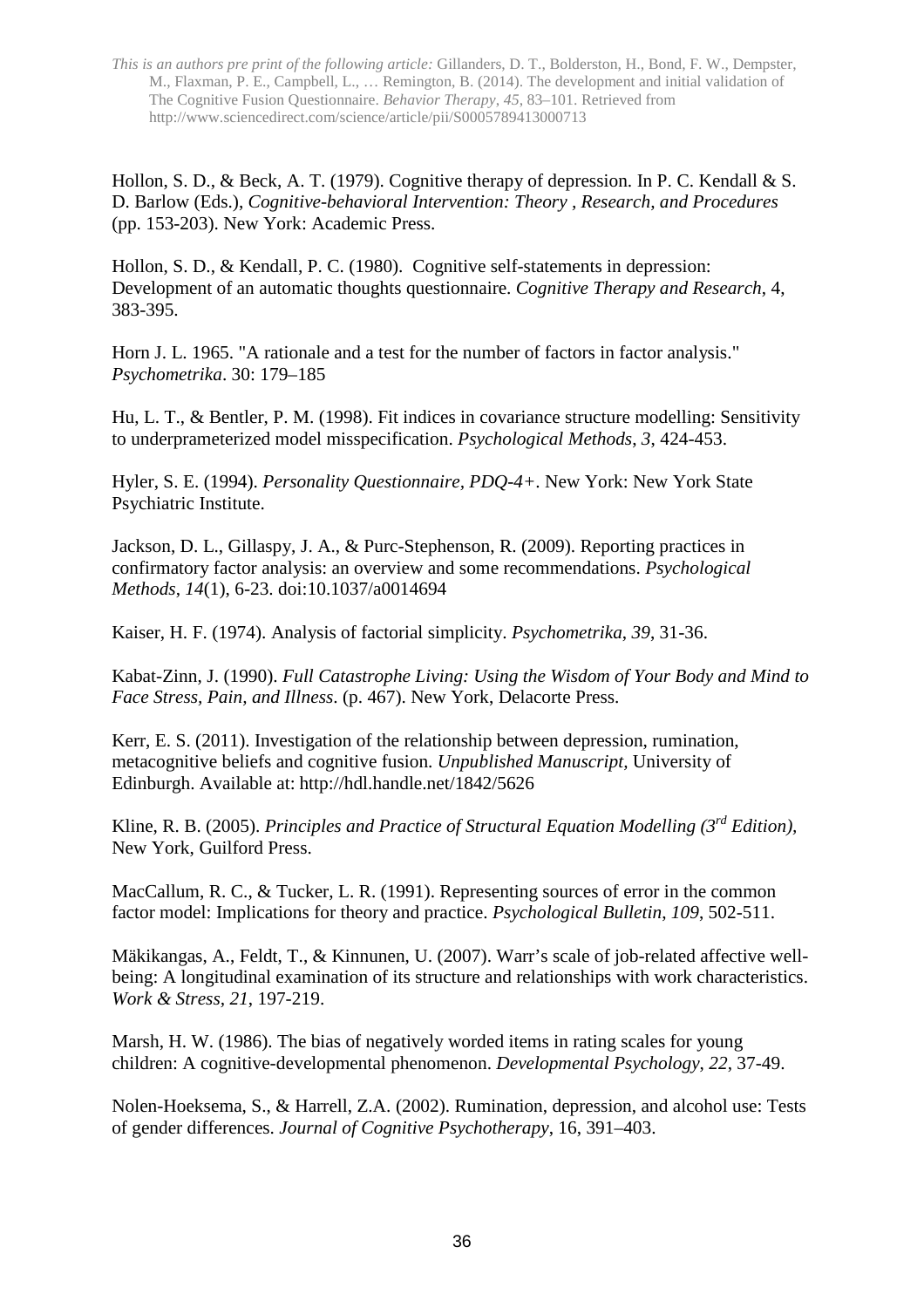Nolen-Hoeksema, S., & Jackson, S. (2001). Mediators of the gender difference in rumination. *Psychology of Women Quarterly*, *25*, 37–47.

Nolen-Hoeksema, S., & Larson, J. (1999). *Coping with loss.* Mahwah, NJ: Erlbaum.

Nolen-Hoeksema, S., Stice, E., Wade, E., & Bohon, C. (2007). Reciprocal relations between rumination and bulimic, substance abuse and depressive symptoms in female adolescents. *Journal of Abnormal Psychology*, 116, 198–207.

Nolen-Hoeksema, S., Wisco, B. E., & Lyubomirsky, S. (2008). Rethinking Rumination. *Perspectives on Psychological Science,* 3, 400-424.

Nunnally, J. C. (1978). *Psychometric theory (2nd ed.).* New York: McGraw-Hill.

Nunnally, J. C. & Bernstein, I. H. (1994). *Psychometric theory (3rd ed.).* New York: McGraw-Hill.

Paulhus, D. L. (1991). Measurement and control of response bias. In J. P. Robinson, P. R. Shaver, & L. S. Wrightsman (Eds.), *Measures of personality and social psychological attitudes*. San Diego, CA: Academic Press.

Preacher, K. J., & Hayes, A. F. (2008). Asymptotic and resampling strategies for assessing and comparing indirect effects in multiple mediator models. *Behavior Research Methods*, *40*(3), 879–891. doi:10.3758/BRM.40.3.879

Radloff, L.S. (1977). The CES-D scale: A self-report depression scale for research in the general population. *Applied Psychological Measurement*, *1*, 385– 401.

Romero-Moreno, R., Márquez-González, M., Losada, A., Gillanders, D. T., & Fernández-Fernández, V. (under review). Cognitive fusion in dementia caregiving: psychometric properties of the Spanish version of the Cognitive Fusion Questionnaire. *International Psychogeriatrics.*

Safran, J. D., & Segal, Z. V. (1990). *Interpersonal process in cognitive therapy*. New York: Basic Books.

Schaufeli, W. B., Leiter, M. P., Maslach, C., & Jackson, S. E. (1996). Maslach Burnout Inventory-General. In C. Maslach, S. E. Jackson, & M. P. Leiter (Eds.), *The Maslach Burnout Inventory test manual*. Palo Alto, CA, Consulting Psychologists Press.

Segal, Z. V., Williams, J. M. G., & Teasdale, J. D. (2002). *Mindfulness-based cognitive therapy for depression.* New York (Vol. 73, p. 351). Guilford Press

Shafran, R., Thordarson, D., & Rachman, S. (1996). Thought-action fusion in obsessive compulsive disorder. *Journal of Anxiety Disorders*, *10*(5), 379–391.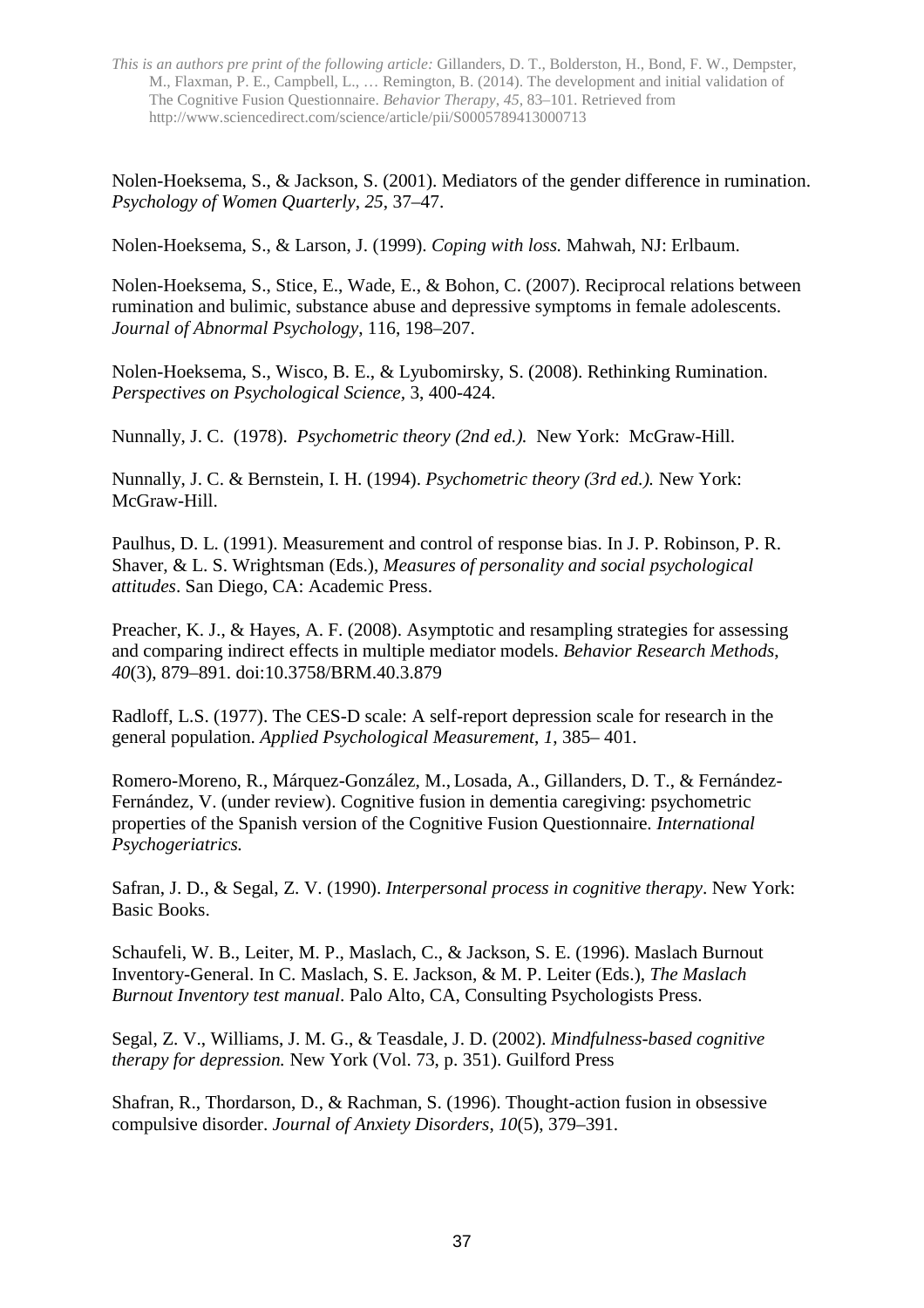Teasdale, J. D., Moore, R. G., Hayhurst, H., Pope, M., Williams, S., & Segal, Z. V. (2002). Metacognitive aware- ness and prevention of relapse in depression: Empirical evidence. *Journal of Consulting and Clinical Psychology*, 70, 275–287.

Warr, P. (1990). The measurement of well-being and other aspects of mental health. *Journal of Occupational Psychology, 63*, 193-210.

Watkins, E., & Moulds, M. (2005). Positive beliefs about rumination in depression—a replication and extension. *Personality and Individual Differences*, *39*(1), 73–82. doi:10.1016/j.paid.2004.12.006

Wells, A. (2008). Metacognitive Therapy: Cognition Applied To Regulating Cognition. *Behavioural and Cognitive Psychotherapy*, *36*(06), 651. doi:10.1017/S1352465808004803

Wells, A. (2009)*. Metacognitive therapy for anxiety and depression*. Guilford: New York.

Wells, A., & Davis, M. I. (1994). The Thought Control Questionnaire: a measure of individual differences in the control of unwanted thoughts. *Behaviour Research and Therapy*, *32*(8), 871-878.

Wilson, K.G., Sandoz, E. K., Kitchens, J., & Roberts, M. (2010). The Valued Living Questionnaire : Defining and measuring valued action within a behavioral framework. *The Psychological Record*, *60*(2), 249 – 272.

World Health Organisation. (1998). *The WHOQOL user manual*. Geneva: WHO. Retrieved from http://www.who.int/mental\_health/evidence/who\_qol\_user\_manual\_98.pdf

Zettle, R. D., & Hayes, S. C. (1987). Component and process analysis of cognitive therapy. *Psychological Reports*, *61*, 939–953.

Zettle, R. D., Rains, J. C., & Hayes, S. C. (2011). Processes of change in acceptance and commitment therapy and cognitive therapy for depression: a mediation reanalysis of Zettle and Rains. *Behavior Modification*, *35*(3), 265-83. doi:10.1177/0145445511398344

Zigmond, A. S., & Snaith, R. P. (1983). The Hospital Anxiety and Depression Scale. *Acta Psychiatrica Scandinavica*, *67*, 361-70.

Zwick, W. R., & Velicer W. F. (1986). Comparison of Five Rules for Determining the Number of Components to Retain. *Psychological Bulletin*. 99: 432–442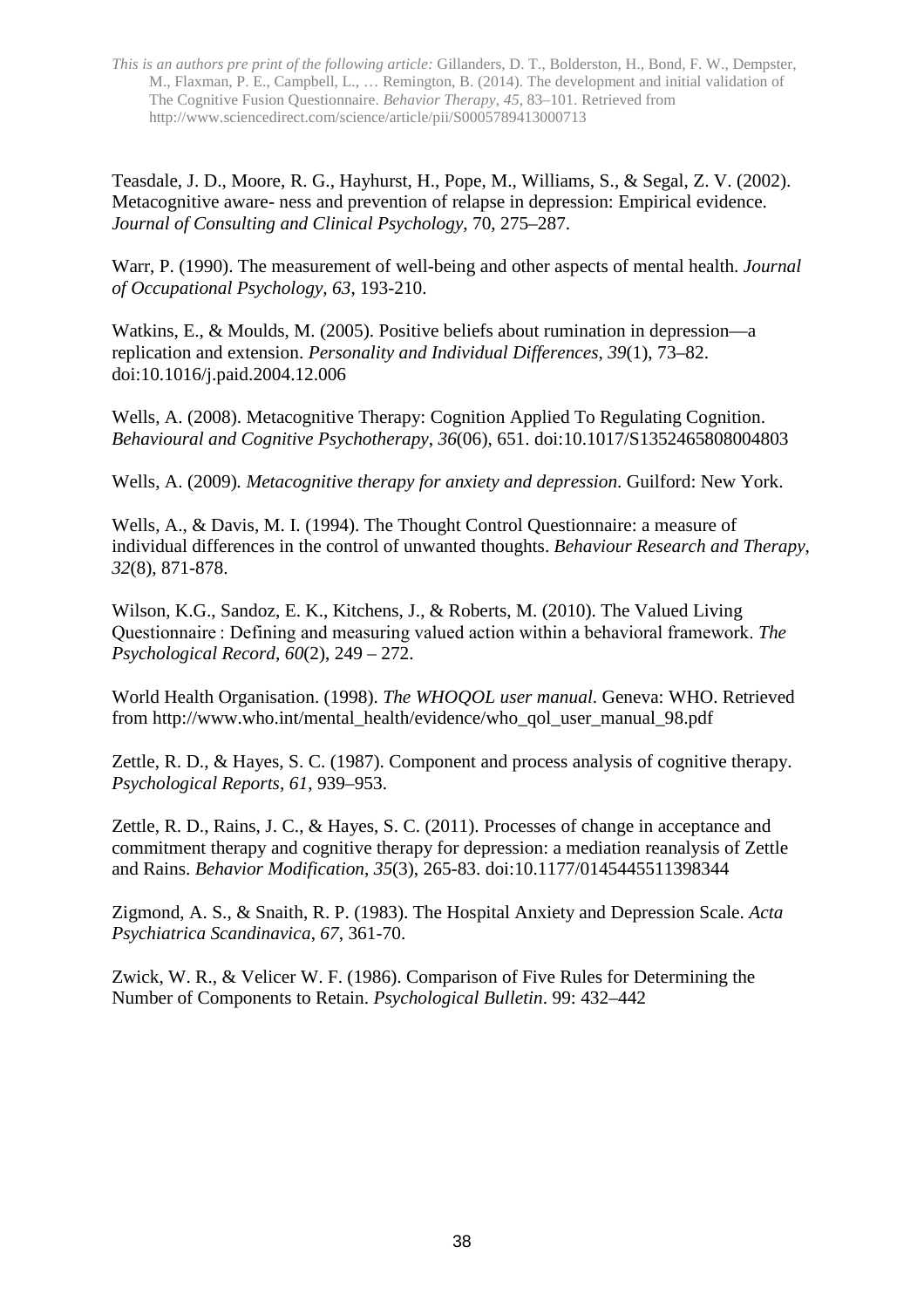| <b>Communalities Factor 1 Factor 2</b><br>Loading Loading<br><b>Item</b> |  |
|--------------------------------------------------------------------------|--|
|--------------------------------------------------------------------------|--|

**Table 1: Initial Exploratory Factor Analysis Factor Loadings and Communalities in a young adult sample (***n* **= 592)**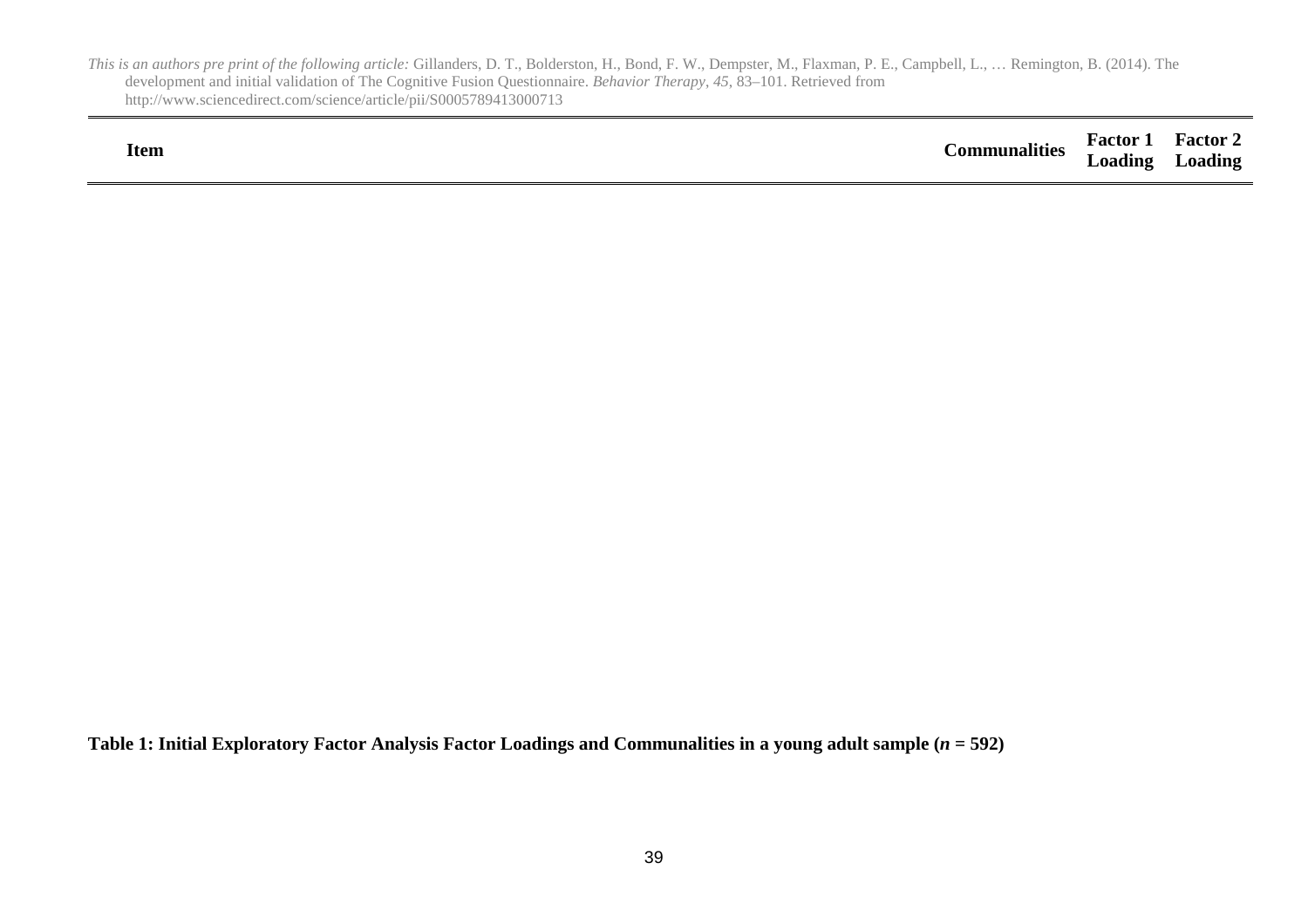|    | 1. My thoughts cause me distress or emotional pain                                                         | .530 | .671    | $-.013$ |
|----|------------------------------------------------------------------------------------------------------------|------|---------|---------|
|    | 2. I tell myself I shouldn't be thinking the way I'm thinking                                              | .561 | .774    | .174    |
|    | 3. Even when I am having distressing thoughts, I know they may become less important eventually            | .379 | .168    | .565    |
|    | 4. I find myself preoccupied with the future or past                                                       | .440 | .608    | $-.030$ |
| 5. | I make judgements about whether my thoughts are good or bad                                                | .437 | .692    | .295    |
| 6. | Even when I am having upsetting thoughts, I can see that those thoughts may not be literally true          | .495 | .362    | .832    |
|    | 7. I get upset with myself for having certain thoughts                                                     | .589 | .826    | .202    |
|    | 8. I feel like my thoughts need to change before I can have a good life                                    | .598 | .742    | .011    |
|    | 9. I find it easy to view my thoughts from a different perspective                                         | .331 | .175    | .650    |
|    | 10. I tend to get very entangled in my thoughts                                                            | .584 | .652    | $-.055$ |
|    | 11. I think some of my thoughts are bad or inappropriate                                                   | .480 | .692    | .177    |
|    | 12. I do not over-analyse my thoughts                                                                      |      |         |         |
|    | 13. My thoughts are facts                                                                                  |      |         |         |
|    | 14. Its such a struggle to let go of upsetting thoughts even when I know that letting go would be helpful. | .506 | .529    | $-.233$ |
|    | 15. My thoughts just come and go and I'm not too attached to them                                          | .406 | $-.330$ | .358    |
|    | 16. I get so caught up in my thoughts that I am unable to do the things that I most want to do             | .567 | .690    | $-.059$ |
|    | 17. I over-analyse situations to the point where it is unhelpful to me                                     | .589 | .664    | $-.093$ |
|    | 18. I can watch my thoughts from a distance without getting caught up in them                              | .428 | $-.093$ | .563    |
|    | 19. There are certain areas of my life where my thoughts are rigid or inflexible                           |      |         |         |
|    | 20. I get so caught up in my thoughts that I don't see other people's point of view                        | .313 | .397    | $-.101$ |
|    | 21. I am able to do what is important in life even when I have upsetting thoughts                          | .340 | $-.374$ | .366    |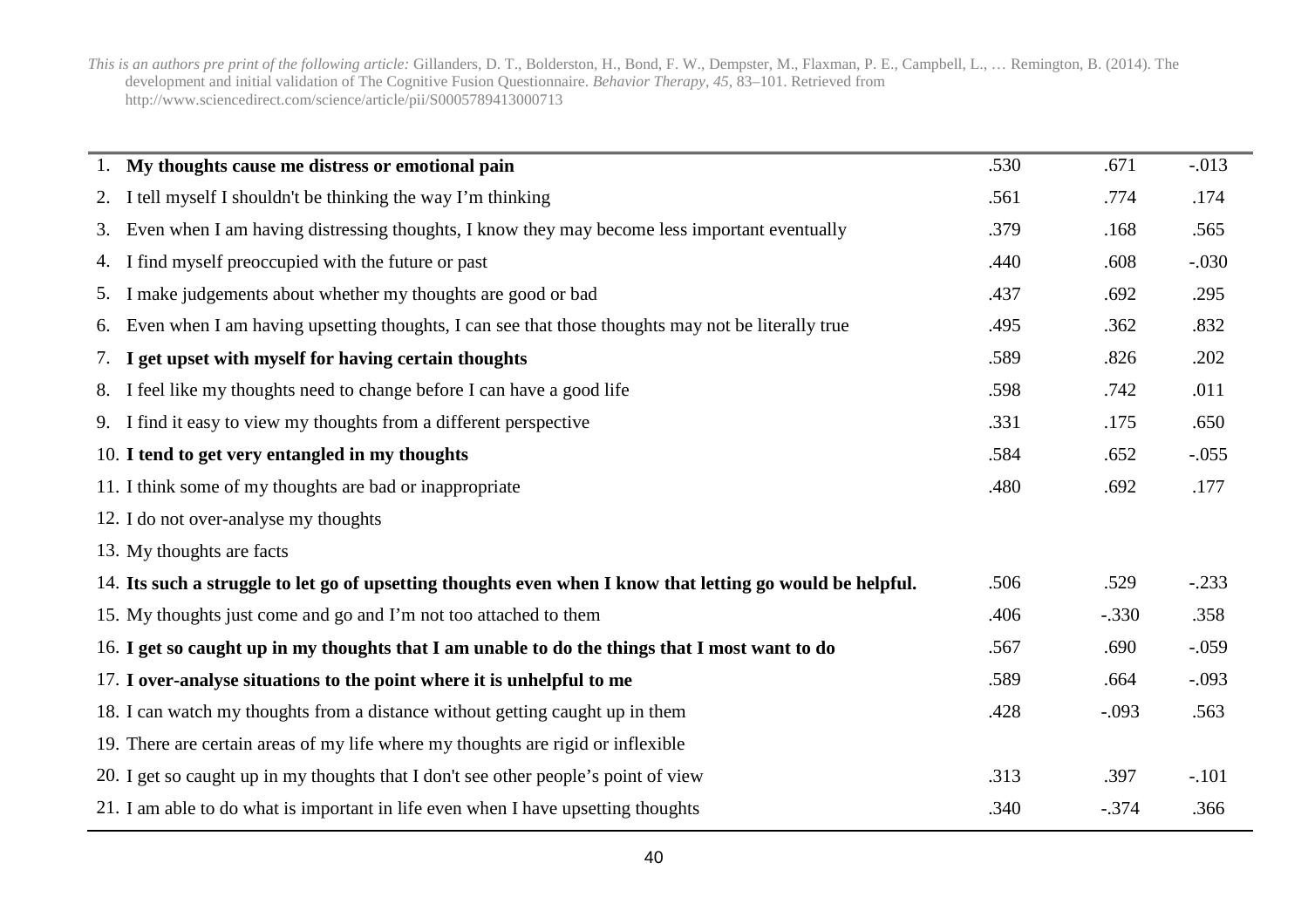| 22. I struggle with my thoughts                                                                 | .578 | .733    | $-.045$  |
|-------------------------------------------------------------------------------------------------|------|---------|----------|
| 23. I am my thoughts                                                                            |      |         |          |
| 24. I can be aware of my thoughts without necessarily reacting to them                          | .434 | $-.094$ | .495     |
| 25. I take the content of my thoughts to be the truth                                           |      |         |          |
| 26. If I think I cannot do something then I will not try to do it                               |      |         |          |
| 27. I am able to stand back from thoughts that are overwhelming me                              | .486 | $-.292$ | .480     |
| 28. I get so caught up in my thoughts that I forget what I'm actually doing                     | .419 | .575    | .055     |
| 29. I tend to react very strongly to my thoughts                                                | .396 | .486    | $-.085$  |
| 30. I am able to move on from troubling thoughts relatively easily                              | .522 | $-.330$ | .476     |
| 31. My thoughts are who I am                                                                    |      |         |          |
| 32. I believe the thoughts that pop into my head                                                |      |         |          |
| 33. My mind is capable of having upsetting thoughts, but I can live with them                   |      |         |          |
| 34. I need to control the thoughts that come into my head                                       | .376 | .515    | $-0.016$ |
| 35. Once I've thought about something upsetting its difficult for me to focus on anything else  | .465 | .467    | $-.246$  |
| 36. When I catch myself dwelling on things, I am able to let go of dwelling relatively quickly  | .427 | $-.281$ | .396     |
| 37. I brood over past events                                                                    | .388 | .406    | $-.145$  |
| 38. I can do difficult things even if my thoughts say they are impossible to do                 |      |         |          |
| 39. I can think about something stressful without getting stressed                              | .285 | $-.211$ | .355     |
| 40. There is more to me than my thoughts                                                        |      |         |          |
| 41. I worry a great deal                                                                        | .444 | .458    | $-.190$  |
| 42. Its possible for me to have negative thoughts about myself and still know I am an OK person | .264 | $-.360$ | .202     |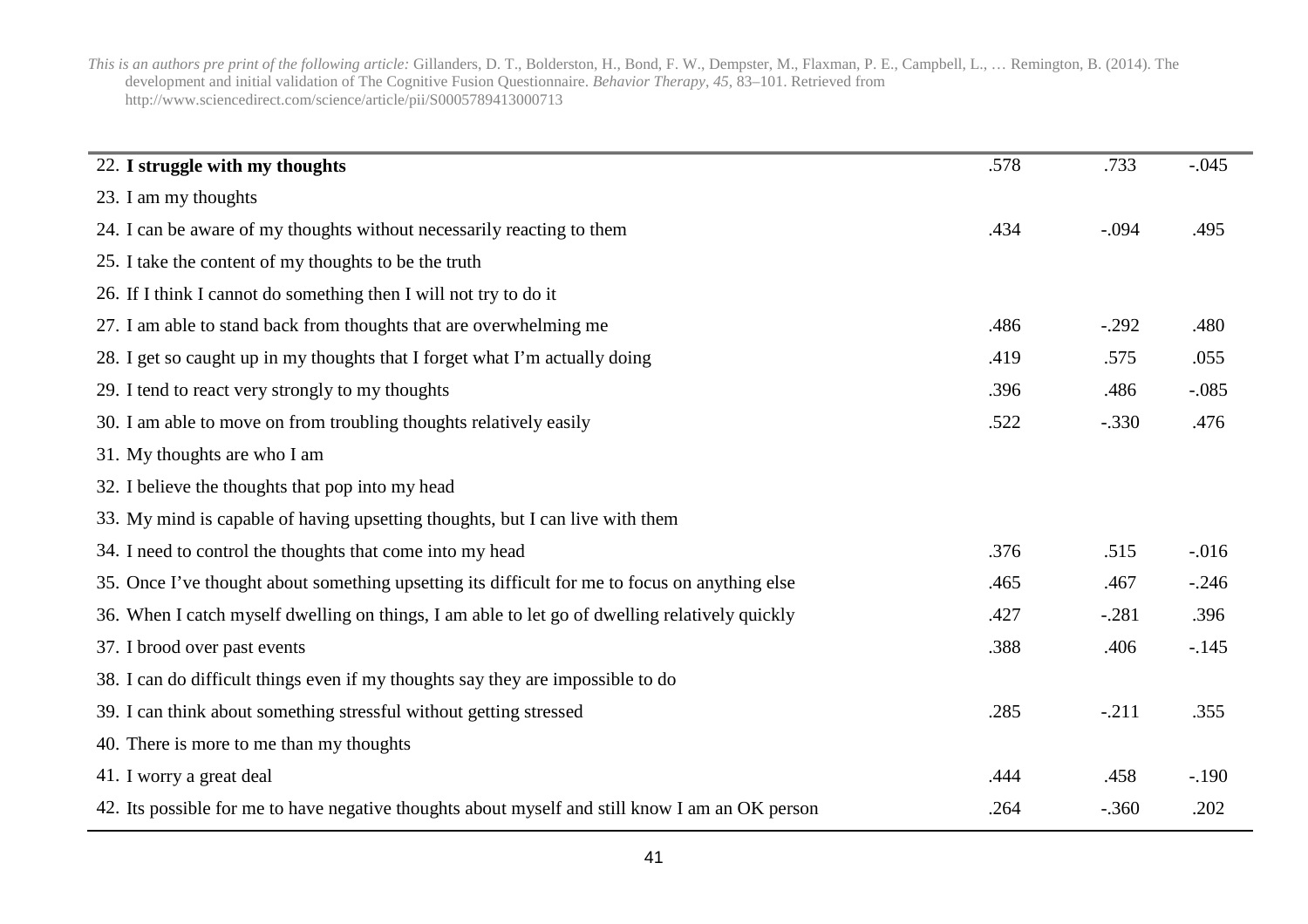*Items with blank loadings were removed prior to the EFA due to low item total correlations (<.4) Items in bold are the 7 items retained in the final scale*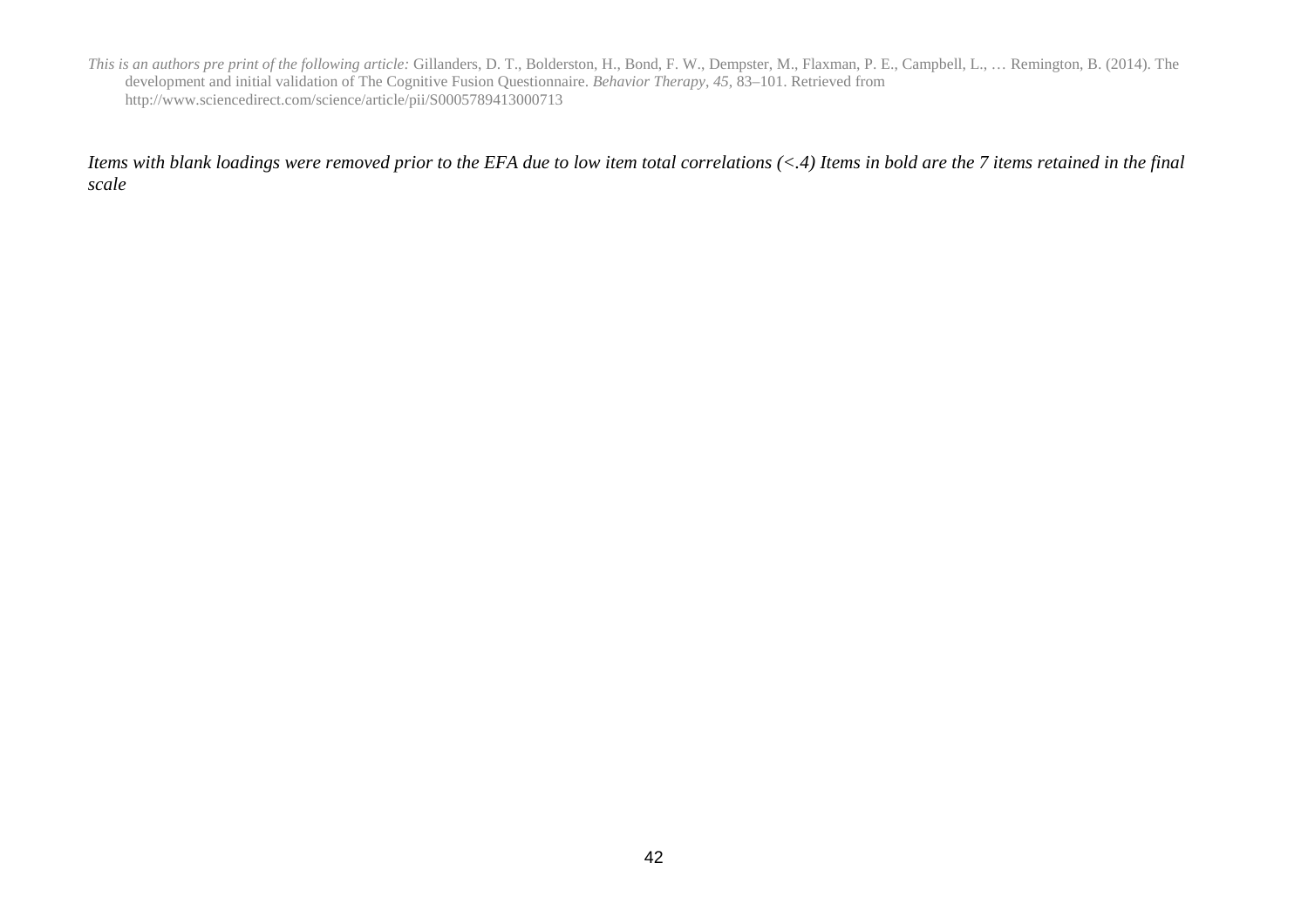| Sample                                                 |         | df | p value       |             | NC<br>$\left(\chi^2/df\right)$ | <b>CFI</b> | <b>IFI</b> | <b>RMSE</b><br>A | <b>SRMR</b> | <b>Table 2: Confirmatory</b>                          |
|--------------------------------------------------------|---------|----|---------------|-------------|--------------------------------|------------|------------|------------------|-------------|-------------------------------------------------------|
| 2: Community<br>$(n=448)$                              | 40.857  | 14 | < .001        |             | 2.918                          | .986       | .986       | .065             | .049        | <b>Factor Analyses in</b><br><b>Different Samples</b> |
| 3: Stress management<br>$(n = 242)$                    | 44.388  | 14 | < 0.001       |             | 3.171                          | .971       | .971       | .095             | .072        |                                                       |
| 4: Mixed Mental Health<br>$(n = 215)$                  | 20.333  | 14 | .120          |             | 1.452                          | .991       | .991       | .046             | .060        |                                                       |
| 5: Multiple sclerosis<br>$(n = 133)$                   | 25.852  | 14 | .027          |             | 1.847                          | .983       | .983       | .080             | .086        |                                                       |
| 7: Dementia caregivers<br>$(n=219)$                    | 45.024  | 14 | < .001        |             | 3.216                          | .962       | .963       | .101             | .081        |                                                       |
| Measurement invariance across samples 2, 3, 4, 5 and 7 |         |    |               |             |                                |            |            |                  |             |                                                       |
|                                                        |         | df | $\chi^2$ diff | $\Delta df$ | NC<br>$(\chi^2/df)$            | <b>CFI</b> | <b>IFI</b> | <b>RMSE</b><br>A | <b>RMSR</b> |                                                       |
| <b>Baseline</b>                                        | 176.522 | 70 |               |             | 2.522                          | .979       | .979       | .035             | .071        |                                                       |
| Constrained model                                      | 225.888 | 94 | 49.366<br>∗   | 24          | 2.403                          | .974       | .974       | .033             | .165        |                                                       |

*NC = Normed Chi Square, CFI = Comparative Fit Index, IFI = Iterative Fit Index, RMSEA = Root Mean Square Error of Approximation, SRMR = Standardised Root Mean Residual; \* significant at p < .05, n.s. = not significant at p < .05.*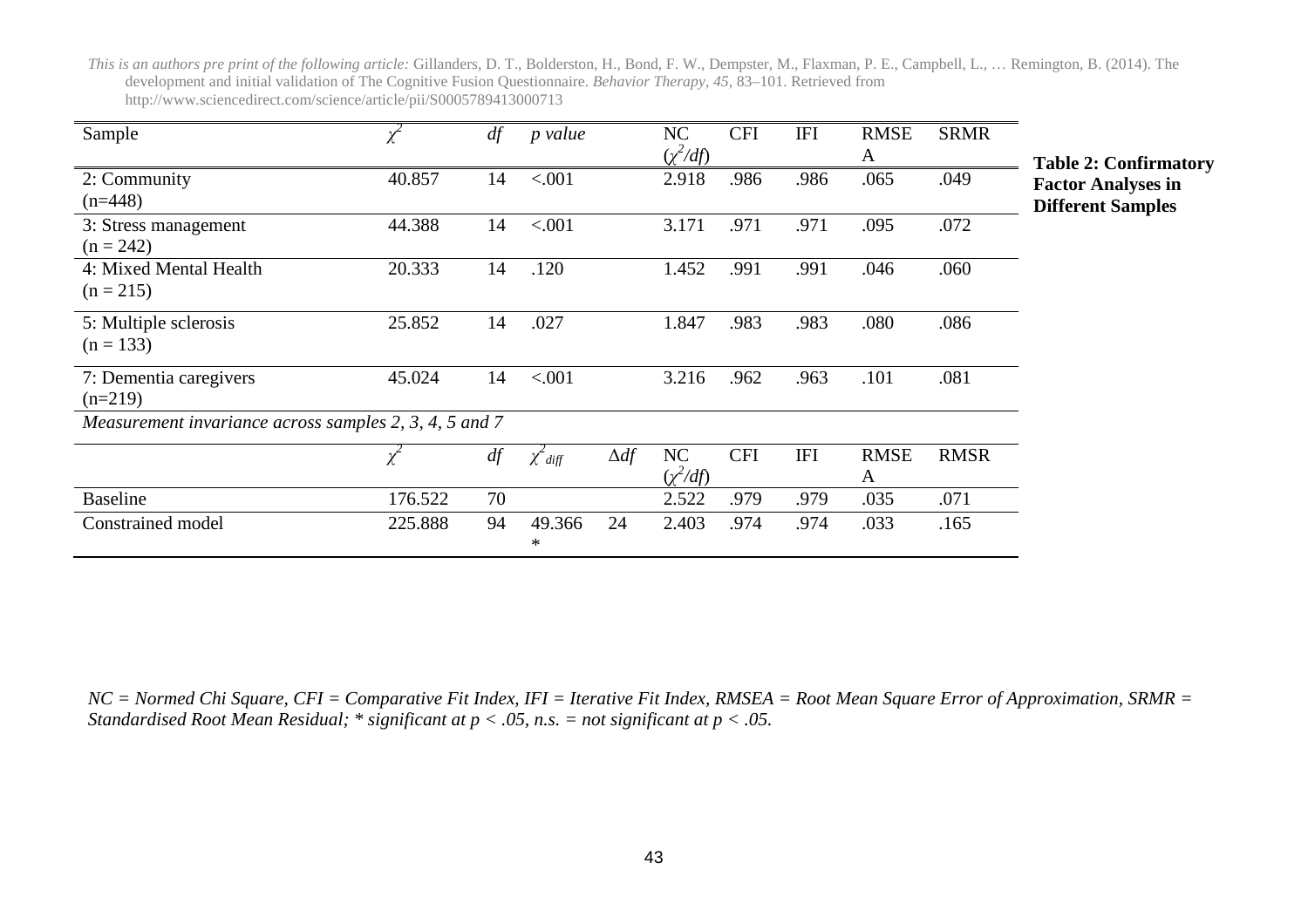*This is an authors pre print of the following article:* Gillanders, D. T., Bolderston, H., Bond, F. W., Dempster, M., Flaxman, P. E., Campbell, L., … Remington, B. (2014). The development and initial validation of The Cognitive

| <b>Fusion Questionnaire.</b> Behavior Therapy, 45, 83–101. Retrieved from<br>http://www.sciencedirect.com <b>Measure</b> article/pii/S0005789413000713 <b>Sample</b> <i>n r p</i> |  |                 |
|-----------------------------------------------------------------------------------------------------------------------------------------------------------------------------------|--|-----------------|
| Acceptance and Action Questionnaire (AAQ2)                                                                                                                                        |  | $513$ .72 <.001 |

**Table 3: Correlations Between CFQ and Other Constructs**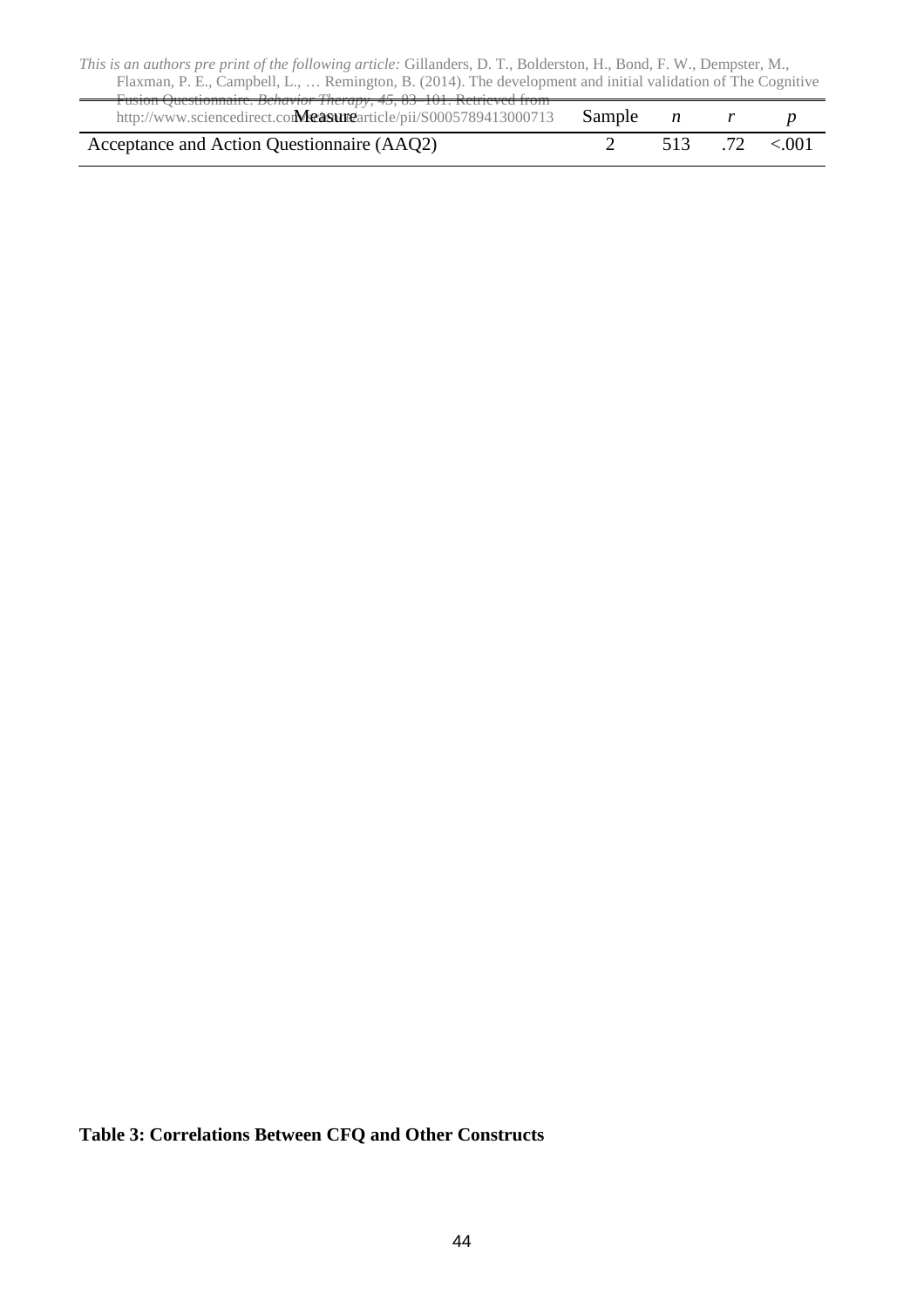| http://www.sciencedirect.com/science/article/pii/S0005789413000713 |  |
|--------------------------------------------------------------------|--|

|                                                            | 3              | 242 | .86    | < .001  |
|------------------------------------------------------------|----------------|-----|--------|---------|
|                                                            | $\overline{4}$ | 132 | .76    | < .001  |
|                                                            | 5              | 133 | .87    | < .001  |
| Southampton Mindfulness Scale (SMS)                        | $\mathbf{1}$   | 167 | $-.70$ | < .001  |
| Five Facets Mindfulness Questionnaire Total (FFMQ)         | $\mathfrak{2}$ | 47  | $-.50$ | < .001  |
| Kentucky Inventory of Mindfulness Skills Total (KIMS)      | $\overline{4}$ | 78  | $-.59$ | < .001  |
| Thought Control Questionnaire (TCQ)                        | 1              | 167 | .26    | .001    |
| Positive Beliefs about Rumination Scale (PBRS)             | 6              | 74  | .39    | .001    |
| Automatic Thoughts Questionnaire (ATQ)                     | $\overline{4}$ | 78  | .61    | < .001  |
| Ruminative Response Style Questionnaire (RSQ)              | 6              | 74  | .84    | < .001  |
| Hospital Anxiety & Depression Scale – Anxiety (HADSa)      | $\overline{2}$ | 144 | .63    | < .001  |
|                                                            | 5              | 133 | .75    | < .001  |
| Hospital Anxiety & Depression Scale – Depression (HADSd)   | $\overline{2}$ | 144 | .45    | < .001  |
|                                                            | 5              | 133 | .62    | < .001  |
| Beck Depression Inventory (BDI-II)                         | $\overline{4}$ | 77  | .69    | < .001  |
| Symptom Checklist 90 General Severity Index (SCL90-GSI)    | $\overline{4}$ | 77  | .62    | < .001  |
| Centre for Epidemiological Studies Depression Scale (CESD) | 6              | 74  | .85    | < .001  |
|                                                            | 7              | 217 | .66    | < .001  |
| Clinical Outcomes in Routine Evaluation (CORE-OM)          | $\overline{2}$ | 107 | .58    | < .001  |
| Personality Diagnostic Questionnaire (PDQ-4)               | $\overline{4}$ | 63  | .42    | .001    |
| <b>Burnout</b> (MBI)                                       | $2^*$          | 144 | .56    | < .001  |
| General Health Questionnaire (GHQ-12)                      | 3              | 242 | .54    | < .001  |
| Warr-Daniels Affective Wellbeing Scale – Anxiety (WDAS)    | 3              | 242 | .64    | < .001  |
| Warr-Daniels Affective Wellbeing Scale - Depression (WDDS) | 3              | 242 | .61    | < .001  |
| Deiner's Life Satisfaction Scale (DLSS)                    | $\mathbf{1}$   | 167 | $-.39$ | < 0.001 |
|                                                            | 5              | 133 | $-.45$ | < .001  |
| Valued Living Questionnaire (VLQ) - success                | $\mathfrak{2}$ | 109 | $-.21$ | .03     |
| WHO Brief Quality of Life Scale (WHOQOL-Bref)              | $\overline{2}$ | 113 | $-.45$ | < .001  |
| <b>Job Satisfaction</b>                                    | $2^*$          | 144 | $-.42$ | < .001  |
| Divergent Validity                                         |                |     |        |         |
| Balanced Inventory of Desirable Responding (BIDR-IM)       | $\overline{2}$ | 47  | $-.19$ | ns      |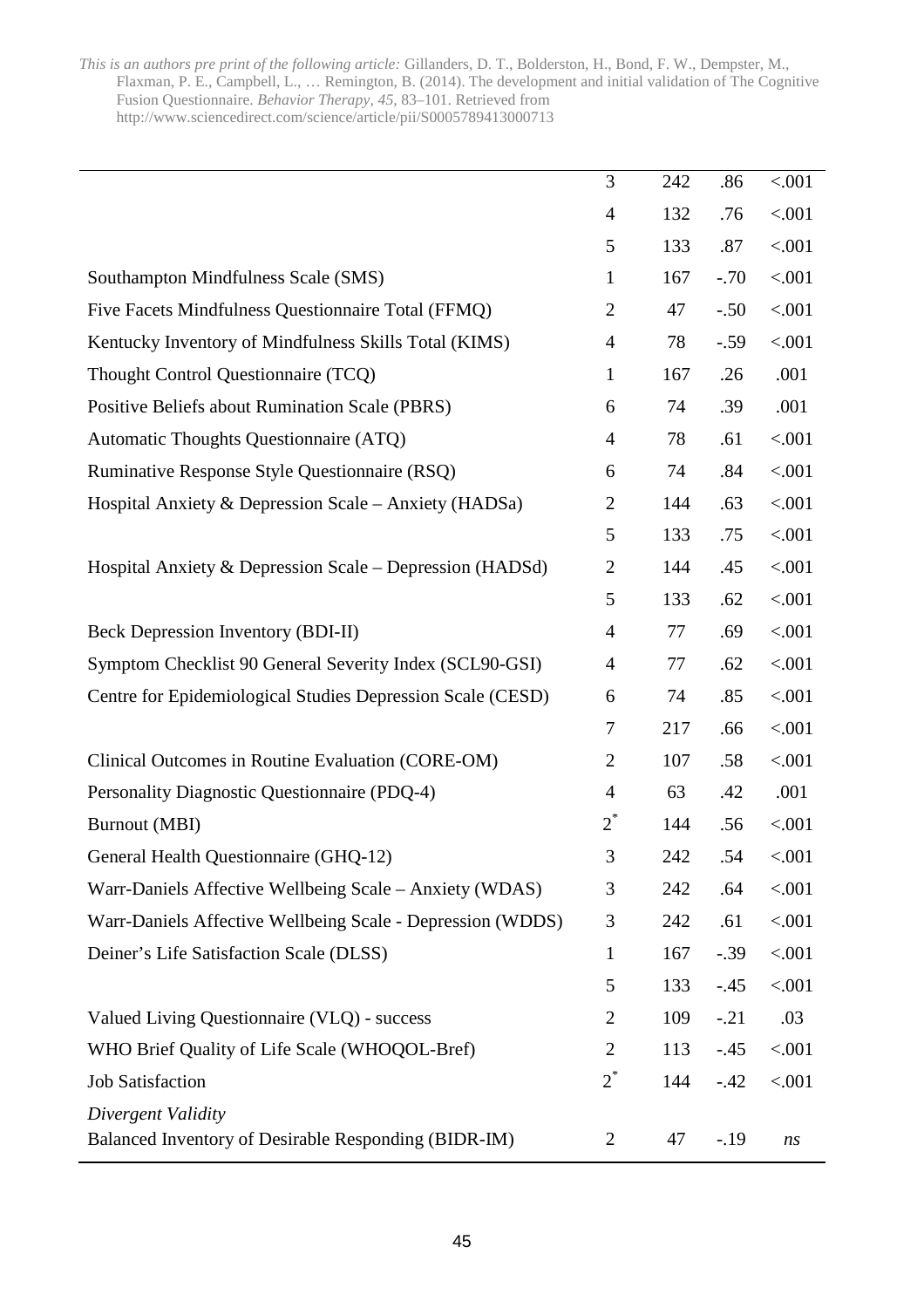*Samples: 1 = Student Sample, 2 = Healthy community adults, 2\** = *Prison Service Officers*, *3 = Work based stress management, 4 = Mixed mental health, 5 = Multiple sclerosis 6 = Currently depressed, recovered depressed and never depressed adults, 7 = Dementia Caregivers.*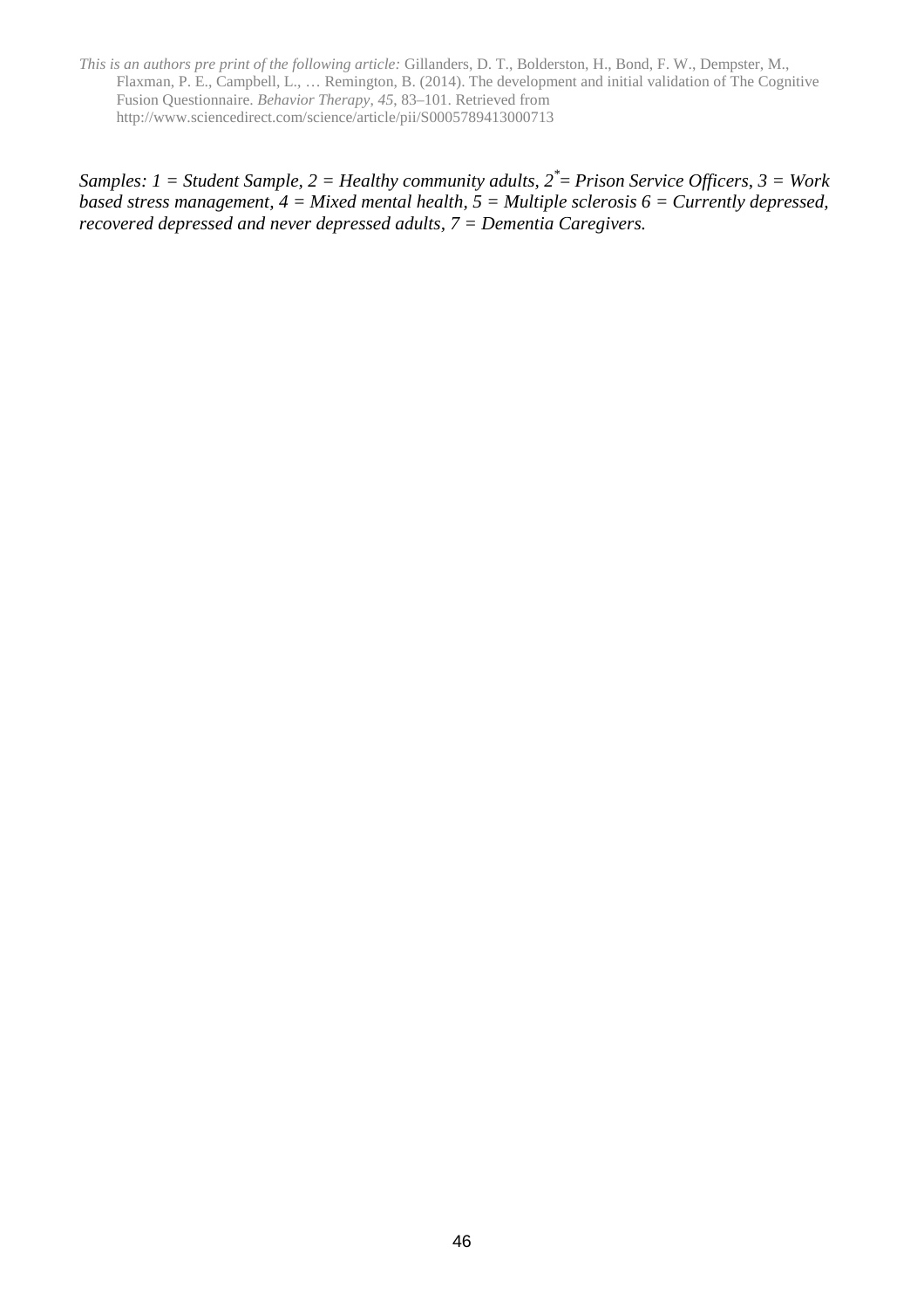# **Table 4: Incremental Validity**

|                | Prediction of Distress in Prison Officers (GHQ12) |         |       |         |       |                 |          |  |  |  |  |
|----------------|---------------------------------------------------|---------|-------|---------|-------|-----------------|----------|--|--|--|--|
| <b>Step</b>    | Variable                                          | $\beta$ | t     | p       | $R^2$ | $R^2$<br>change | р        |  |  |  |  |
|                | Psychological inflexibility<br>(AAQ2)             | .752    | 13.37 | < 0.001 | .56   | .56             | ${<}001$ |  |  |  |  |
| $\overline{2}$ | Psychological inflexibility<br>(AAQ2)             | .352    | 3.249 | .001    | .61   | .05             | <.001    |  |  |  |  |
|                | Cognitive fusion<br>(CFO)                         | .460    | 4.245 | < 001   |       |                 |          |  |  |  |  |

Prediction of depression in currently depressed, recovered and never depressed (CESD)

|                             | Positive beliefs about<br>rumination (PBRS) | .232    | 2.02     | .047   | .054 | .054   | .047   |
|-----------------------------|---------------------------------------------|---------|----------|--------|------|--------|--------|
|                             |                                             |         |          |        |      |        |        |
| $\mathcal{D}_{\mathcal{L}}$ | Positive beliefs about<br>rumination (PBRS) | $-.098$ | $-1.247$ | .216   | .628 | .575   | < 0.01 |
|                             |                                             |         |          |        |      |        |        |
|                             | Ruminative response style                   | .827    | 10.48    | < 0.01 |      |        |        |
|                             | (RSQ)                                       |         |          |        |      |        |        |
| 3                           | Positive beliefs about<br>rumination (PBRS) | $-141$  | $-2.156$ | .035   | .752 | $-123$ | < 0.01 |
|                             | Ruminative response style<br>(RSQ)          | .543    | 2.653    | .010   |      |        |        |
|                             | Cognitive fusion<br>(CFO)                   | .760    | 5.899    | < 0.01 |      |        |        |

Prediction of Distress in Multiple Sclerosis (HADS Total)

| <b>Step</b>    | Variable                    | $\beta$ | t     | $\boldsymbol{p}$ | $R^2$ | $\overline{R^2}$<br>change | $\boldsymbol{p}$ |
|----------------|-----------------------------|---------|-------|------------------|-------|----------------------------|------------------|
| 1              | Helplessness beliefs        | .426    | 5.384 | < .001           | .181  | .181                       | < .001           |
|                | $(ICO-H)$                   |         |       |                  |       |                            |                  |
| $\overline{2}$ | Helplessness beliefs        | .130    | 2.328 | .021             | .655  | .474                       | < .001           |
|                | $(ICQ-H)$                   |         |       |                  |       |                            |                  |
|                | Psychological inflexibility | .749    | 13.37 | < 0.001          |       |                            |                  |
|                | (AAQ2)                      |         |       |                  |       |                            |                  |
| 3              | Helplessness beliefs        | .116    | 2.098 | .038             | .670  | .015                       | .017             |
|                | $(ICQ-H)$                   |         |       |                  |       |                            |                  |
|                | Psychological inflexibility | .561    | 5.897 | < 0.001          |       |                            |                  |
|                | (AAQ2)                      |         |       |                  |       |                            |                  |
|                | Cognitive fusion            | .229    | 2.416 | .017             |       |                            |                  |
|                | (CFQ)                       |         |       |                  |       |                            |                  |
|                | Method: Enter               |         |       |                  |       |                            |                  |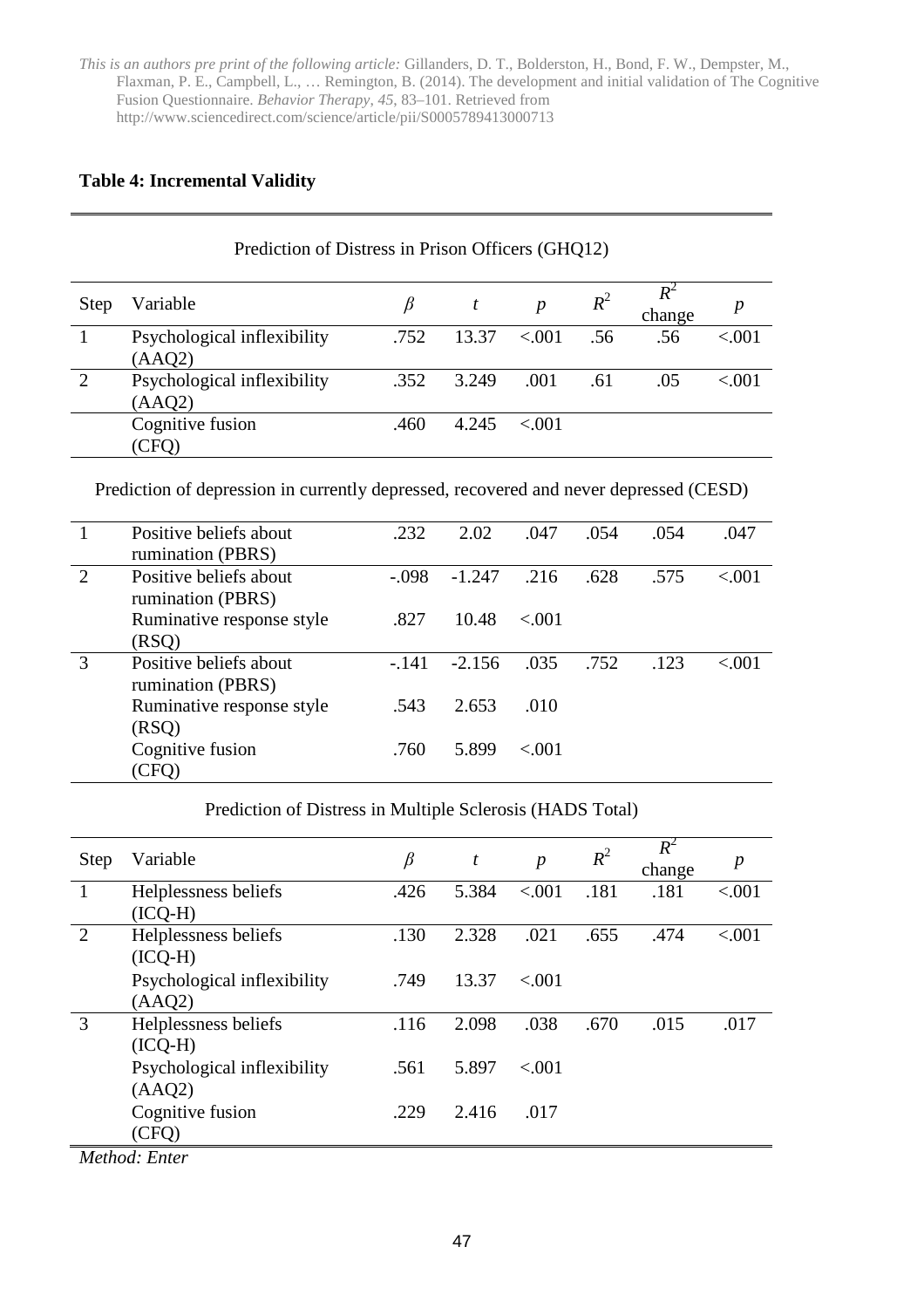# **CFQ Psychometric Summary**

|      | Student and<br>Community<br>Samples<br>(Sample $1 \& 2$ )<br>(total $n = 1040$ ) | <b>Work Stress</b><br>Sample<br>(Sample 3)<br>$(n = 242)$ | <b>Mixed Mental</b><br><b>Health Sample</b><br>(Sample 4)<br>$(n=215)$ | Multiple<br>Sclerosis<br>Sample<br>(Sample 5)<br>$(n = 133)$ | Dementia Care<br>Givers Sample<br>(Sample 7)<br>$(n=219)$ | F<br>(df) |         |
|------|----------------------------------------------------------------------------------|-----------------------------------------------------------|------------------------------------------------------------------------|--------------------------------------------------------------|-----------------------------------------------------------|-----------|---------|
| Mean | $22.28^{\rm a}$                                                                  | $25.84^{b}$                                               | $34.31^{\circ}$                                                        | $21.22^a$                                                    | 23.48 <sup>a</sup>                                        | 96.87     | < .0001 |
| (SD) | (8.30)                                                                           | (8.52)                                                    | (8.06)                                                                 | (10.36)                                                      | (8.24)                                                    | (4, 1844) |         |

**Table 5: Summary of Properties and Normative Data**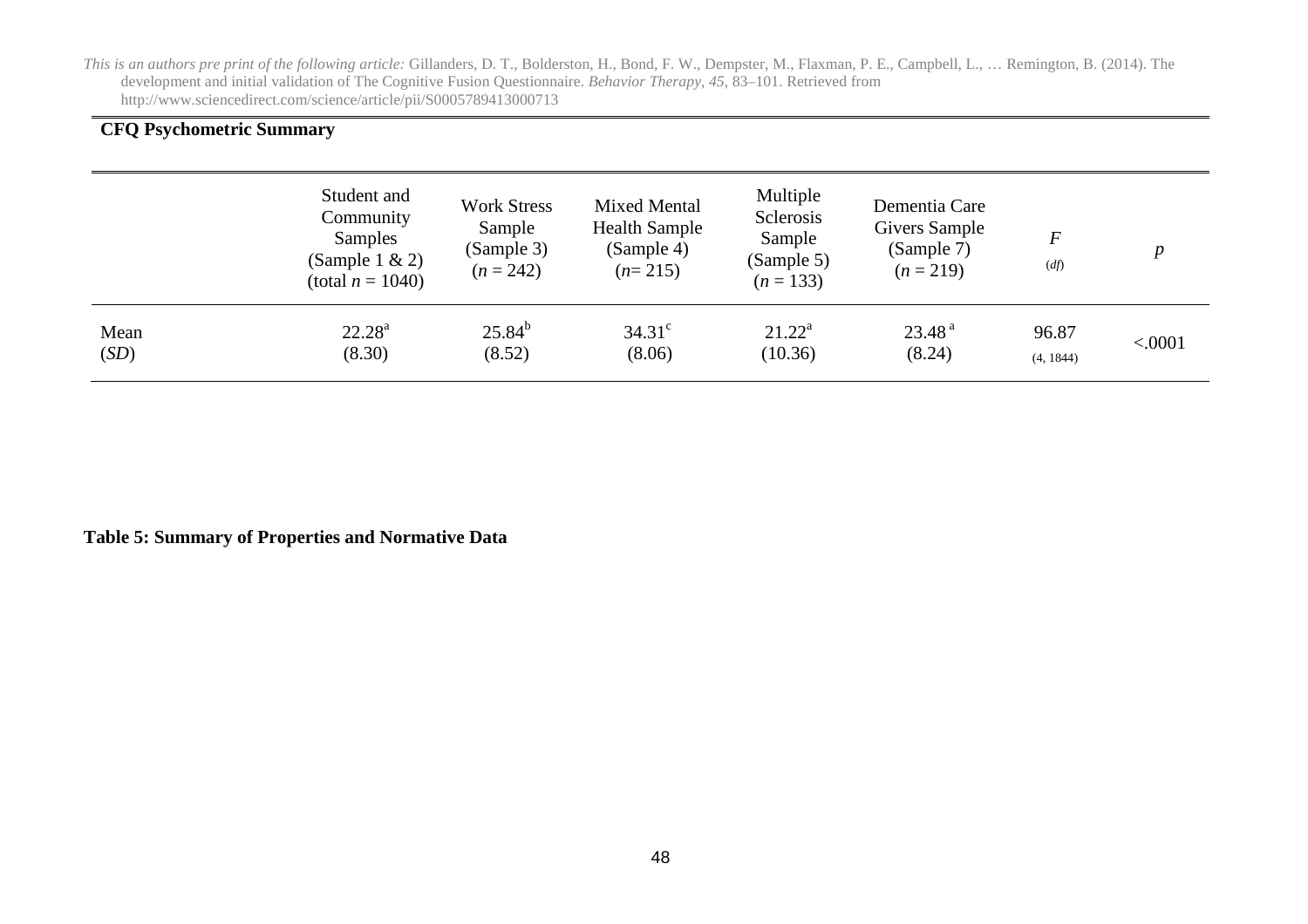| Cronbach's $\alpha$          | .90                               | .92 | .88 | .93 | .90 |  |
|------------------------------|-----------------------------------|-----|-----|-----|-----|--|
| test - retest<br>reliability | $r=.80$<br>$p < .001$<br>$n = 82$ |     |     |     |     |  |

*Means with different superscripts are significantly different at Bonferroni adjusted p<.05*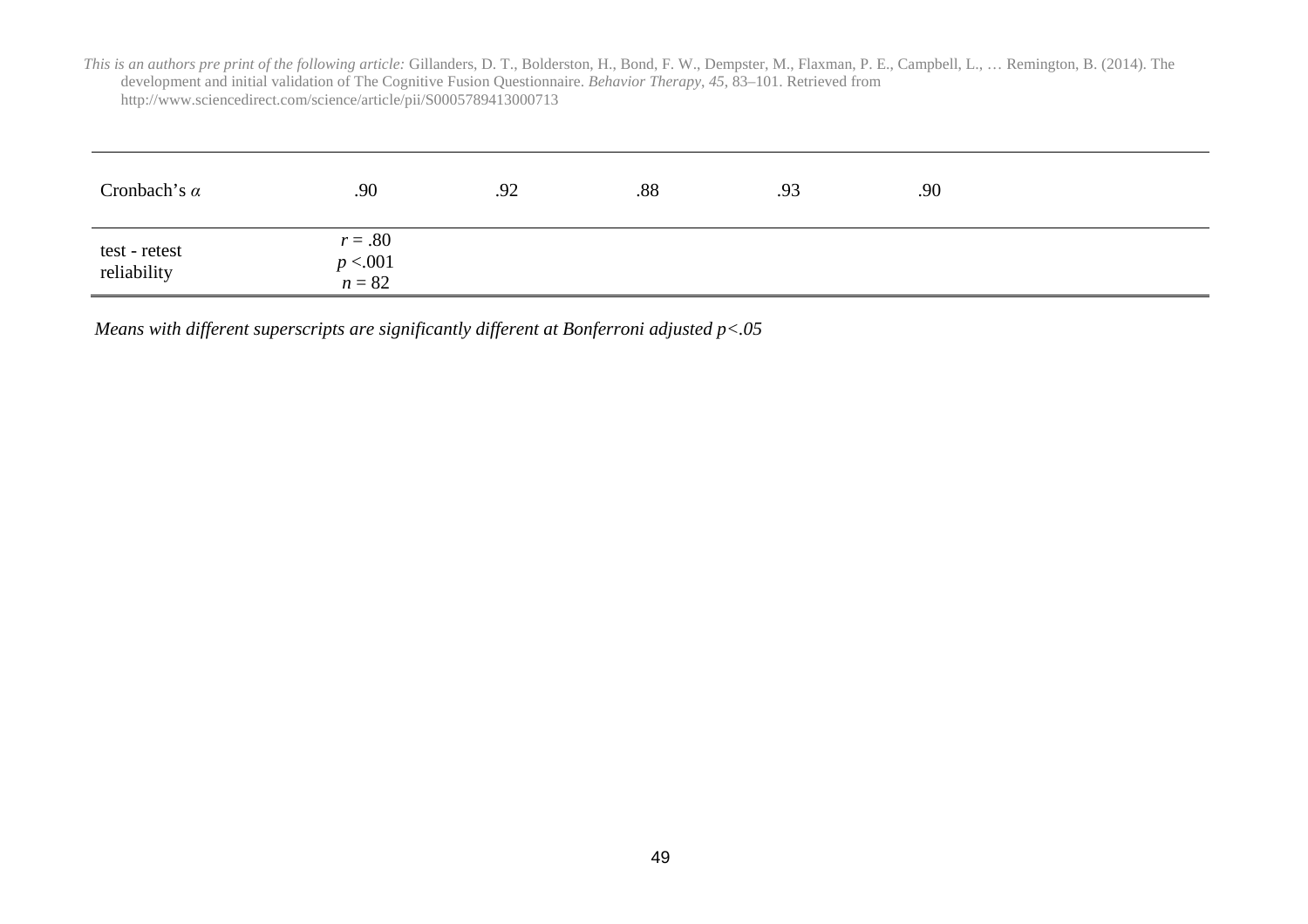| Whole sample                    |                   |                       |                                       |        |                  |  |  |
|---------------------------------|-------------------|-----------------------|---------------------------------------|--------|------------------|--|--|
|                                 | ACT<br>$(n = 49)$ | Control<br>$(n = 70)$ | Group x Time Interaction <sup>a</sup> |        |                  |  |  |
|                                 |                   |                       | $F_{(df)}$                            | p      | partial $\eta^2$ |  |  |
| Pre intervention<br><b>CFO</b>  | 28.10<br>(8.75)   | 24.23<br>(8.75)       | 9.998<br>(2, 113)                     | < .001 | .150             |  |  |
| Post intervention<br><b>CFQ</b> | 24.98<br>(7.70)   | 24.78<br>(9.10)       |                                       |        |                  |  |  |
| Follow-up CFQ                   | 23.33<br>(8.85)   | 25.33<br>(9.21)       |                                       |        |                  |  |  |

# **Table 6: Sensitivity to ACT Intervention in an Organisational Setting**

|                                 | <b>ACT</b><br>$(n = 27)$ | Control<br>$(n = 33)$ | Group x Time Interaction <sup>a</sup> |         |                  |
|---------------------------------|--------------------------|-----------------------|---------------------------------------|---------|------------------|
|                                 |                          |                       | $F_{(df)}$                            | p       | partial $\eta^2$ |
| Pre intervention<br><b>CFQ</b>  | 30.86<br>(7.77)          | 27.03<br>(8.11)       | 14.859<br>(2, 54)                     | $-.001$ | .355             |
| Post intervention<br><b>CFQ</b> | 26.67<br>(7.02)          | 27.58<br>(8.75)       |                                       |         |                  |
| Follow-up CFQ                   | 23.52<br>(9.04)          | 29.76<br>(8.43)       |                                       |         |                  |

Subset of initially distressed participants

*Note. aafter controlling for age, gender, and employing organization.*